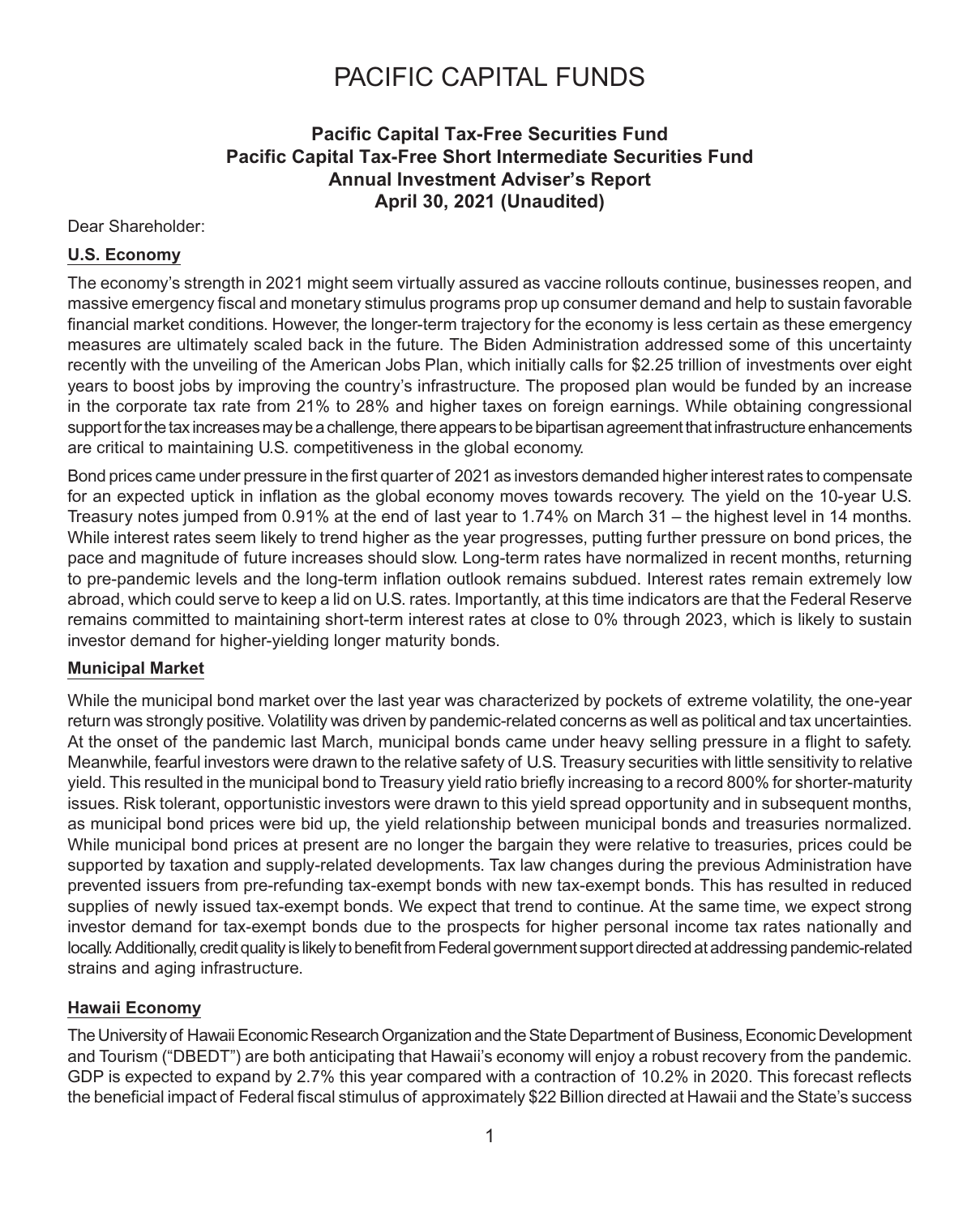### **Pacific Capital Tax-Free Securities Fund Pacific Capital Tax-Free Short Intermediate Securities Fund Annual Investment Adviser's Report (Concluded) April 30, 2021 (Unaudited)**

in curbing the spread of the virus. The unemployment rate, which peaked in the second quarter of 2020 at 20.3%, has been gradually declining. In March of this year it stood at 9% according to the U.S. Bureau of Labor Statistics. Employment has benefited from Federal fiscal support as well as the State's "Safe Travels Program", which has reopened domestic travel to the islands. The recovery of international travel has lagged as many countries have been slower to vaccinate their populations. DBEDT expects 5.5 million visitors in 2021 – an increase of almost 103% from 2020. A further strengthening in tourism is expected over the next few years fueled by pent-up demand and Hawaii's distinction of generally being a safe destination.

#### **Fund Performance**

The Pacific Capital Tax-Free Securities Fund (PTXFX) had a total return of 5.54% for the year ended April 30, 2021 and underperformed the Bloomberg Barclays Capital Hawaii Municipal Bond Index return of 6.13% for the same period. The Fund's higher quality and shorter duration contributed to the Fund's under-performance. The Pacific Capital Tax-Free Short Intermediate Securities Fund (PTFSX) had a total return of 3.04% for the year ended April 30, 2021, and outperformed the Bloomberg Barclays Capital Hawaii 3-Year Municipal Bond Index return of 2.46% for the same period. The outperformance was due to being invested in securities that were longer than the benchmark duration. Total return reflects the market fluctuation of the share price as well as reinvested dividends.

#### **Outlook and Strategy**

While we remain comfortable with the credit standing of our Hawaii issuers, the State's dependence on tourism could produce occasional bouts of price volatility on any setbacks in the travel industry's recovery. However, at present, Hawaii appears to be on a pathway of improvement.

PTFSX is overweighed in the 0-2 and 4+ year segments of yield curve, areas where we find the most attractive valuation and diversification opportunities. PTXFX has a slightly shorter duration<sup>1</sup> than the index in an attempt to reduce interest rate risk. Overall, we look forward to the potential for higher rates as our shorter maturities mature.

*These comments reflect the investment advisor's views in general regarding the market and the economy and are compiled from Asset Management Group of Bank of Hawaii ("AMG") research. These comments reflect opinions as of the date written and are subject to change.*

*This letter is intended to assist shareholders in understanding how the Funds performed for the period ending April 30, 2021 and reflects the views of the investment advisor as of the date written. Of course, these views may change and do not guarantee the future performance of the Funds or the markets.*

*Portfolio composition is subject to change. The current and future portfolio holdings of the Funds are subject to investment risk.*

*All mutual fund investing involves risk, including possible loss of principal. The Funds are non-diversified, which means that a portion of the Funds' assets may be invested in one or fewer companies or sectors. The Funds could fluctuate in value more than a diversified fund.*

*<sup>1</sup> Duration is a commonly used measure of the potential volatility of the price of a debt security, or the aggregate market value of a portfolio of debt securities, prior to maturity. Securities with a longer duration generally have more volatile prices than securities of comparable quality with a shorter duration.*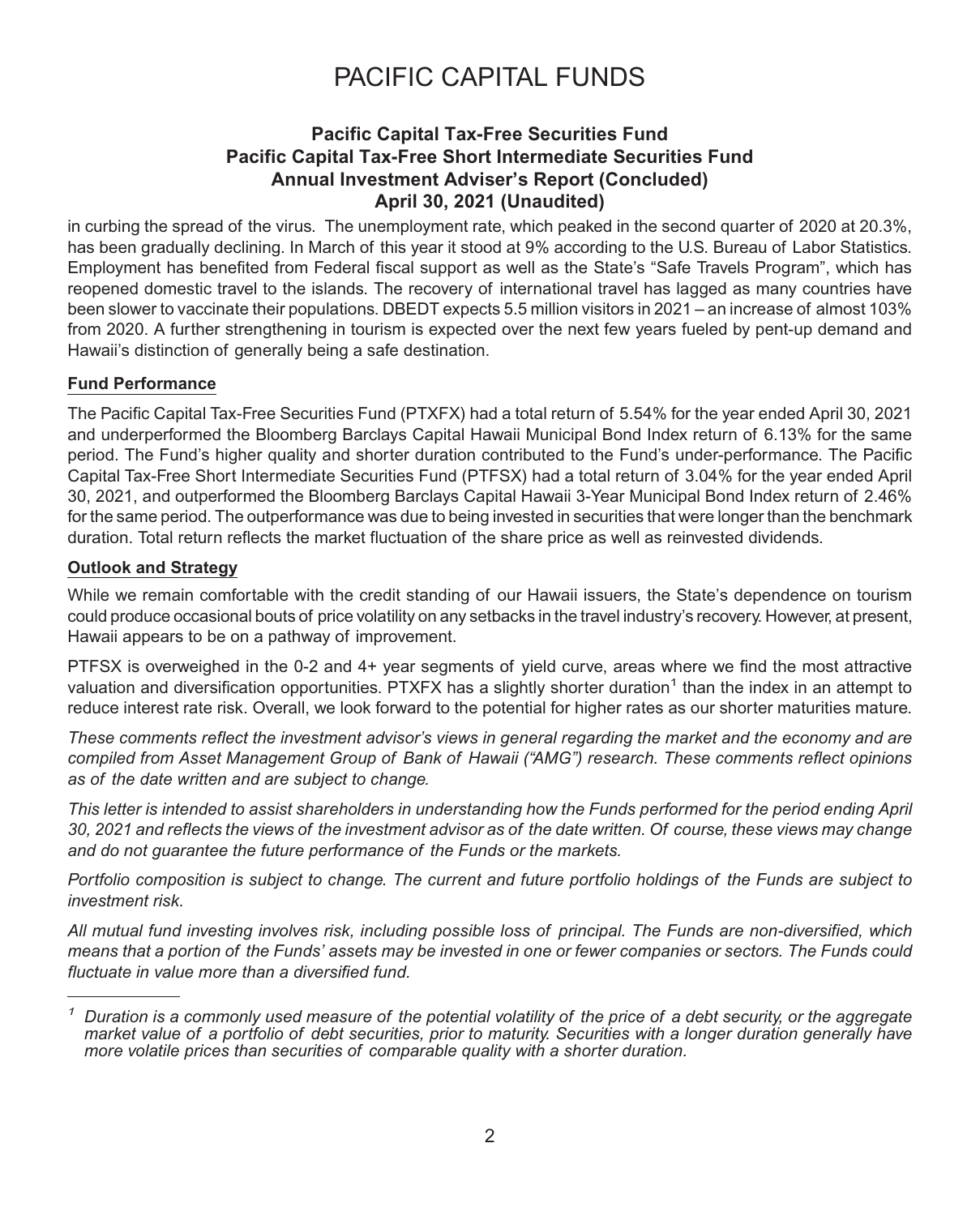### **Pacific Capital Tax-Free Securities Fund Annual Report Performance Data April 30, 2021 (Unaudited)**

Credit Quality as of April 30, 2021 (as a percentage of total investments)



 $\bullet$  CASH (0.77%) Pre-refunded/Escrowed to Maturity (12.52%) Aaa  $(4.93\%)$ Aa (65.69%) A (11.12%)  $\Box$  Baa (4.97%)

Credit quality ratings are primarily sourced from Moody's but in the event that Moody's has not assigned a rating, the Fund will use S&P or Fitch. If these ratings are in conflict, S&P will be used before Fitch. If none of the major rating agencies have assigned a rating, the Fund will assign a rating of NR (non-rated security). The ratings represent their (Moody's, S&P, and Fitch) opinions as to the quality of the underlying securities in the Fund, and not the Fund itself. The ratings range from AAA (extremely strong capacity to meet financial commitment) to D (in default). Ratings are relative and subjective and are not absolute standards of quality. A pre-refunded bond is secured by an escrow fund of U.S. government obligations (i.e. Treasury securities) and assumes the superior credit rating of the government obligation. The ratings do not predict performance and are subject to change.

#### **Investment Style**

High-quality, intermediate-term, tax-exempt

#### **Investment Objective**

The Pacific Capital Tax-Free Securities Fund (the "Fund") seeks high current income that is exempt from federal and Hawaii income tax by normally investing at least 80% of its net assets in investment grade municipal obligations. The Fund normally invests greater than 50% of its assets in Hawaii municipal obligations — debt securities issued by or on behalf of the State of Hawaii and its political subdivisions, agencies and instrumentalities that pay interest which is exempt from Hawaii income tax as well as federal income tax.

### **Investment Considerations**

Income received from the Fund may be subject to certain state and local taxes and, depending on one's tax status, to the federal alternative minimum tax. Bonds offer a relatively stable level of income, although bond prices will fluctuate, providing the potential for principal gain or loss. Generally, bond prices and values fall when interest rates rise, and vice versa. The longer the average maturity of the Fund's portfolio, the greater the fluctuation in value. Since the Fund invests significantly in securities of issuers in Hawaii, it will also be affected by a variety of Hawaii's economic and political factors. The values of any of the Fund's investments may also decline in response to events affecting the issuer or its credit rating.

#### **Investment Process**

- Top-down macroeconomic analysis of interest rate trends
- Bottom-up credit research to identify high quality bonds

#### **Investment Management**

Advised by Asset Management Group of Bank of Hawaii ("AMG")

• As of April 30, 2021, AMG manages \$973.5 million in mutual fund assets. In addition, AMG personnel also manage approximately \$243.2 million in assets on behalf of Bank of Hawaii clients.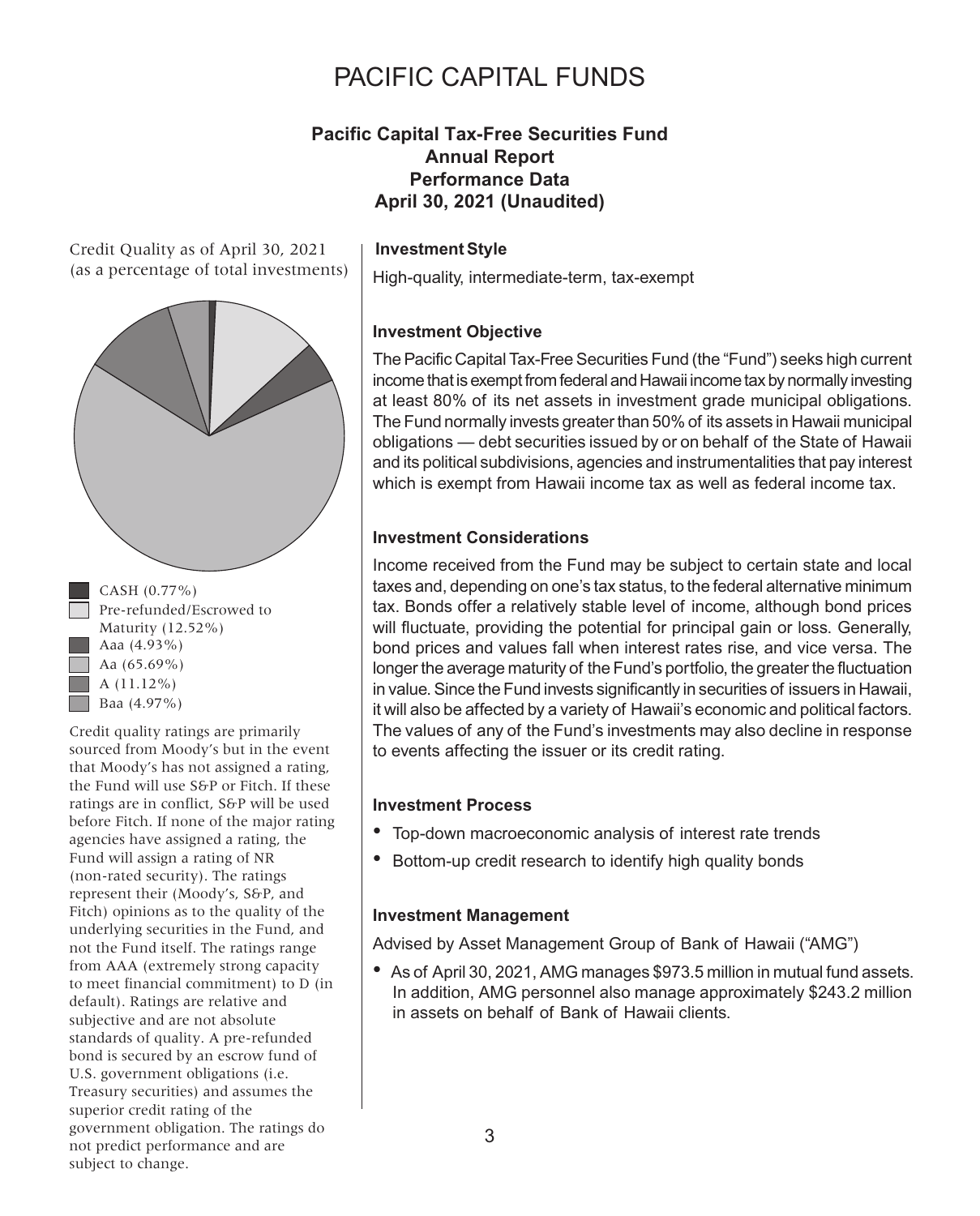### **Pacific Capital Tax-Free Securities Fund Annual Report Performance Data (Continued) April 30, 2021 (Unaudited)**



*Past performance does not guarantee future results. The performance data quoted represents past performance and current returns may be lower or higher. The investment return and principal value will fluctuate so that an investor's shares, when redeemed, may be worth more or less than the original cost; and current performance may be lower or higher than the performance data quoted. The graph and table do not reflect the deduction of taxes that a shareholder would pay on Fund distributions or the redemption of Fund shares. To obtain performance information current to the most recent month end, please call (888) 678-6034.*

*As stated in the current prospectus dated September 1, 2020, the Fund's "Total Annual Fund Operating Expenses" are 0.29%, and the Fund's "Total Annual Fund Operating Expenses After Fee Waiver" are 0.09%, of the Fund's average daily net assets. These rates may fluctuate and may differ from the actual expenses incurred by the Fund for the period covered in this report. The Adviser has contractually agreed to waive its advisory fee (the "Waiver") until August 31, 2021. The Waiver may not be terminated at any time prior to that date without the consent of the Board of Trustees ("Board of Trustees") of FundVantage Trust (the "Trust").*

*Total returns reflect the waiver of advisory fees. Had these waivers not been in effect, performance quoted would have been lower.*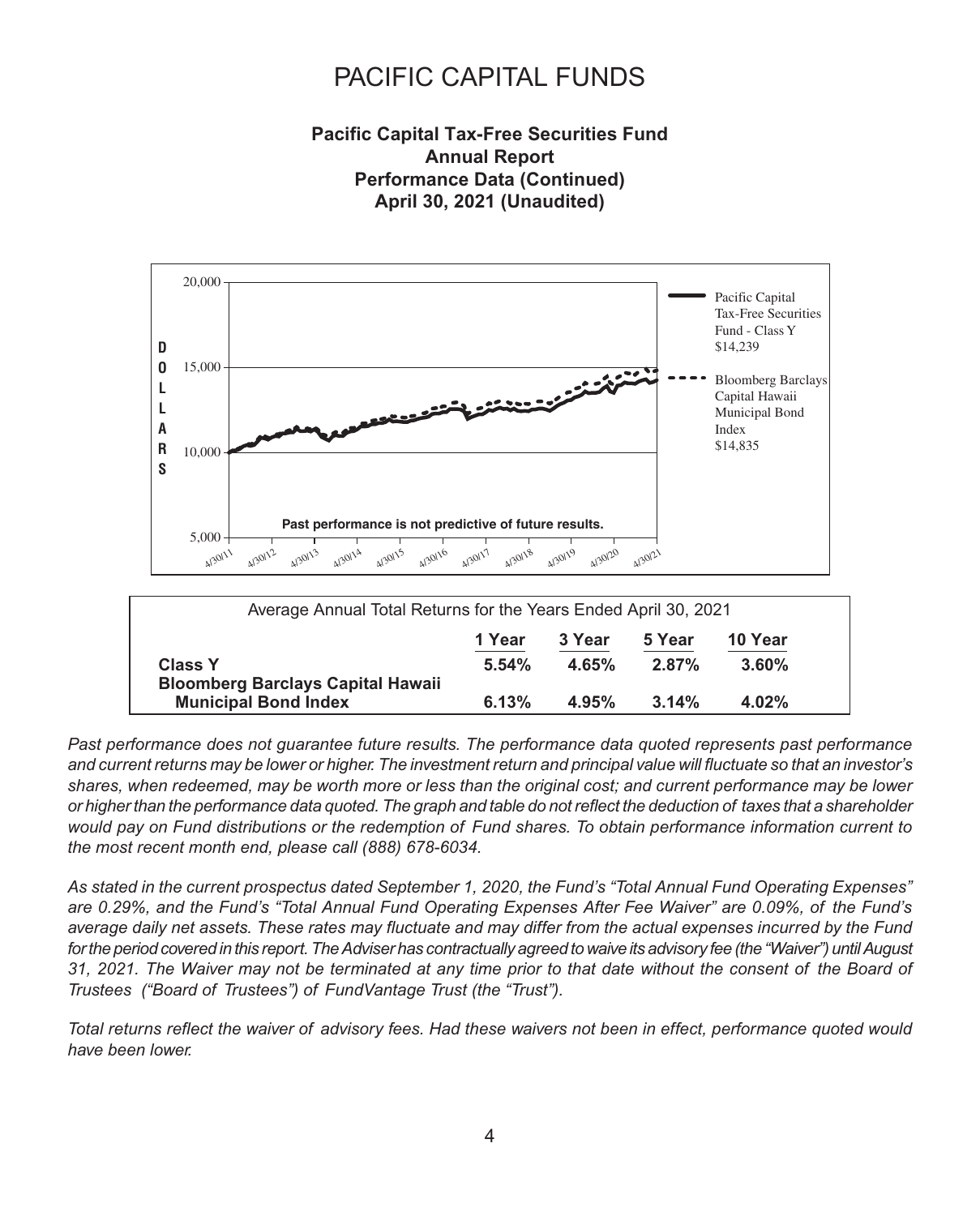### **Pacific Capital Tax-Free Securities Fund Annual Report Performance Data (Concluded) April 30, 2021 (Unaudited)**

*The performance of the Fund is measured against the Bloomberg Barclays Capital Hawaii Municipal Bond Index, a rules-based, market-value weighted index engineered for the long-term tax-exempt Hawaii bond market. The index has four main sectors: general obligation bonds, revenue bonds, insured bonds and prerefunded bonds. The index is unmanaged and does not reflect the deduction of fees associated with a mutual fund, such as investment management and fund accounting fees. The Fund's performance reflects the deduction of fees for these services. Investors cannot invest directly in an index.*

*The Fund is distributed by Foreside Funds Distributors LLC.*

*All mutual fund investing involves risk, including possible loss of principal. The Fund is non-diversified, which means that a portion of the Fund's assets may be invested in one or few companies or sectors. The Fund could fluctuate in value more than a diversified fund.*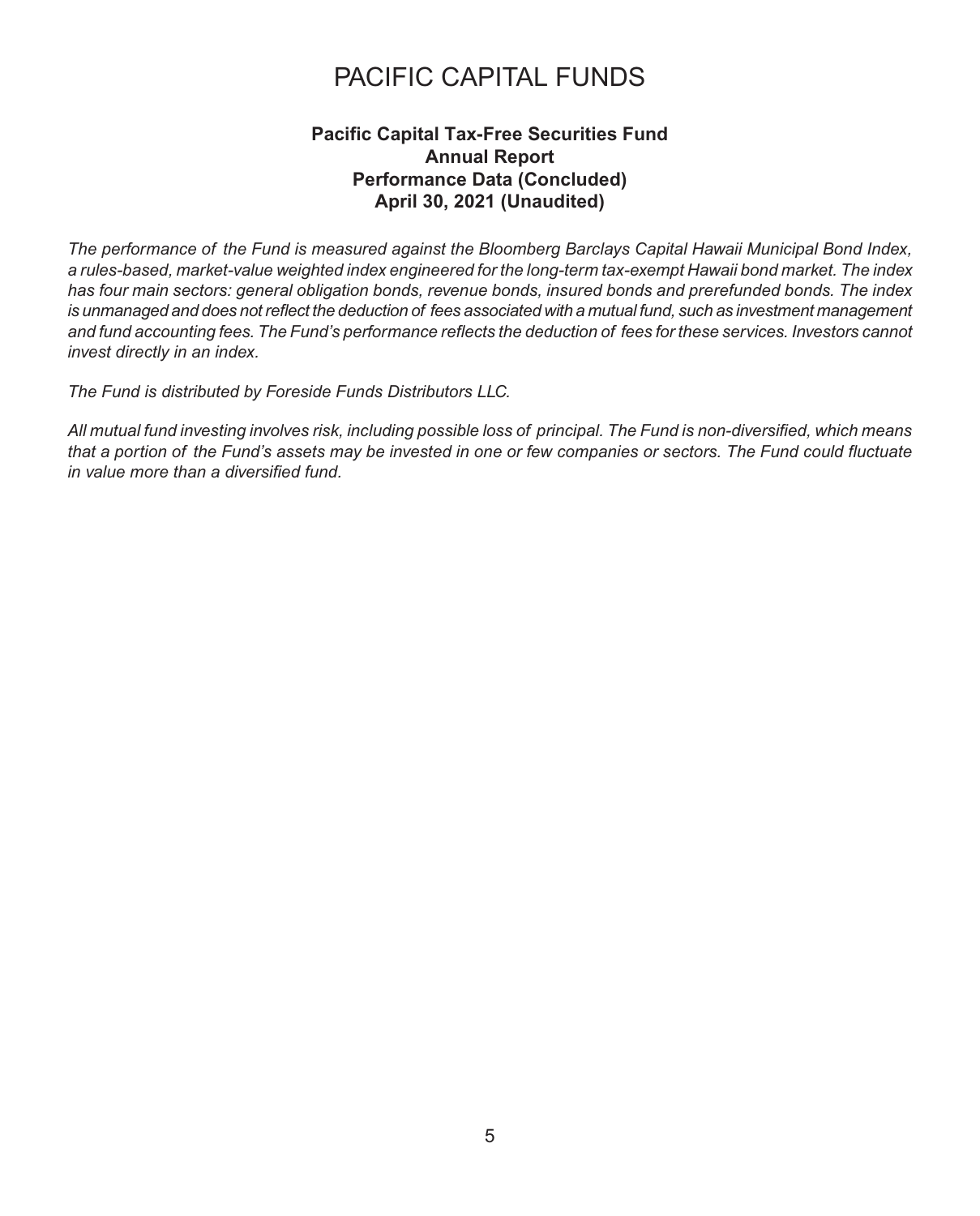### **Pacific Capital Tax-Free Short Intermediate Securities Fund Annual Report Performance Data April 30, 2021 (Unaudited)**

Credit Quality as of April 30, 2021 (as a percentage of total investments)





Credit quality ratings are primarily sourced from Moody's but in the event that Moody's has not assigned a rating, the Fund will use S&P or Fitch. If these ratings are in conflict, S&P will be used before Fitch. If none of the major rating agencies have assigned a rating, the Fund will assign a rating of NR (non-rated security). The ratings represent their (Moody's, S&P, and Fitch) opinions as to the quality of the underlying securities in the Fund, and not the Fund itself. The ratings range from AAA (extremely strong capacity to meet financial commitment) to D (in default). Ratings are relative and subjective and are not absolute standards of quality. A pre-refunded bond is secured by an escrow fund of U.S. government obligations (i.e. Treasury securities) and assumes the superior credit rating of the government obligation. The ratings do not predict performance and are subject to change.

#### **Investment Style**

High-quality, short-intermediate term, tax-exempt

#### **Investment Objective**

The Pacific Capital Tax-Free Short Intermediate Securities Fund (the "Fund") seeks high current income that is exempt from federal and Hawaii income tax by normally investing at least 80% of its net assets in investment grade municipal obligations. The Fund normally invests greater than 50% of its assets in Hawaii municipal obligations — debt securities issued by or on behalf of the State of Hawaii and its political subdivisions, agencies and instrumentalities that pay interest which is exempt from Hawaii income tax as well as federal income tax. The Fund seeks to provide greater price stability than a long-term bond fund.

#### **Investment Considerations**

Income received from the Fund may be subject to certain state and local taxes and, depending on one's tax status, to the federal alternative minimum tax. Bonds offer a relatively stable level of income, although bond prices will fluctuate, providing the potential for principal gain or loss. Generally, bond prices and values fall when interest rates rise, and vice versa. Intermediate term, higher-quality bonds generally offer less risk than longer-term bonds and a lower rate of return. Since the Fund invests significantly in securities of issuers in Hawaii, it will also be affected by a variety of Hawaii's economic and political factors. The values of any of the Fund's investments may also decline in response to events affecting the issuer or its credit rating.

#### **Investment Process**

- Top-down macroeconomic analysis of interest rate trends
- Bottom-up credit research to identify high quality bonds

#### **Investment Management**

Advised by Asset Management Group of Bank of Hawaii ("AMG")

• As of April 30, 2021, AMG manages \$973.5 million in mutual fund assets. In addition, AMG personnel also manage approximately \$243.2 in assets on behalf of Bank of Hawaii clients.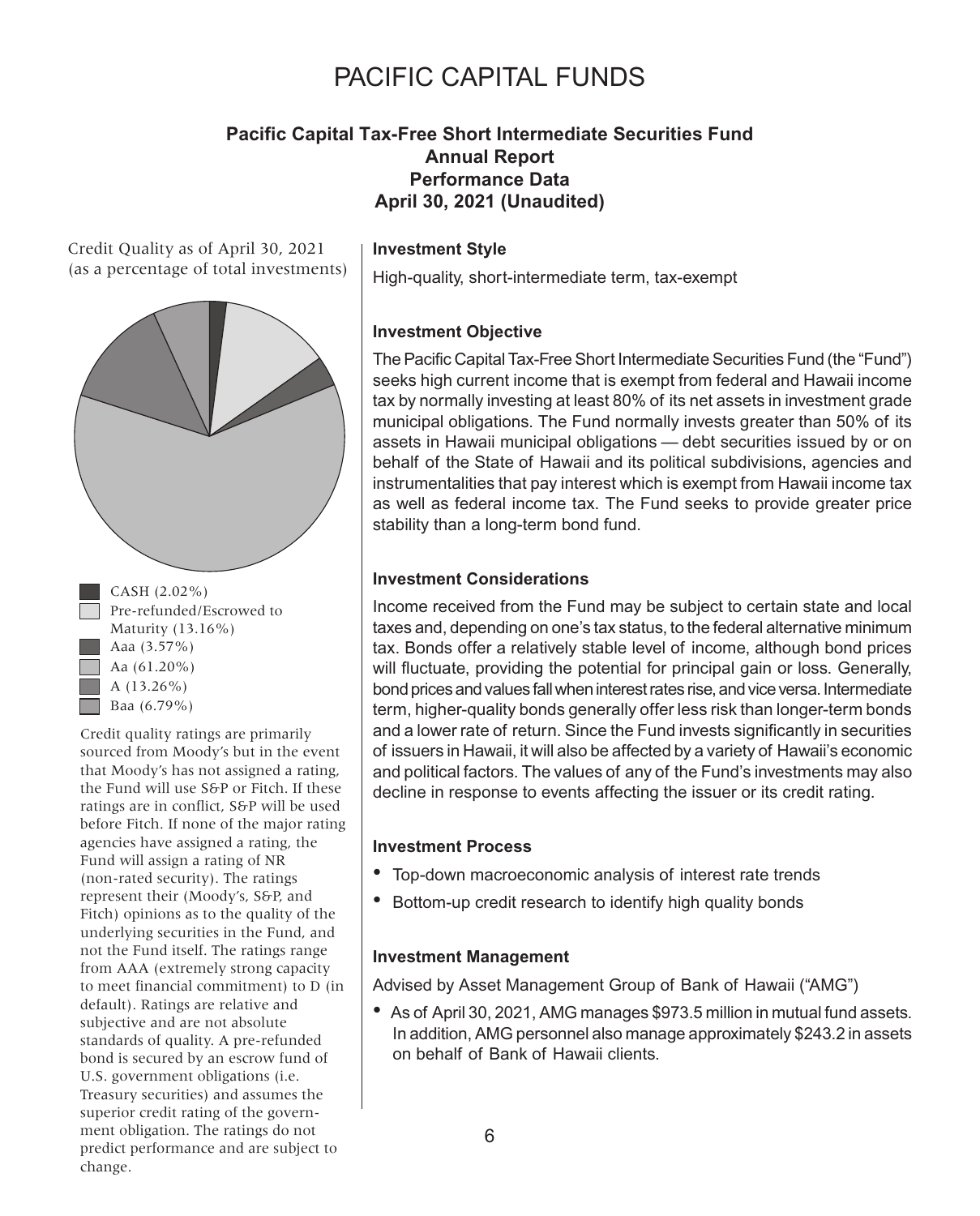### **Pacific Capital Tax-Free Short Intermediate Securities Fund Annual Report Performance Data (Continued) April 30, 2021 (Unaudited)**



*Past performance does not guarantee future results. The performance data quoted represents past performance and current returns may be lower or higher. The investment return and principal value will fluctuate so that an investor's shares, when redeemed, may be worth more or less than the original cost; and current performance may be lower or higher than the performance data quoted. The graph and table do not reflect the deduction of taxes that a shareholder would pay on Fund distributions or the redemption of Fund shares. To obtain performance information current to the most recent month end, please call (888) 678-6034.*

*As stated in the current prospectus dated September 1, 2020, the Fund's "Total Annual Fund Operating Expenses" are 0.45%, and the Fund's "Total Annual Fund Operating Expense After Fee Waiver" are 0.25%, of the Fund's average daily net assets. These rates may fluctuate and may differ from the actual expenses incurred by the Fund for the period covered in this report. The Adviser has contractually agreed to waive its advisory fee (the "Waiver") until August 31, 2021. The Waiver may not be terminated at any time prior to that date without the consent of the Board of Trustees ("Board of Trustees") of FundVantage Trust (the "Trust").*

*Total returns reflect the waiver of advisory fees. Had these waivers not been in effect, performance quoted would have been lower.*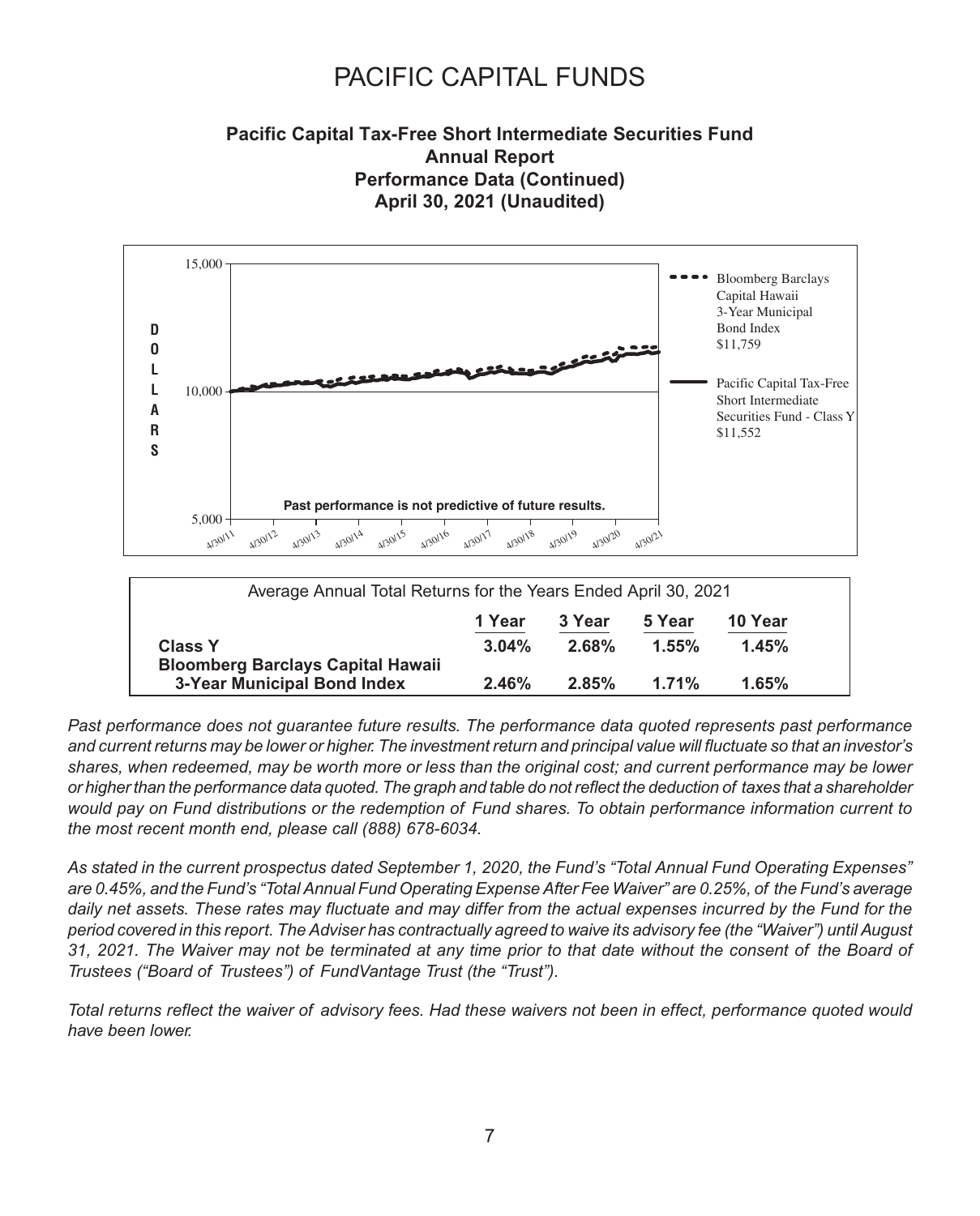### **Pacific Capital Tax-Free Short Intermediate Securities Fund Annual Report Performance Data (Concluded) April 30, 2021 (Unaudited)**

*The performance of the Fund is measured against the Bloomberg Barclays Capital Hawaii 3-Year Municipal Bond Index, which is the 2-4 year component of the Bloomberg Barclays Capital Hawaii Municipal Bond Index and is a rules-based, market-value weighted index engineered for the Hawaii tax-exempt bond market. The index has four main sectors: general obligation bonds, revenue bonds, insured bonds, and prerefunded bonds. The index is unmanaged and does not reflect the deduction of fees associated with a mutual fund, such as investment management and fund accounting fees. The Fund's performance reflects the deduction of fees for these services. Investors cannot invest directly in an index.*

*The Fund is distributed by Foreside Funds Distributors LLC.*

*All mutual fund investing involves risk, including possible loss of principal. The Fund is non-diversified, which means that a portion of the Fund's assets may be invested in one or few companies or sectors. The Fund could fluctuate in value more than a diversified fund.*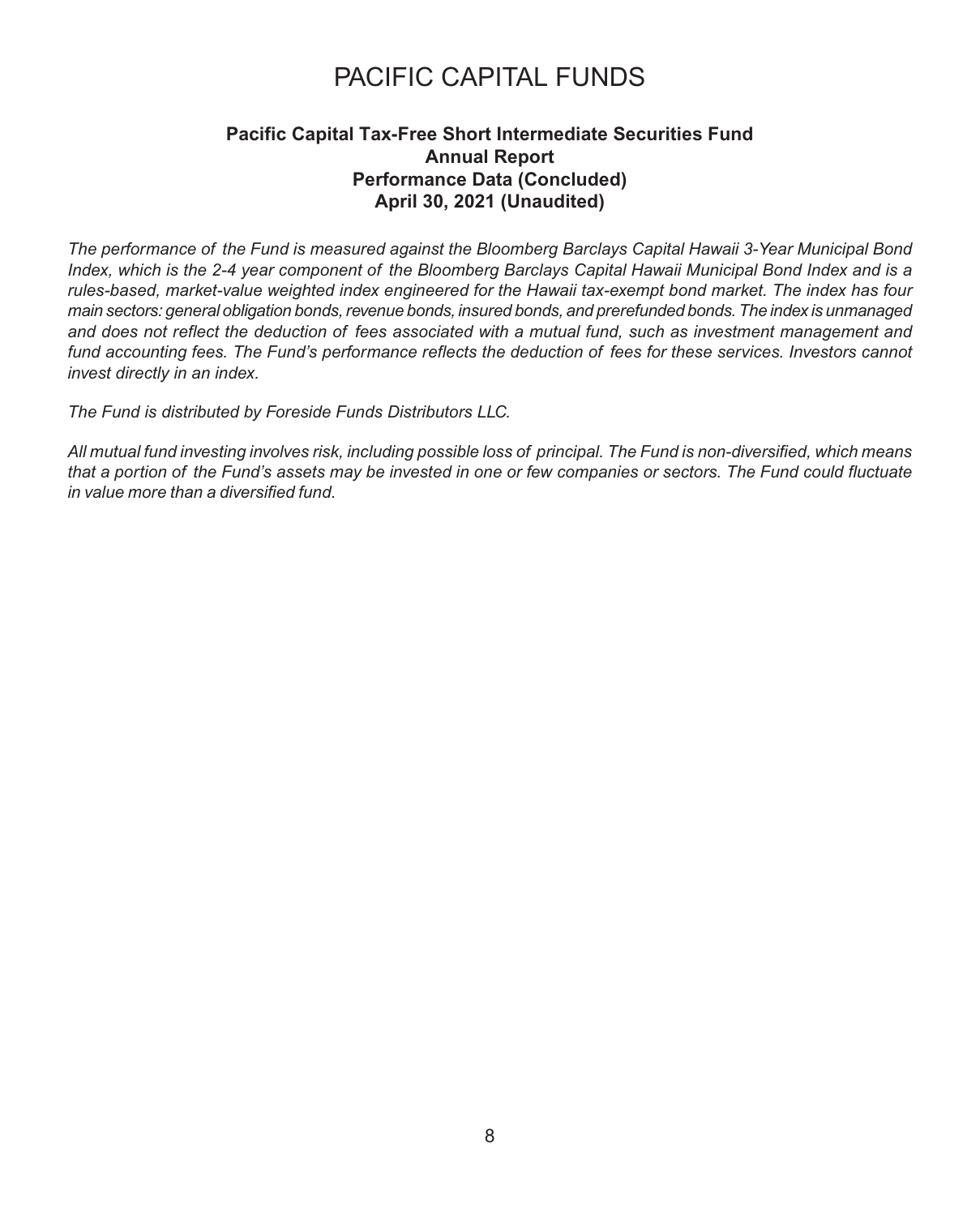### **Fund Expense Disclosure April 30, 2021 (Unaudited)**

As a shareholder of the Fund(s), you incur two types of costs: (1) transaction costs, and (2) ongoing costs, including management fees, distribution and/or service (Rule 12b-1) fees (if any) and other Fund expenses. These examples are intended to help you understand your ongoing costs (in dollars) of investing in the Fund and to compare these costs with the ongoing costs of investing in other mutual funds.

These examples are based on an investment of \$1,000 invested at the beginning of the six-month period from November 1, 2020 through April 30, 2021 and held for the entire period.

### **Actual Expenses**

The first line for each Fund in the accompanying table provides information about actual account values and actual expenses. You may use the information in this line, together with the amount you invested, to estimate the expenses that you paid over the period. Simply divide your account value by \$1,000 (for example, an \$8,600 account value divided by  $$1,000 = 8.6$ ), then multiply the result by the number in the first line of the table under the heading entitled "Expenses Paid During Period" to estimate the expenses you paid on your account during this period.

#### **Hypothetical Examples for Comparison Purposes**

The second line for each Fund in the accompanying table provides information about hypothetical account values and hypothetical expenses based on each Fund's actual expense ratio and an assumed rate of return of 5% per year before expenses, which is not the Fund's actual return. The hypothetical account values and expenses may not be used to estimate the actual ending account balance or expenses you paid for the period. You may use this information to compare the ongoing costs of investing in the Fund(s) and other funds. To do so, compare these 5% hypothetical examples with the 5% hypothetical examples that appear in the shareholder reports of other funds.

Please note that the expenses shown in the table are meant to highlight your ongoing costs only and do not reflect any transactional costs. Therefore, the second line of the accompanying table is useful in comparing ongoing costs only, and will not help you determine the relative total costs of owning different funds. In addition, if these transactional costs were included, your costs would have been higher.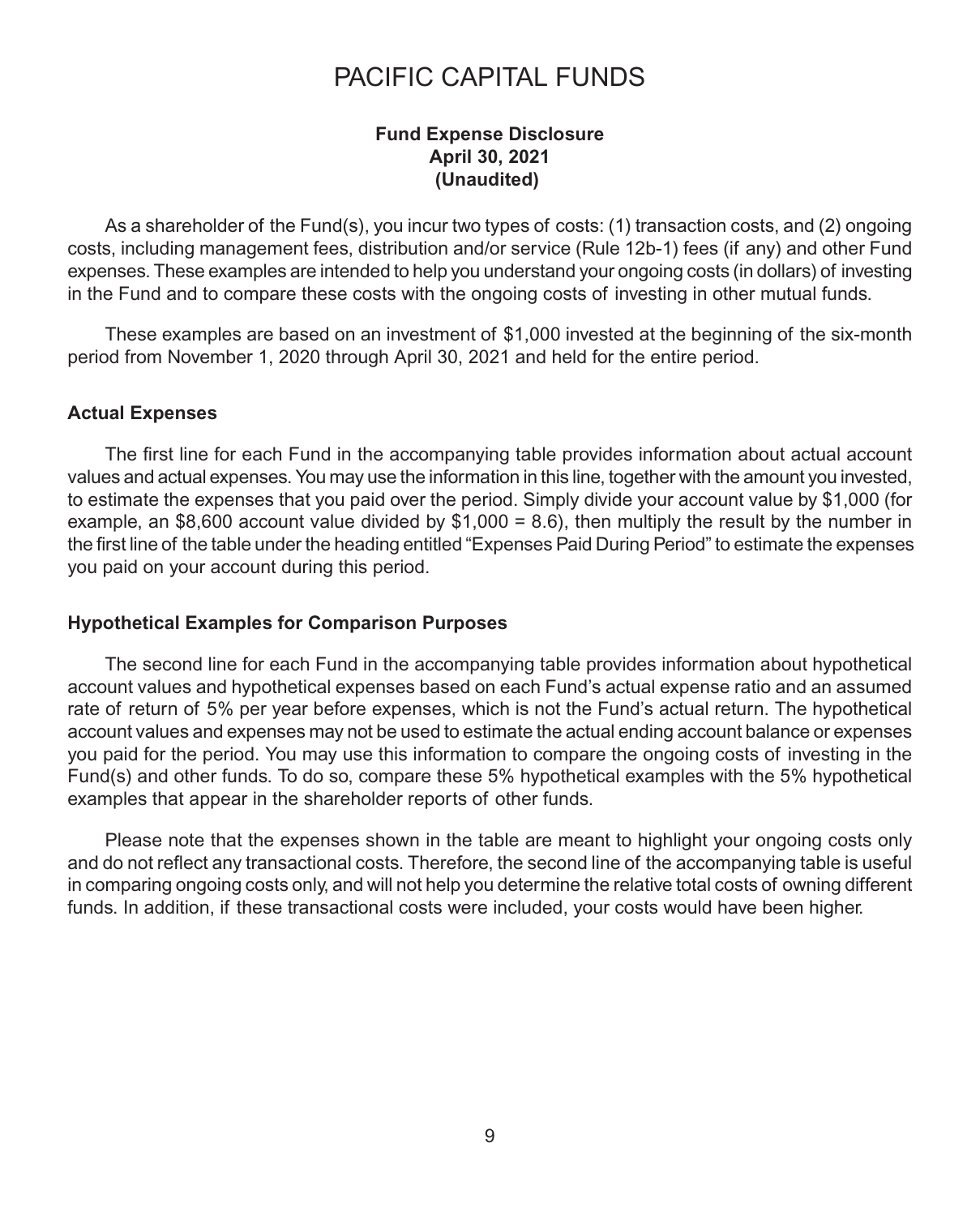### **Fund Expense Disclosure (Concluded) April 30, 2021 (Unaudited)**

|                                 |         | <b>Beginning</b><br><b>Account Value</b><br>November 1, 2020 | <b>Ending</b><br><b>Account Value</b><br>April 30, 2021 | <b>Expenses Paid</b><br>During Period* | <b>Expense Ratio</b><br><b>During Period**</b> |
|---------------------------------|---------|--------------------------------------------------------------|---------------------------------------------------------|----------------------------------------|------------------------------------------------|
| <b>Pacific Capital Tax-Free</b> |         |                                                              |                                                         |                                        |                                                |
| <b>Securities Fund</b>          |         |                                                              |                                                         |                                        |                                                |
| Actual Fund Return              | Class Y | \$1,000.00                                                   | \$1,014.70                                              | \$0.60                                 | 0.12%                                          |
| <b>Hypothetical Fund</b>        |         |                                                              |                                                         |                                        |                                                |
| Return (5% return               |         |                                                              |                                                         |                                        |                                                |
| before expenses)                | Class Y | 1,000.00                                                     | 1,024.20                                                | 0.60                                   | 0.12%                                          |
| <b>Pacific Capital Tax-Free</b> |         |                                                              |                                                         |                                        |                                                |
| <b>Short Intermediate</b>       |         |                                                              |                                                         |                                        |                                                |
| <b>Securities Fund</b>          |         |                                                              |                                                         |                                        |                                                |
| Actual Fund Return              | Class Y | \$1,000.00                                                   | \$1,007.80                                              | \$1.39                                 | 0.28%                                          |
| <b>Hypothetical Fund</b>        |         |                                                              |                                                         |                                        |                                                |
| Return (5% return               |         |                                                              |                                                         |                                        |                                                |
| before expenses)                | Class Y | 1.000.00                                                     | 1,023.41                                                | 1.40                                   | 0.28%                                          |

\* Expense are equal to an annualized expense ratio for the six-month period ended April 30, 2021, multiplied by average account value over the period, multiplied by the number of days in the most recent period (181), then divided by 365 to reflect the period. The Funds' ending account values on the first line in each table are based on the actual six-month total returns of 1.47% for the Pacific Capital Tax-Free Securities Fund and 0.78% for the Pacific Capital Tax-Free Short Intermediate Securities Fund.

\*\* Annualized.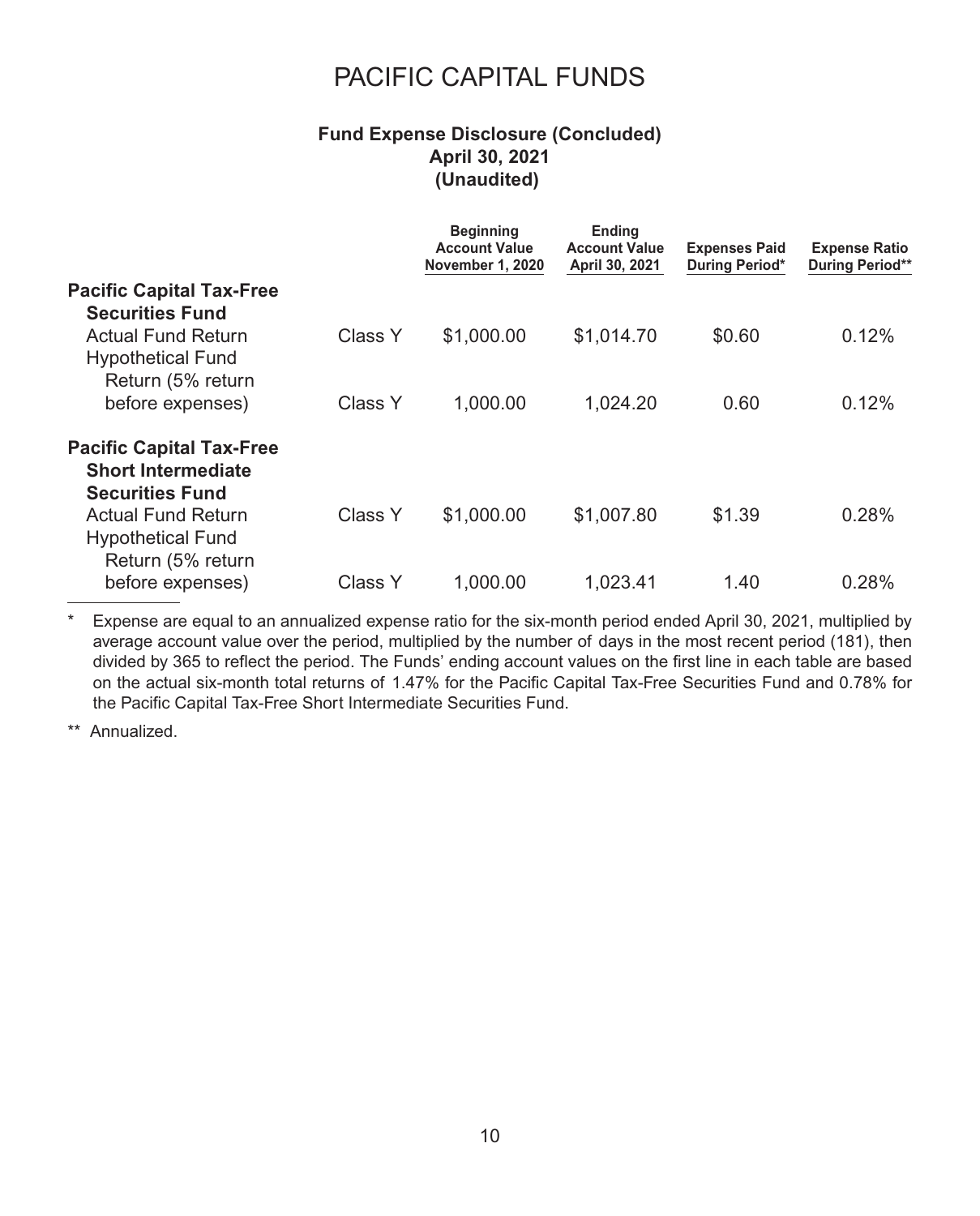### **Pacific Capital Tax-Free Securities Fund Portfolio of Investments April 30, 2021**

|                                                      | <b>Principal</b><br>Amount (\$) | Value (\$) | <b>Principal</b><br>Amount (\$)                      | Value (\$) |
|------------------------------------------------------|---------------------------------|------------|------------------------------------------------------|------------|
| <b>MUNICIPAL BONDS - 98.9%</b>                       |                                 |            | <b>MUNICIPAL BONDS - (Continued)</b>                 |            |
| Arizona - 2.5%                                       |                                 |            | Hawaii - (Continued)                                 |            |
| Phoenix Civic Improvement                            |                                 |            | Hawaii Housing Finance &                             |            |
| Corp. Revenue, Civic Plaza,                          |                                 |            | Development Corp. Revenue,                           |            |
| Convertible CAB, OID, Series                         |                                 |            | Series B, Callable 07/01/21 at                       |            |
| В.                                                   |                                 |            | 100.                                                 |            |
| 5.50%, 07/01/31, (NATL-RE                            |                                 |            | 3.88%, 07/01/25,                                     |            |
|                                                      |                                 | 6,875,362  | (GNMA/FNMA/FHLMC                                     |            |
| California - 1.7%                                    |                                 |            | 820,000<br>$Insured)$                                | 823,525    |
| Norwalk-La Mirada Unified                            |                                 |            | Hawaii State Airports System                         |            |
| School District GO, CAB, OID,                        |                                 |            | Revenue, AMT, OID, COP,                              |            |
| Series B,                                            |                                 |            | Callable 08/01/23 at 100,                            |            |
| 0.00%, 08/01/27, (AGM-CR,                            |                                 |            | $5.00\%$ , 08/01/28<br>400,000                       | 438,027    |
| FGIC Insured) <sup>(b)</sup> 5,000,000               |                                 | 4,672,203  | Hawaii State Airports System                         |            |
| Hawaii - 92.7%                                       |                                 |            | Revenue, AMT, Refunding,                             |            |
| Hawaii County GO, Series A,                          |                                 |            | Callable 07/01/21 at 100,                            |            |
| Refunding, Callable 03/01/27                         |                                 |            | $5.00\%$ , 07/01/23<br>500,000                       | 505,179    |
| at 100,                                              |                                 |            | Hawaii State Airports System                         |            |
| $5.00\%$ , 09/01/31 $\ldots \ldots \ldots 5,045,000$ |                                 | 6,148,169  | Revenue, Series A, AMT,                              |            |
| Hawaii County GO, Series A,                          |                                 |            | Callable 07/01/28 at 100,                            |            |
| Refunding, Callable 03/01/27                         |                                 |            | $5.00\%$ , 07/01/31 $\ldots \ldots \ldots 1,275,000$ | 1,586,153  |
| at 100,                                              |                                 |            | Hawaii State Airports System                         |            |
| $5.00\%$ , 09/01/34 $\ldots$ 4,775,000               |                                 | 5,778,240  | Revenue, Series A, AMT,                              |            |
| Hawaii County GO, Series A,                          |                                 |            | Callable 07/01/28 at 100,                            |            |
| Refunding, Callable 09/01/30                         |                                 |            | $5.00\%$ , 07/01/33<br>500,000                       | 618,264    |
| at 100,                                              |                                 |            | Hawaii State Airports System                         |            |
| $4.00\%$ , 09/01/40 $\ldots$ 1,000,000               |                                 | 1,196,717  | Revenue, Series A, AMT,                              |            |
| Hawaii Housing Finance &                             |                                 |            | Callable 07/01/30 at 100,                            |            |
| Development Corp. Revenue,                           |                                 |            | $4.00\%$ , 07/01/35 $\ldots$ 2,000,000               | 2,374,927  |
| Multi-Family Housing, Iwilei                         |                                 |            | Hawaii State Airports System                         |            |
| Apartments, Series A,                                |                                 |            | Revenue, Series A, AMT,<br>Callable 07/01/25 at 100, |            |
| Callable 07/01/22 at 100,                            |                                 |            | $5.00\%$ , 07/01/41 $\ldots \ldots \ldots 4,000,000$ | 4,607,686  |
| $3.75\%$ , 01/01/31 $\ldots \ldots \ldots 3,120,000$ |                                 | 3,202,318  | Hawaii State Airports System                         |            |
|                                                      |                                 |            | Revenue, Series A, AMT,                              |            |
|                                                      |                                 |            | Callable 07/01/28 at 100,                            |            |
|                                                      |                                 |            | $5.00\%$ , 07/01/48 $\ldots \ldots \ldots 1,500,000$ | 1,814,167  |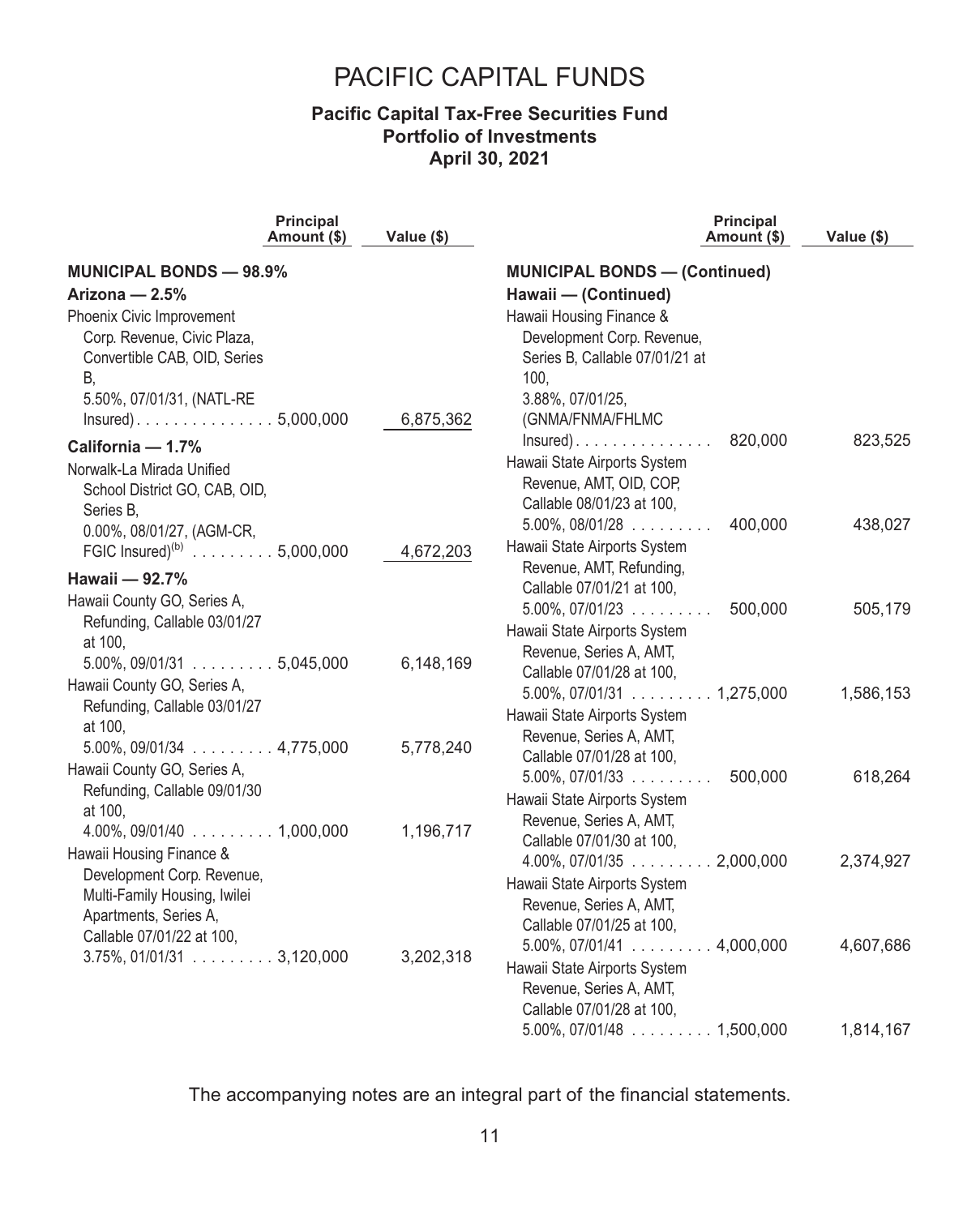### **Pacific Capital Tax-Free Securities Fund Portfolio of Investments (Continued) April 30, 2021**

|                                        | <b>Principal</b><br>Amount (\$) | Value (\$) | <b>Principal</b><br>Amount (\$)         | Value (\$) |
|----------------------------------------|---------------------------------|------------|-----------------------------------------|------------|
| <b>MUNICIPAL BONDS - (Continued)</b>   |                                 |            | <b>MUNICIPAL BONDS - (Continued)</b>    |            |
| Hawaii - (Continued)                   |                                 |            | Hawaii - (Continued)                    |            |
| Hawaii State Department of             |                                 |            | Hawaii State Department of              |            |
| Budget & Finance Revenue,              |                                 |            | Budget & Finance Revenue,               |            |
| Hawaii Pacific Health                  |                                 |            | Hawaiian Electric Company,              |            |
| Obligation, OID, Refunding,            |                                 |            | AMT, MWC, Refunding,                    |            |
| $4.00\%$ , 07/01/23                    | 500,000                         | 540,559    | Callable 03/01/27 at 100,               |            |
| Hawaii State Department of             |                                 |            | $4.00\%$ , 03/01/37 $\ldots$ 1,610,000  | 1,788,643  |
| Budget & Finance Revenue,              |                                 |            | Hawaii State Department of              |            |
| Hawaii Pacific Health                  |                                 |            | Budget & Finance Revenue,               |            |
| Obligation, OID, Refunding,            |                                 |            | Hawaiian Electric Company,              |            |
| Callable 07/01/29 at 100,              |                                 |            | MWC, Refunding, Callable                |            |
| $5.00\%$ , $07/01/29$                  | 220,000                         | 240,426    | 07/01/29 at 100,                        |            |
| Hawaii State Department of             |                                 |            | $3.20\%$ , 07/01/39 $\ldots$ 4,200,000  | 4,569,075  |
| Budget & Finance Revenue,              |                                 |            | Hawaii State Department of              |            |
| Hawaii Pacific Health                  |                                 |            | Budget & Finance Revenue,               |            |
| Obligation, Refunding,                 |                                 |            | Mid-Pacific Projects,                   |            |
| $5.00\%$ , $07/01/23$                  | 100,000                         | 110,264    | Refunding,                              |            |
| Hawaii State Department of             |                                 |            | $4.00\%$ , 01/01/30 $\ldots$ 225,000    | 259,080    |
| Budget & Finance Revenue,              |                                 |            | Hawaii State Department of              |            |
| Hawaii Pacific Health                  |                                 |            | Budget & Finance Revenue,               |            |
| Obligation, Refunding,                 |                                 |            | Mid-Pacific Projects,                   |            |
| Callable 07/01/23 at 100,              |                                 |            | Refunding, Callable 01/01/30            |            |
| $5.00\%$ , 07/01/26 $\ldots$ 1,330,000 |                                 | 1,457,708  | at 100,                                 |            |
| Hawaii State Department of             |                                 |            | $4.00\%$ , 01/01/31<br>250,000          | 285,853    |
| Budget & Finance Revenue,              |                                 |            | Hawaii State Department of              |            |
| Hawaiian Electric Company,             |                                 |            | Budget & Finance Revenue,               |            |
| AMT, MWC, Callable 10/01/24            |                                 |            | Queens Health System,                   |            |
| at 100,                                |                                 |            | Series A, Refunding, Callable           |            |
| $3.50\%$ , $10/01/49$ 2,750,000        |                                 | 2,872,130  | 07/01/25 at 100,                        |            |
| Hawaii State Department of             |                                 |            | $5.00\%$ , 07/01/35 $\ldots$ 10,000,000 | 11,629,615 |
| Budget & Finance Revenue,              |                                 |            | Hawaii State Department of              |            |
| Hawaiian Electric Company,             |                                 |            | Budget & Finance Revenue,               |            |
| AMT, MWC, Refunding,                   |                                 |            | Special Purpose Revenue,                |            |
| $3.10\%$ , $05/01/26$ 3,550,000        |                                 | 3,898,907  | Kahala Nui, Refunding,                  |            |
|                                        |                                 |            | Callable 11/15/22 at 100,               |            |
|                                        |                                 |            | $5.00\%$ , 11/15/27 $\ldots$ 1,790,000  | 1,903,672  |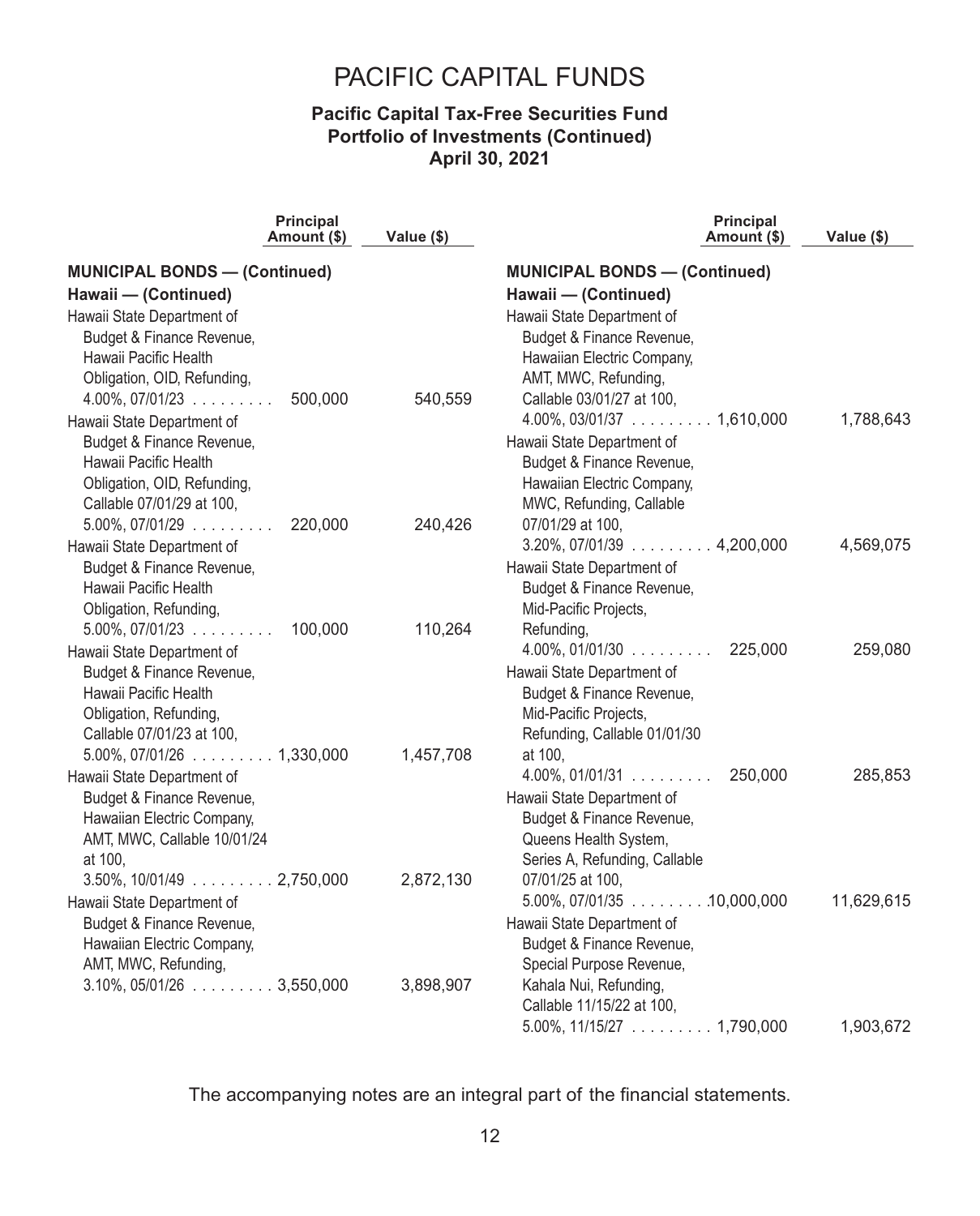### **Pacific Capital Tax-Free Securities Fund Portfolio of Investments (Continued) April 30, 2021**

|                                                    | <b>Principal</b><br>Amount (\$) | Value (\$) | <b>Principal</b><br>Amount (\$)                      | Value (\$) |
|----------------------------------------------------|---------------------------------|------------|------------------------------------------------------|------------|
| <b>MUNICIPAL BONDS - (Continued)</b>               |                                 |            | <b>MUNICIPAL BONDS - (Continued)</b>                 |            |
| Hawaii - (Continued)                               |                                 |            | Hawaii - (Continued)                                 |            |
| Hawaii State Department of                         |                                 |            | Hawaii State Department of                           |            |
| Budget & Finance Revenue,                          |                                 |            | Hawaiian Home Lands,                                 |            |
| Special Purpose Revenue,                           |                                 |            | Kapolei Office Facility, Series                      |            |
| Kahala Nui, Refunding,                             |                                 |            | A, Refunding, COP, Callable                          |            |
| Callable 11/15/22 at 100,                          |                                 |            | 11/01/27 at 100,                                     |            |
| $5.13\%$ , $11/15/32$                              | 550,000                         | 581,588    | $5.00\%$ , 11/01/31 815,000                          | 1,009,552  |
| Hawaii State Department of                         |                                 |            | Hawaii State GO, Series DZ,                          |            |
| Hawaiian Home Lands                                |                                 |            | Prerefunded 12/01/21 at 100,                         |            |
| Revenue, Refunding,                                |                                 |            | $5.00\%$ , $12/01/22$ 155,000                        | 159,337    |
| $5.00\%$ , $04/01/24$                              | 500,000                         | 566,570    | Hawaii State GO, Series DZ,                          |            |
| Hawaii State Department of                         |                                 |            | Prerefunded 12/01/21 at 100,                         |            |
| Hawaiian Home Lands                                |                                 |            | $5.00\%$ , 12/01/25 $\ldots$ 895,000                 | 920,044    |
| Revenue, Refunding, Callable                       |                                 |            | Hawaii State GO, Series DZ,                          |            |
| 04/01/27 at 100,                                   |                                 |            | Prerefunded 12/01/21 at 100,                         |            |
| $5.00\%$ , 04/01/28                                | 945,000                         | 1,165,981  | $5.00\%$ , 12/01/27 $\ldots \ldots \ldots 1,120,000$ | 1,151,340  |
| Hawaii State Department of                         |                                 |            | Hawaii State GO, Series DZ,                          |            |
| <b>Hawaiian Home Lands</b>                         |                                 |            | Prerefunded 12/01/21 at 100,                         |            |
| Revenue, Refunding, Callable                       |                                 |            | $5.00\%$ , $12/01/27$<br>805,000                     | 827,525    |
| 04/01/27 at 100,                                   |                                 |            | Hawaii State GO, Series DZ,                          |            |
| $5.00\%$ , 04/01/32                                | 335,000                         | 405,465    | Prerefunded 12/01/21 at 100,                         |            |
| Hawaii State Department of                         |                                 |            | $5.00\%$ , 12/01/30 $\ldots$<br>805,000              | 827,525    |
| Hawaiian Home Lands,                               |                                 |            | Hawaii State GO, Series DZ,                          |            |
| Kapolei Office Facility, Series                    |                                 |            | Prerefunded 12/01/21 at 100,                         |            |
| A, Refunding, COP, Callable                        |                                 |            | $5.00\%$ , 12/01/31 $\ldots \ldots \ldots 1,730,000$ | 1,778,409  |
| 11/01/27 at 100,                                   |                                 |            | Hawaii State GO, Series DZ,                          |            |
|                                                    |                                 | 1,472,036  | Unrefunded portion, Callable                         |            |
| Hawaii State Department of<br>Hawaiian Home Lands, |                                 |            | 12/01/21 at 100,                                     |            |
| Kapolei Office Facility, Series                    |                                 |            | $5.00\%$ , $12/01/29$<br>300,000                     | 308,483    |
| A, Refunding, COP, Callable                        |                                 |            | Hawaii State GO, Series DZ,                          |            |
| 11/01/27 at 100.                                   |                                 |            | Unrefunded portion, Callable                         |            |
| $5.00\%$ , 11/01/30                                | 800,000                         | 994,262    | 12/01/21 at 100,                                     |            |
|                                                    |                                 |            | $5.00\%$ , 12/01/30 $\ldots \ldots \ldots 1,235,000$ | 1,269,922  |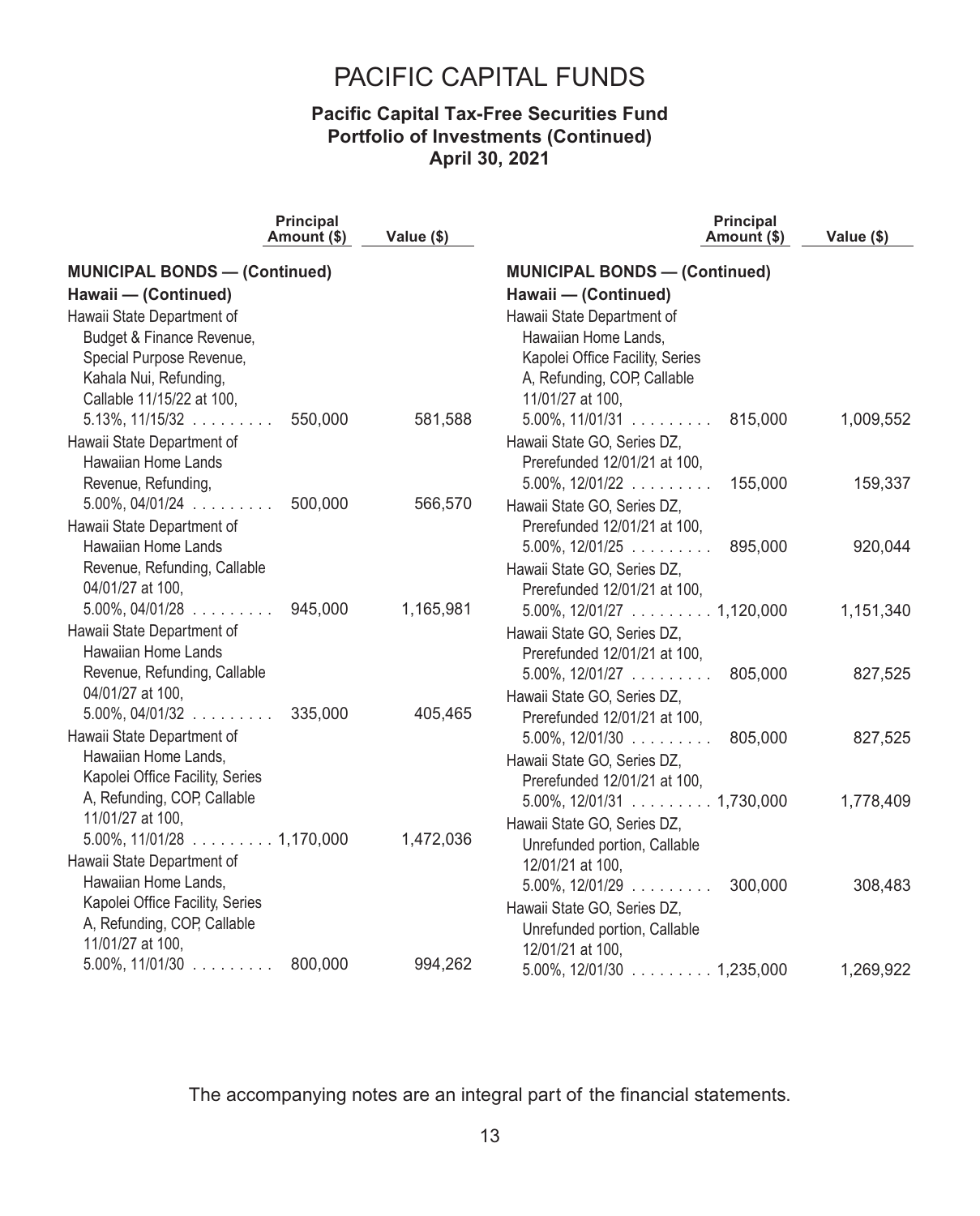### **Pacific Capital Tax-Free Securities Fund Portfolio of Investments (Continued) April 30, 2021**

| <b>Principal</b><br>Amount (\$)                      | Value (\$) | <b>Principal</b><br>Amount (\$)        | Value (\$) |
|------------------------------------------------------|------------|----------------------------------------|------------|
| <b>MUNICIPAL BONDS - (Continued)</b>                 |            | <b>MUNICIPAL BONDS - (Continued)</b>   |            |
| Hawaii - (Continued)                                 |            | Hawaii - (Continued)                   |            |
| Hawaii State GO, Series DZ,                          |            | Hawaii State GO, Series EE,            |            |
| Unrefunded portion,                                  |            | Unrefunded portion, Callable           |            |
| Prerefunded, Callable                                |            | 11/01/22 at 100,                       |            |
| 12/01/21 at 100,                                     |            | 340.000<br>$5.00\%$ , $11/01/28$       | 364,826    |
| $5.00\%$ , 12/01/31 $\ldots \ldots \ldots 1,095,000$ | 1,125,964  | Hawaii State GO, Series EF,            |            |
| Hawaii State GO, Series EE,                          |            | Refunding, Callable 11/01/22           |            |
| Prerefunded 11/01/22 at 100,                         |            | at 100.                                |            |
| $5.00\%$ , $11/01/24$<br>55,000                      | 59,016     | $5.00\%$ , $11/01/24$<br>500,000       | 536,136    |
| Hawaii State GO, Series EE,                          |            | Hawaii State GO, Series EH,            |            |
| Prerefunded 11/01/22 at 100,                         |            | Prerefunded 08/01/23 at 100,           |            |
| $5.00\%$ , $11/01/26$<br>90,000                      | 96,572     | $5.00\%$ , $08/01/24$<br>305,000       | 337,945    |
| Hawaii State GO, Series EE,                          |            | Hawaii State GO, Series EH,            |            |
| Prerefunded 11/01/22 at 100,                         |            | Prerefunded, ETM,                      |            |
| $5.00\%$ , 11/01/27 1,000,000                        | 1,073,019  | $5.00\%$ , 08/01/23<br>445,000         | 493,068    |
| Hawaii State GO, Series EE,                          |            | Hawaii State GO, Series EH,            |            |
| Prerefunded 11/01/22 at 100,                         |            | Prerefunded, ETM,                      |            |
| $5.00\%$ , 11/01/27<br>90,000                        | 96,572     | $5.00\%$ , 08/01/23<br>120,000         | 132,962    |
| Hawaii State GO, Series EE,                          |            | Hawaii State GO, Series EH,            |            |
| Prerefunded 11/01/22 at 100,                         |            | Unrefunded portion,                    |            |
| $5.00\%$ , 11/01/28<br>740,000                       | 794,034    | $5.00\%$ , 08/01/23<br>345,000         | 382,292    |
| Hawaii State GO, Series EE,                          |            | Hawaii State GO, Series EH,            |            |
| Prerefunded 11/01/22 at 100,                         |            | Unrefunded portion, Callable           |            |
| $5.00\%$ , 11/01/28<br>20,000                        | 21,460     | 08/01/23 at 100,                       |            |
| Hawaii State GO, Series EE,                          |            | $5.00\%$ , 08/01/24<br>895,000         | 991,103    |
| Unrefunded portion, Callable                         |            | Hawaii State GO, Series EL,            |            |
| 11/01/22 at 100,                                     |            | Refunding,                             |            |
| $5.00\%$ , $11/01/24$<br>100,000                     | 107,302    | $5.00\%$ , 08/01/23 $\ldots$ 1,000,000 | 1,108,093  |
| Hawaii State GO, Series EE,                          |            | Hawaii State GO, Series EO,            |            |
| Unrefunded portion, Callable                         |            | Callable 08/01/24 at 100,              |            |
| 11/01/22 at 100,                                     |            | $5.00\%$ , 08/01/32 $\ldots$ 1,285,000 | 1,468,503  |
| $5.00\%$ , $11/01/26$ 1,365,000                      | 1,464,671  | Hawaii State GO, Series EO,            |            |
| Hawaii State GO, Series EE,                          |            | Prerefunded 08/01/24 at 100,           |            |
| Unrefunded portion, Callable                         |            | $5.00\%$ , 08/01/26 $\dots$<br>140,000 | 161,309    |
| 11/01/22 at 100,                                     |            |                                        |            |
| $5.00\%$ , 11/01/27<br>345,000                       | 370,191    |                                        |            |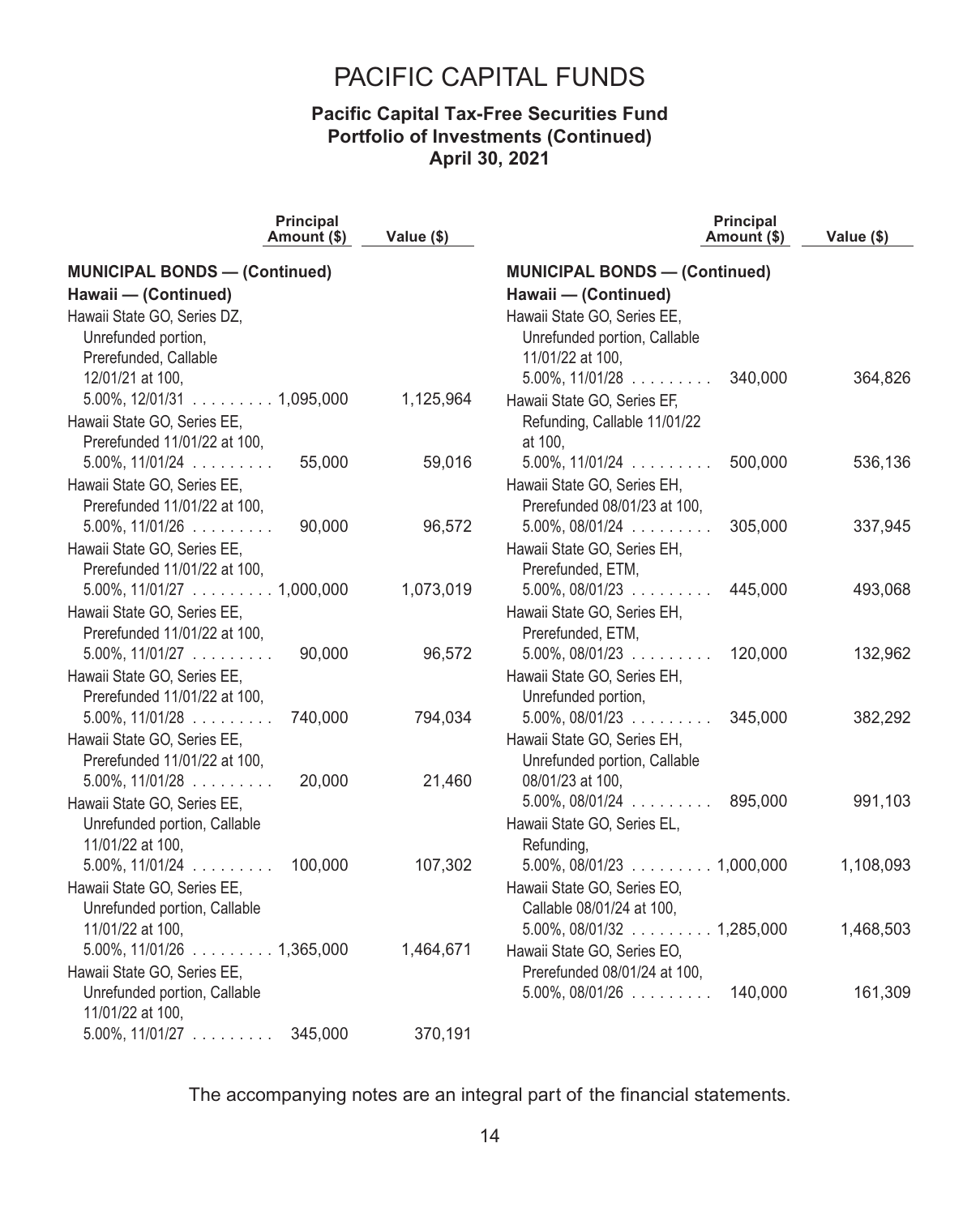### **Pacific Capital Tax-Free Securities Fund Portfolio of Investments (Continued) April 30, 2021**

|                                                       | Principal<br>Amount (\$) | Value (\$) | Principal<br>Amount (\$)                             | Value (\$) |
|-------------------------------------------------------|--------------------------|------------|------------------------------------------------------|------------|
| <b>MUNICIPAL BONDS - (Continued)</b>                  |                          |            | <b>MUNICIPAL BONDS - (Continued)</b>                 |            |
| Hawaii - (Continued)                                  |                          |            | Hawaii - (Continued)                                 |            |
| Hawaii State GO, Series EO,                           |                          |            | Hawaii State GO, Series FT,                          |            |
| Unrefunded portion, Callable                          |                          |            | Callable 01/01/28 at 100,                            |            |
| 08/01/24 at 100,                                      |                          |            | $5.00\%$ , 01/01/36 $\ldots$ 4,000,000               | 4,971,606  |
| $5.00\%$ , $08/01/26$ 2,660,000                       |                          | 3,053,765  | Hawaii State GO, Series FT,                          |            |
| Hawaii State GO, Series EP,                           |                          |            | Callable 01/01/28 at 100,                            |            |
| Refunding,                                            |                          |            | $5.00\%$ , 01/01/38 $\ldots$ 1,950,000               | 2,412,278  |
| $5.00\%$ , 08/01/24 $\ldots$ 1,000,000                |                          | 1,152,235  | Hawaii State GO, Series FW,                          |            |
| Hawaii State GO, Series EY,                           |                          |            | Callable 01/01/29 at 100,                            |            |
| Refunding, Callable 10/01/25                          |                          |            | $4.00\%$ , 01/01/34 $\ldots$ 2,000,000               | 2,380,355  |
| at 100,                                               |                          |            | Hawaii State Harbor System                           |            |
| $5.00\%$ , 10/01/27 $\ldots$ 3,040,000                |                          | 3,627,250  | Revenue, Series A, AMT,                              |            |
| Hawaii State GO, Series EZ,                           |                          |            | Refunding, Callable 07/01/30                         |            |
| Refunding,                                            |                          |            | at 100,                                              |            |
| $5.00\%$ , $10/01/21$ 340,000                         |                          | 346,785    | $4.00\%$ , 07/01/37 $\ldots \ldots \ldots 5,000,000$ | 5,875,528  |
| Hawaii State GO, Series FB,                           |                          |            | Hawaii State Highway Fund                            |            |
| $5.00\%$ , 04/01/25 $\ldots$ 5,000,000                |                          | 5,899,327  | Revenue, Series A, Callable                          |            |
| Hawaii State GO, Series FB,                           |                          |            | 07/01/24 at 100,                                     |            |
| Callable 04/01/26 at 100,                             |                          |            | $5.00\%$ , 01/01/31 $\ldots$ 1,085,000               | 1,234,903  |
| $4.00\%$ , 04/01/29 $\ldots$ 2,000,000                |                          | 2,297,028  | Hawaii State Highway Fund                            |            |
| Hawaii State GO, Series FG,                           |                          |            | Revenue, Series A, Callable                          |            |
| Callable 10/01/26 at 100,                             |                          |            | 01/01/29 at 100,                                     |            |
| $5.00\%$ , 10/01/30 $\ldots \ldots \ldots 10,000,000$ |                          | 12,221,806 | $5.00\%$ , 01/01/37 $\ldots \ldots \ldots 3,500,000$ | 4,415,834  |
| Hawaii State GO, Series FG,                           |                          |            | Hawaii State Highway Fund                            |            |
| Callable 10/01/26 at 100,                             |                          |            | Revenue, Series A,                                   |            |
| $4.00\%$ , 10/01/35 $\ldots$ 1,000,000                |                          | 1,141,487  | Prerefunded 01/01/22 at 100,                         |            |
| Hawaii State GO, Series FK,                           |                          |            | $5.00\%$ , 01/01/27 $\ldots \ldots \ldots 5,490,000$ | 5,667,733  |
| Callable 05/01/27 at 100,                             |                          |            | Hawaii State Highway Fund                            |            |
| $5.00\%$ , 05/01/33 $\ldots$ 2,500,000                |                          | 3,072,862  | Revenue, Series A,                                   |            |
| Hawaii State GO, Series FK,                           |                          |            | Prerefunded 01/01/22 at 100,                         |            |
| Callable 05/01/27 at 100,                             |                          |            | $5.00\%$ , 01/01/28 $\ldots$ 1,120,000               | 1,156,259  |
| $4.00\%$ , 05/01/37 2,000,000                         |                          | 2,297,740  | Hawaii State Highway Fund                            |            |
| Hawaii State GO, Series FN,                           |                          |            | Revenue, Series B, Refunding,                        |            |
| Refunding,                                            |                          |            | Callable 07/01/26 at 100,                            |            |
| $5.00\%$ , $10/01/26$ 2,500,000                       |                          | 3,089,796  | $5.00\%$ , 01/01/29 $\ldots \ldots \ldots 5,000,000$ | 6,066,575  |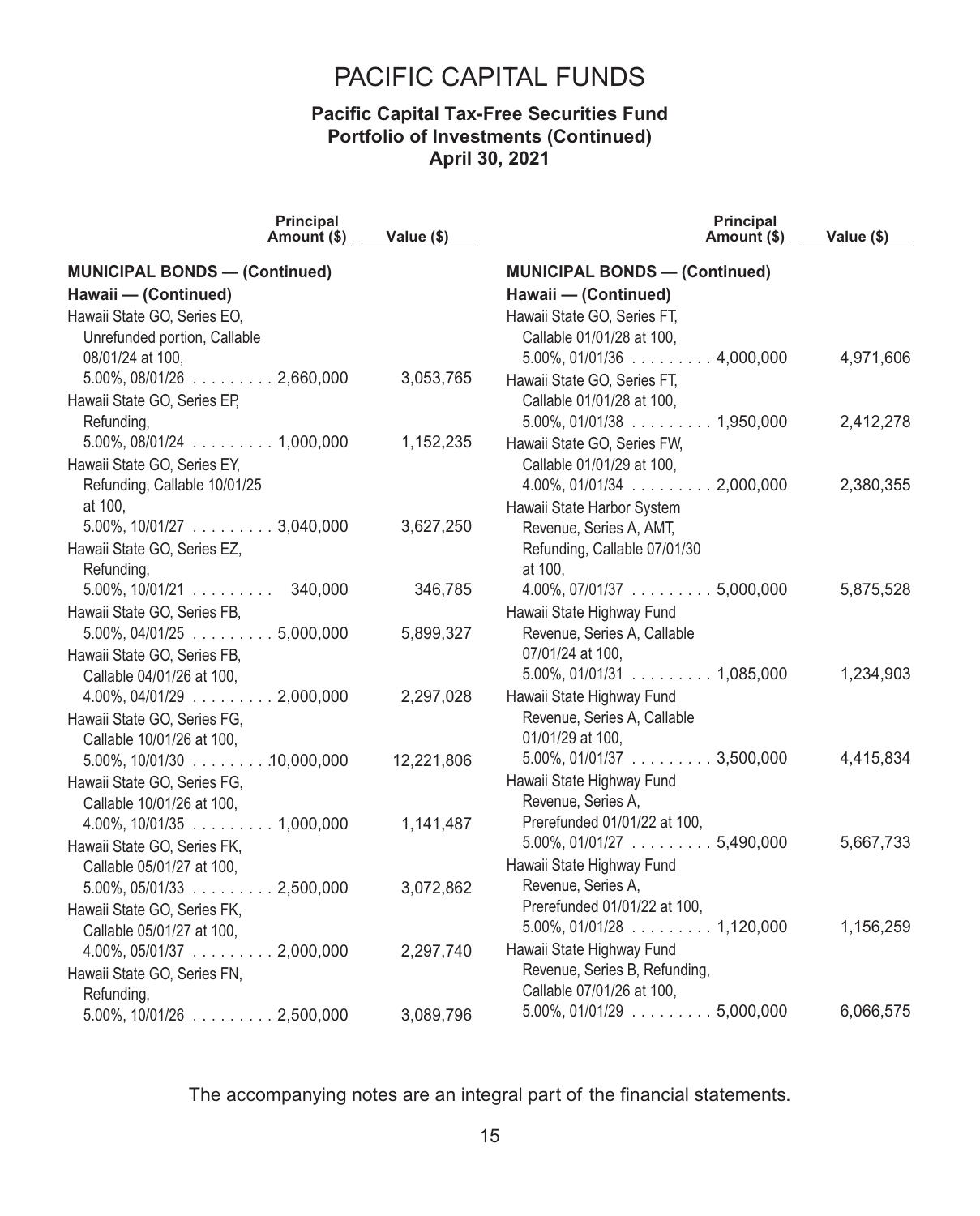### **Pacific Capital Tax-Free Securities Fund Portfolio of Investments (Continued) April 30, 2021**

| <b>Principal</b><br>Amount (\$)        | Value (\$) | <b>Principal</b><br>Amount (\$)        | Value (\$) |
|----------------------------------------|------------|----------------------------------------|------------|
| <b>MUNICIPAL BONDS - (Continued)</b>   |            | <b>MUNICIPAL BONDS - (Continued)</b>   |            |
| Hawaii - (Continued)                   |            | Hawaii - (Continued)                   |            |
| Honolulu City & County Board of        |            | Honolulu City & County Board of        |            |
| Water Supply System                    |            | Water Supply System                    |            |
| Revenue, Series A, Callable            |            | Revenue, Series A,                     |            |
| 07/01/34 at 100,                       |            | Refunding, Callable 07/01/22           |            |
| 650,000<br>$3.00\%$ , 07/01/34         | 732,114    | at 100,                                |            |
| Honolulu City & County Board of        |            | $5.00\%$ , 07/01/25<br>250,000         | 264,178    |
| Water Supply System                    |            | Honolulu City & County Board of        |            |
| Revenue, Series A, Callable            |            | Water Supply System                    |            |
| 07/01/30 at 100.                       |            | Revenue, Series A,                     |            |
|                                        | 2,160,317  | Refunding, Callable 07/01/22           |            |
| Honolulu City & County Board of        |            | at 100,                                |            |
| Water Supply System                    |            | $5.00\%$ , 07/01/26 $\ldots$ 3,125,000 | 3,302,219  |
| Revenue, Series A, Callable            |            | Honolulu City & County Board of        |            |
| 07/01/35 at 100,                       |            | Water Supply System                    |            |
| $4.00\%$ , 07/01/35<br>730,000         | 907,324    | Revenue, Series A,                     |            |
| Honolulu City & County Board of        |            | Refunding, Callable 07/01/24           |            |
| Water Supply System                    |            | at 100,                                |            |
| Revenue, Series A, Callable            |            | $5.00\%$ , 07/01/27 $\ldots$ 850,000   | 977,515    |
| 07/01/36 at 100,                       |            | Honolulu City & County GO,             |            |
|                                        | 1,256,223  | Series A, Callable 11/01/22 at         |            |
| Honolulu City & County Board of        |            | 100.                                   |            |
| Water Supply System                    |            | $5.00\%$ , 11/01/25 $\ldots$ 1,355,000 | 1,453,940  |
| Revenue, Series A, Callable            |            | Honolulu City & County GO,             |            |
| 07/01/50 at 100,                       |            | Series A, Callable 11/01/22 at         |            |
| $5.00\%$ , 07/01/50 $\ldots$ 3,000,000 | 3,925,893  | 100.                                   |            |
| Honolulu City & County Board of        |            | $5.00\%$ , 11/01/26 $\ldots$ 1,000,000 | 1,073,019  |
| Water Supply System                    |            | Honolulu City & County GO,             |            |
| Revenue, Series A,                     |            | Series A, Callable 10/01/27 at         |            |
| Refunding, Callable 07/01/24           |            | 100.                                   |            |
| at 100,                                |            | $5.00\%$ , 10/01/27 500,000            | 596,587    |
| $5.00\%$ , 07/01/25 $\ldots$ 1,500,000 | 1,716,899  | Honolulu City & County GO,             |            |
|                                        |            | Series A, Callable 10/01/25 at         |            |
|                                        |            | 100.                                   |            |
|                                        |            | $5.00\%$ , $10/01/31$ 2, 175,000       | 2,583,651  |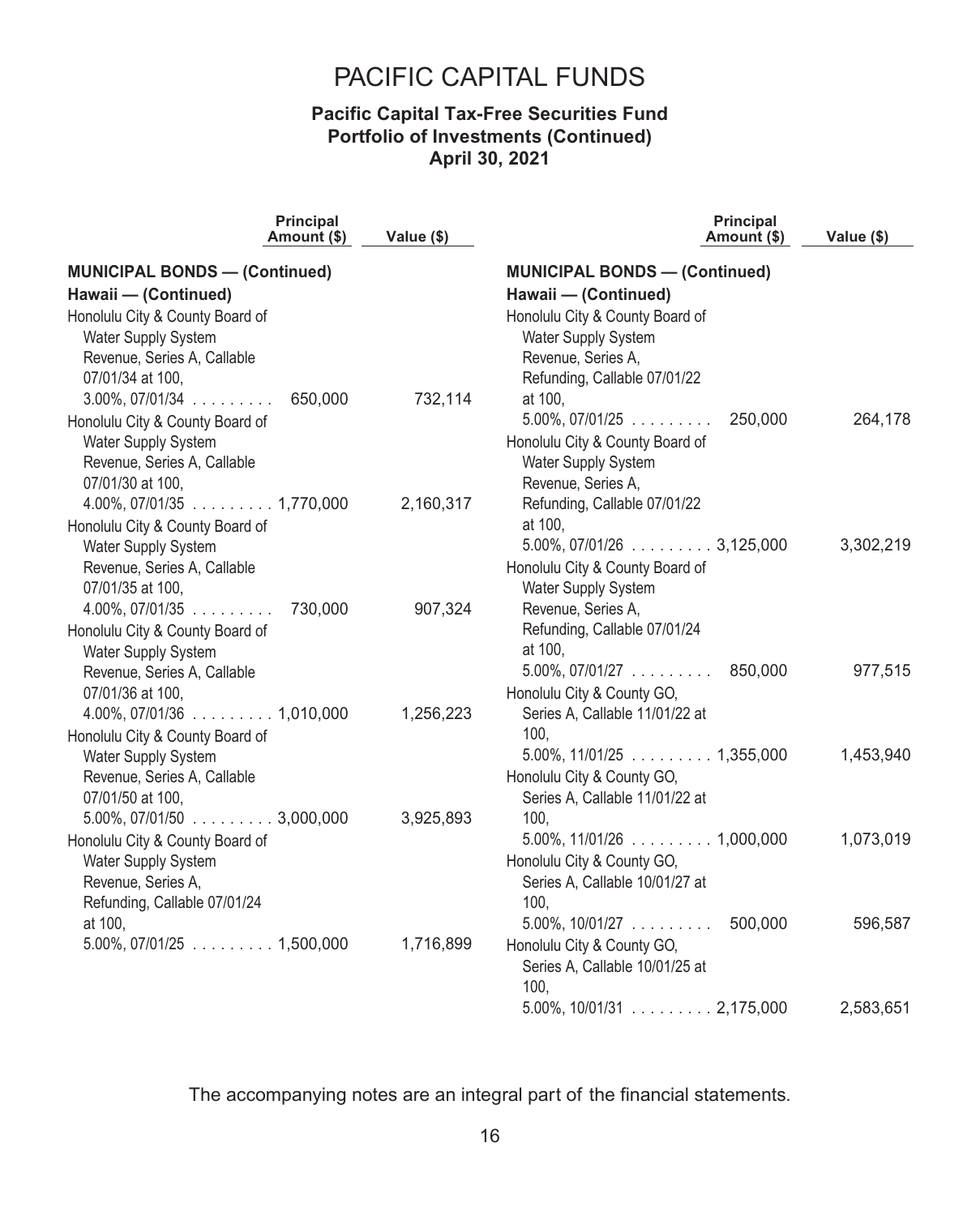### **Pacific Capital Tax-Free Securities Fund Portfolio of Investments (Continued) April 30, 2021**

|                                                                        | Principal<br>Amount (\$) | Value (\$) | Principal<br>Amount (\$)                | Value (\$) |
|------------------------------------------------------------------------|--------------------------|------------|-----------------------------------------|------------|
| <b>MUNICIPAL BONDS - (Continued)</b>                                   |                          |            | <b>MUNICIPAL BONDS - (Continued)</b>    |            |
| Hawaii - (Continued)                                                   |                          |            | Hawaii - (Continued)                    |            |
| Honolulu City & County GO,                                             |                          |            | Honolulu City & County GO,              |            |
| Series A, Callable 11/01/22 at                                         |                          |            | Series B, Callable 11/01/22 at          |            |
| 100,                                                                   |                          |            | 100,                                    |            |
| $5.00\%$ , 11/01/31                                                    | 450,000                  | 482,858    | $5.00\%$ , 11/01/23 $\ldots$ 2,050,000  | 2,196,876  |
| Honolulu City & County GO,                                             |                          |            | Honolulu City & County GO,              |            |
| Series A, Callable 11/01/22 at                                         |                          |            | Series B, Refunding,                    |            |
| 100,                                                                   |                          |            | $5.00\%$ , 10/01/22 $\ldots$ 1,000,000  | 1,069,089  |
| $5.00\%$ , $11/01/32$ 1,970,000                                        |                          | 2,113,847  | Honolulu City & County GO,              |            |
| Honolulu City & County GO,                                             |                          |            | Series B, Refunding,                    |            |
| Series A, Callable 10/01/25 at                                         |                          |            | $5.00\%$ , 10/01/25 $\ldots$ 2,300,000  | 2,762,108  |
| 100,                                                                   |                          |            | Honolulu City & County GO,              |            |
| $5.00\%$ , 10/01/35 $\ldots$ 3,075,000                                 |                          | 3,632,172  | Series B, Refunding, Callable           |            |
| Honolulu City & County GO,                                             |                          |            | 10/01/25 at 100,                        |            |
| Series A, Callable 10/01/25 at                                         |                          |            | $5.00\%$ , 10/01/26 $\ldots$ 500,000    | 598,519    |
| 100.                                                                   |                          |            | Honolulu City & County GO,              |            |
| $5.00\%$ , 10/01/37 1,000,000                                          |                          | 1,176,442  | Series B, Refunding, Honolulu           |            |
| Honolulu City & County GO,                                             |                          |            | Rail Transit Project,                   |            |
| Series A, Callable 10/01/25 at                                         |                          |            | $4.00\%$ , 09/01/26 $\ldots$ 1,215,000  | 1,436,473  |
| 100,                                                                   |                          |            | Honolulu City & County GO,              |            |
| $5.00\%$ , 10/01/38 $\ldots$ 1,040,000                                 |                          | 1,221,529  | Series C, Callable 08/01/29 at          |            |
| Honolulu City & County GO,                                             |                          |            | 100.                                    |            |
| Series A, Callable 10/01/25 at                                         |                          |            | $4.00\%$ , 08/01/36 $\ldots$ 1,400,000  | 1,680,146  |
| 100.                                                                   |                          |            | Honolulu City & County GO,              |            |
|                                                                        |                          | 1,173,128  | Series C, Callable 07/01/30 at          |            |
| Honolulu City & County GO,                                             |                          |            | 100.                                    |            |
| Series A, Callable 09/01/27 at                                         |                          |            |                                         | 1,261,315  |
| 100.<br>$5.00\%$ , 09/01/41 $\ldots \ldots \ldots 1,390,000$           |                          |            | Honolulu City & County GO,              |            |
|                                                                        |                          | 1,692,384  | Series C, Callable 08/01/29 at<br>100.  |            |
| Honolulu City & County GO,                                             |                          |            | $4.00\%$ , 08/01/43 $\ldots$ 2,000,000  |            |
| Series A, ETM,<br>$5.00\%$ , 11/01/22 $\ldots \ldots \ldots 2,000,000$ |                          | 2,146,038  |                                         | 2,359,977  |
| Honolulu City & County GO,                                             |                          |            | Honolulu City & County GO,              |            |
| Series A, Refunding, Callable                                          |                          |            | Series C, Callable 07/01/30 at<br>100.  |            |
| 11/01/22 at 100,                                                       |                          |            | $5.00\%$ , 07/01/45 $\ldots$<br>500,000 | 641,223    |
| $4.00\%$ , 11/01/37 $\ldots \ldots \ldots 1,000,000$                   |                          | 1,044,022  |                                         |            |
|                                                                        |                          |            |                                         |            |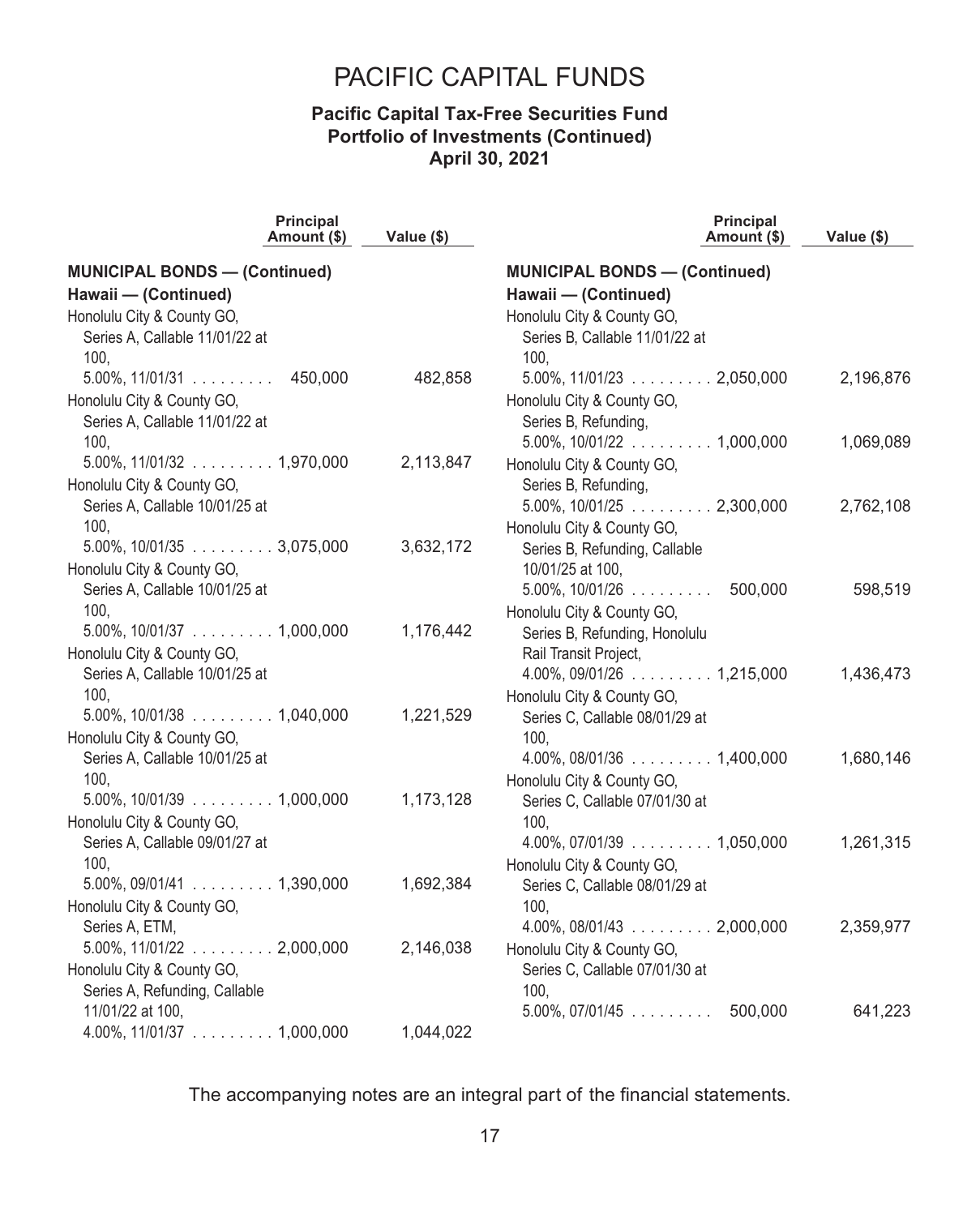### **Pacific Capital Tax-Free Securities Fund Portfolio of Investments (Continued) April 30, 2021**

|                                                             | <b>Principal</b><br>Amount (\$) | Value (\$) | <b>Principal</b><br>Amount (\$)                               | Value (\$) |
|-------------------------------------------------------------|---------------------------------|------------|---------------------------------------------------------------|------------|
| <b>MUNICIPAL BONDS - (Continued)</b>                        |                                 |            | <b>MUNICIPAL BONDS - (Continued)</b>                          |            |
| Hawaii - (Continued)                                        |                                 |            | Hawaii - (Continued)                                          |            |
| Honolulu City & County GO,                                  |                                 |            | Honolulu City & County                                        |            |
| Series C, Refunding, Callable                               |                                 |            | Wastewater System Revenue,                                    |            |
| 10/01/25 at 100,                                            |                                 |            | Senior 1st Bond Resolution,                                   |            |
| $5.00\%$ , 10/01/27 2,000,000                               |                                 | 2,386,349  | Refunding, Callable 07/01/25                                  |            |
| Honolulu City & County GO,                                  |                                 |            | at 100,                                                       |            |
| Series C, Refunding, Callable                               |                                 |            |                                                               | 1,187,237  |
| 10/01/25 at 100,                                            |                                 |            | Honolulu City & County                                        |            |
| $5.00\%$ , 10/01/29 $\ldots \ldots \ldots 4,115,000$        |                                 | 4,890,123  | Wastewater System Revenue,                                    |            |
| Honolulu City & County GO,                                  |                                 |            | Senior 1st Bond Resolution,                                   |            |
| Series C, Refunding, Callable                               |                                 |            | Refunding, Callable 07/01/25                                  |            |
| 10/01/33 at 100,                                            |                                 |            | at 100,                                                       |            |
| $4.00\%$ , 10/01/33                                         | 500,000                         | 561,912    | $5.00\%$ , 07/01/27 325,000                                   | 385,113    |
| Honolulu City & County GO,                                  |                                 |            | Honolulu City & County                                        |            |
| Series E, Refunding, Callable                               |                                 |            | Wastewater System Revenue,                                    |            |
| 09/01/27 at 100,                                            |                                 |            | Senior 1st Bond Resolution,                                   |            |
| $5.00\%$ , 09/01/30 $\ldots$ 1,500,000                      |                                 | 1,871,949  | Series A, Callable 07/01/25 at                                |            |
| Honolulu City & County GO,                                  |                                 |            | 100.                                                          |            |
| Series F, Refunding, Callable                               |                                 |            | $5.00\%$ , 07/01/29 $\ldots$ 395,000                          | 469,856    |
| 07/01/31 at 100,                                            |                                 |            | Honolulu City & County                                        |            |
| $5.00\%$ , 07/01/31 225,000                                 |                                 | 300,683    | Wastewater System Revenue,                                    |            |
| Honolulu City & County                                      |                                 |            | Senior 1st Bond Resolution,<br>Series A, Callable 01/01/28 at |            |
| Wastewater System Revenue,                                  |                                 |            | 100.                                                          |            |
| 1st Bond Resolution, Series A,<br>Callable 07/01/29 at 100, |                                 |            | $5.00\%$ , 07/01/36 $\ldots$ 2,000,000                        | 2,475,544  |
| $4.00\%$ , 07/01/34 $\ldots$ 2,130,000                      |                                 | 2,583,974  | Honolulu City & County                                        |            |
| Honolulu City & County                                      |                                 |            | Wastewater System Revenue,                                    |            |
| Wastewater System Revenue,                                  |                                 |            | Senior Series B, Refunding,                                   |            |
| 1st Bond Resolution, Series B,                              |                                 |            | Callable 07/01/26 at 100,                                     |            |
| Refunding,                                                  |                                 |            | $5.00\%$ , 07/01/35<br>125,000                                | 150,610    |
| $5.00\%$ , $07/01/29$                                       | 250,000                         | 329,756    | Kauai County GO,                                              |            |
| Honolulu City & County                                      |                                 |            | $5.00\%$ , 08/01/23<br>395,000                                | 437,508    |
| Wastewater System Revenue,                                  |                                 |            | Kauai County GO,                                              |            |
| Junior Series A, Refunding,                                 |                                 |            | $5.00\%$ , $08/01/27$<br>250,000                              | 315,725    |
| Callable 07/01/25 at 100,                                   |                                 |            | Kauai County GO, Callable                                     |            |
| $5.00\%$ , 07/01/30 $\ldots \ldots \ldots 4,000,000$        |                                 | 4,687,534  | 08/01/27 at 100,                                              |            |
|                                                             |                                 |            | $5.00\%$ , 08/01/31<br>250,000                                | 309,362    |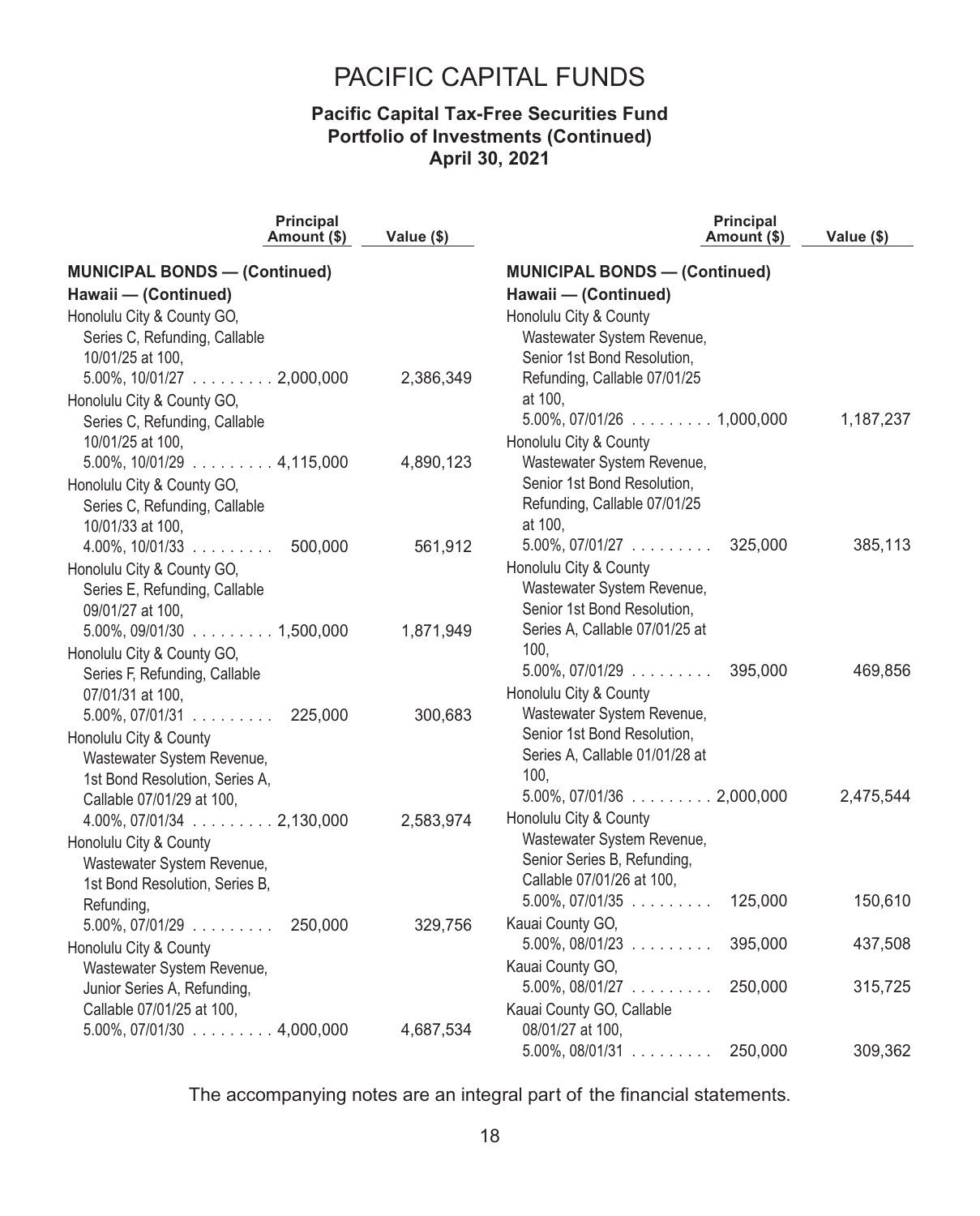### **Pacific Capital Tax-Free Securities Fund Portfolio of Investments (Continued) April 30, 2021**

| <b>Principal</b><br>Amount (\$)                   | Value (\$) | <b>Principal</b><br>Amount (\$)                      | Value (\$)  |
|---------------------------------------------------|------------|------------------------------------------------------|-------------|
| <b>MUNICIPAL BONDS - (Continued)</b>              |            | <b>MUNICIPAL BONDS - (Continued)</b>                 |             |
| Hawaii - (Continued)                              |            | Hawaii - (Continued)                                 |             |
| Kauai County GO, Callable                         |            | University of Hawaii Revenue,                        |             |
| 08/01/27 at 100,                                  |            | Series B, Refunding,                                 |             |
| $4.00\%$ , 08/01/33<br>295,000                    | 343,444    | $4.00\%$ , $10/01/24$ 165,000                        | 185,569     |
| Kauai County GO, Callable                         |            | University of Hawaii Revenue,                        |             |
| 08/01/27 at 100,                                  |            | Series B, Refunding, Callable                        |             |
| $5.00\%$ , $08/01/42$ 775,000                     | 937,271    | 10/01/25 at 100,                                     |             |
| Kauai County GO, OID, Series A,                   |            | $5.00\%$ , 10/01/35 $\ldots$ 1,000,000               | 1,174,271   |
| Callable 08/01/21 at 100,                         |            | University of Hawaii Revenue,                        |             |
| $3.25\%$ , 08/01/23 1,195,000                     | 1,203,946  | Series E, Refunding,                                 |             |
| Kauai County GO, OID, Series A,                   |            | $5.00\%$ , $10/01/24$ 3,000,000                      | 3,475,586   |
| Callable 08/01/22 at 100,                         |            | University of Hawaii Revenue,                        |             |
| $3.13\%$ , 08/01/27 $\ldots$ 1,300,000            | 1,347,461  | Series E, Refunding, Callable                        |             |
| Kauai County GO, Series A,                        |            | 10/01/26 at 100,                                     |             |
| Refunding,                                        |            | $5.00\%$ , 10/01/31 $\ldots \ldots \ldots 1,000,000$ | 1,216,747   |
| $5.00\%$ , $08/01/22$<br>400,000                  | 424,211    | University of Hawaii Revenue,                        |             |
| Kauai County GO, Series A,                        |            | Series F, Refunding, Callable                        |             |
| Refunding,                                        |            | 10/01/27 at 100,                                     |             |
| $5.00\%$ , $08/01/24$<br>930,000                  | 1,070,926  | $5.00\%$ , 10/01/36 $\ldots$ 3,000,000               | 3,691,598   |
| Maui County GO, Refunding,                        |            | University of Hawaii Revenue,                        |             |
| $5.00\%$ , $06/01/21$<br>650,000                  | 652,398    | Series F, Refunding, Callable                        |             |
| Maui County GO, Refunding,                        |            | 10/01/27 at 100,                                     |             |
| 300,000<br>$5.00\%$ , $06/01/23$                  | 329,980    | $5.00\%$ , 10/01/37 2,000,000                        | 2,455,524   |
| Maui County GO, Refunding,                        |            |                                                      | 255,500,333 |
| $5.00\%$ , 09/01/28<br>975,000                    | 1,262,032  | Massachusetts $-0.4%$                                |             |
| Maui County GO, Refunding,                        |            | Arlington Town GO, Callable                          |             |
| Callable 03/01/30 at 100.                         |            | 09/15/32 at 100,                                     |             |
| 500,000<br>$3.00\%$ , 03/01/31                    | 569,083    | $3.00\%$ , 09/15/32 $\ldots$ 1,000,000               | 1,137,409   |
| Maui County GO, Refunding,                        |            | Texas $-1.6%$                                        |             |
| Callable 09/01/28 at 100,                         |            | Galveston County GO, CAB,                            |             |
| $4.00\%$ , 09/01/31 $\ldots$ $\ldots$ . 5,305,000 | 6,317,965  | OID, Series RD,                                      |             |
| Maui County GO, Refunding,                        |            | 0.00%, 02/01/24, (NATL-RE                            |             |
| Callable 09/01/25 at 100,                         |            | Insured) <sup>(b)</sup> 2,630,000                    | 2,607,204   |
| $3.00\%$ , 09/01/32 195,000                       | 207,528    |                                                      |             |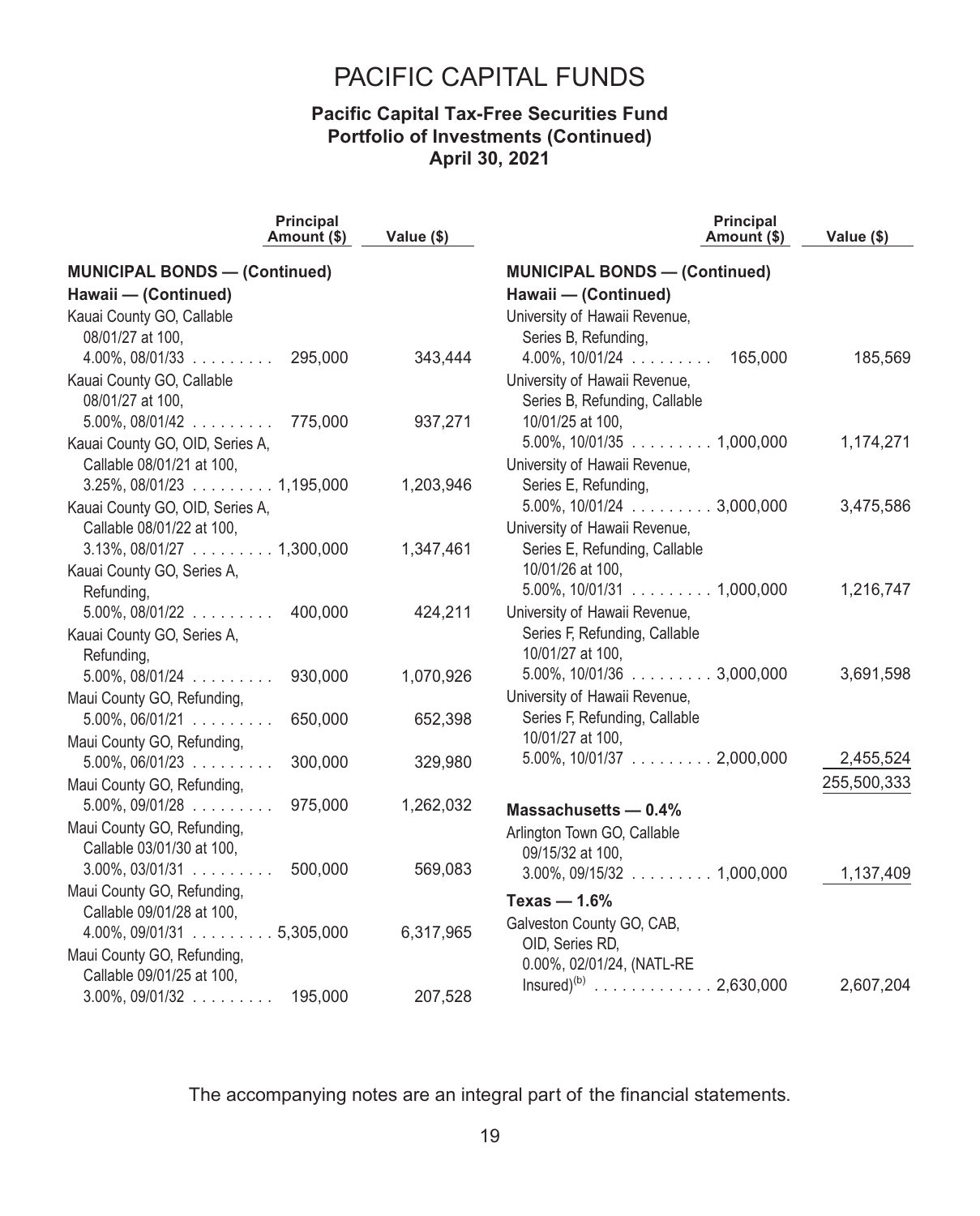### **Pacific Capital Tax-Free Securities Fund Portfolio of Investments (Concluded) April 30, 2021**

|                                             | <b>Principal</b><br>Amount (\$) | Value (\$)        |  |  |  |  |
|---------------------------------------------|---------------------------------|-------------------|--|--|--|--|
| <b>MUNICIPAL BONDS - (Continued)</b>        |                                 |                   |  |  |  |  |
| Texas - (Continued)                         |                                 |                   |  |  |  |  |
| <b>Houston Combined Utility</b>             |                                 |                   |  |  |  |  |
| System Revenue, Unrefunded                  |                                 |                   |  |  |  |  |
| Balance CAB, OID, Junior                    |                                 |                   |  |  |  |  |
| Series A, Refunding,                        |                                 |                   |  |  |  |  |
| 0.00%, 12/01/27, (AGM                       |                                 |                   |  |  |  |  |
| Insured) <sup>(b)</sup> 2,000,000           |                                 | 1,858,200         |  |  |  |  |
|                                             |                                 | 4,465,404         |  |  |  |  |
| <b>TOTAL MUNICIPAL</b>                      |                                 |                   |  |  |  |  |
| <b>BONDS</b>                                |                                 |                   |  |  |  |  |
| (Cost \$254,799,774).                       |                                 | 272,650,711       |  |  |  |  |
|                                             | <b>Shares</b>                   |                   |  |  |  |  |
| <b>REGISTERED INVESTMENT COMPANY - 0.8%</b> |                                 |                   |  |  |  |  |
| Dreyfus Government Cash                     |                                 |                   |  |  |  |  |
| Management Fund,                            |                                 |                   |  |  |  |  |
| Institutional Shares,                       |                                 |                   |  |  |  |  |
|                                             |                                 | 2,145,378         |  |  |  |  |
| <b>TOTAL REGISTERED</b>                     |                                 |                   |  |  |  |  |
| <b>INVESTMENT</b>                           |                                 |                   |  |  |  |  |
| <b>COMPANY</b>                              |                                 |                   |  |  |  |  |
| (Cost \$2,145,378)                          |                                 | 2,145,378         |  |  |  |  |
|                                             |                                 |                   |  |  |  |  |
| TOTAL INVESTMENTS - 99.7%                   |                                 |                   |  |  |  |  |
| (Cost \$256,945,152)                        |                                 | 274,796,089       |  |  |  |  |
| <b>OTHER ASSETS IN</b>                      |                                 |                   |  |  |  |  |
| <b>EXCESS OF LIABILITIES</b>                |                                 |                   |  |  |  |  |
| $-0.3\%$                                    |                                 | 851,719           |  |  |  |  |
| NET ASSETS - 100.0%                         |                                 | 275,647,808<br>\$ |  |  |  |  |

(a) Rate periodically changes. Rate disclosed is the 7-day yield at April 30, 2021.

(b) Zero coupon bond.

Portfolio holdings are subject to change at any time.

| <b>Federal National Mortgage Association</b> |
|----------------------------------------------|
|                                              |
|                                              |
|                                              |
|                                              |
|                                              |
|                                              |
|                                              |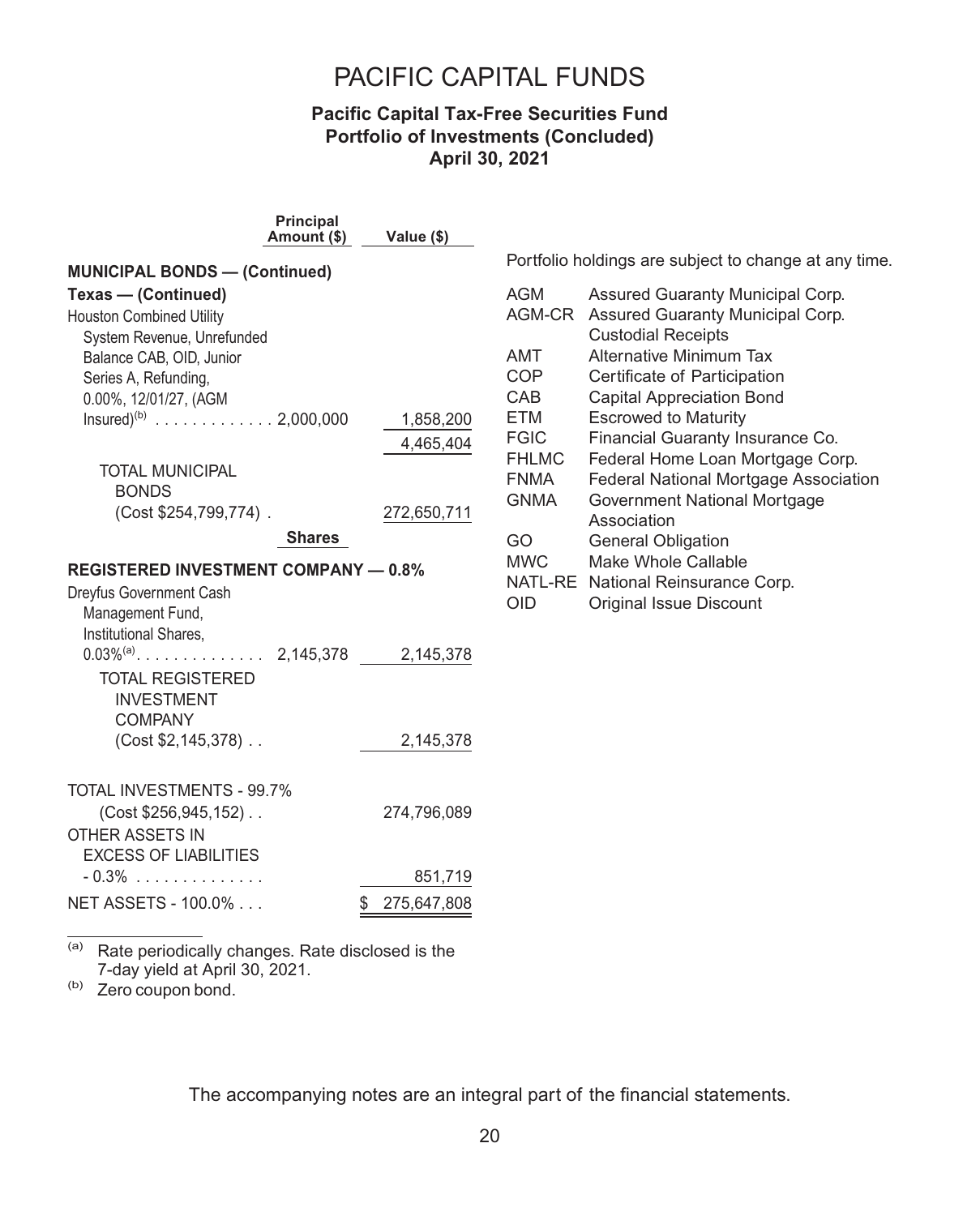### **Pacific Capital Tax-Free Short Intermediate Securities Fund Portfolio of Investments April 30, 2021**

|                                                    | <b>Principal</b><br>Amount (\$) | Value (\$) |                                                      | Principal<br>Amount (\$) | Value (\$) |
|----------------------------------------------------|---------------------------------|------------|------------------------------------------------------|--------------------------|------------|
| <b>MUNICIPAL BONDS - 98.2%</b>                     |                                 |            | <b>MUNICIPAL BONDS - (Continued)</b>                 |                          |            |
| Arizona - 1.8%                                     |                                 |            | Hawaii - (Continued)                                 |                          |            |
| Tempe City Excise Tax                              |                                 |            | Hawaii State Department of                           |                          |            |
| Revenue, Series A, Callable                        |                                 |            | Budget & Finance Revenue,                            |                          |            |
| 07/01/21 at 100,                                   |                                 |            | Hawaiian Electric Company,                           |                          |            |
| $5.00\%$ , $07/01/22$                              | 900,000                         | 906,994    | AMT, MWC, Refunding,                                 |                          |            |
| Hawaii - 94.0%                                     |                                 |            | $3.25\%$ , 01/01/25 $\dots$                          | 500,000                  | 541,617    |
| Hawaii County GO, Series A,                        |                                 |            | Hawaii State Department of                           |                          |            |
| Callable 03/01/26 at 100,                          |                                 |            | Budget & Finance Revenue,                            |                          |            |
| $5.00\%$ , 09/01/26 $\dots$                        | 200,000                         | 241,533    | Hawaiian Electric Company,                           |                          |            |
| Hawaii County GO, Series A,                        |                                 |            | AMT, MWC, Refunding,                                 |                          |            |
| Refunding,                                         |                                 |            | $3.10\%$ , $05/01/26$                                | 2,610,000                | 2,866,521  |
| $5.00\%$ , 09/01/24                                | 320,000                         | 368,692    | Hawaii State Department of                           |                          |            |
| Hawaii County GO, Series D,                        |                                 |            | Budget & Finance Revenue,                            |                          |            |
| Refunding,                                         |                                 |            | Pacific Health Obligation,                           |                          |            |
| $4.00\%$ , 09/01/26 $\dots$                        | 500,000                         | 588,263    | Refunding,<br>$5.00\%$ , $07/01/22$                  | 320,000                  | 337,800    |
| Hawaii State Airports System                       |                                 |            | Hawaii State Department of                           |                          |            |
| Revenue, AMT, COP,                                 |                                 |            | Budget & Finance Revenue,                            |                          |            |
| Callable 08/01/23 at 100,                          |                                 |            | Pacific Health Obligation,                           |                          |            |
| $5.00\%$ , $08/01/27$                              | 295,000                         | 323,183    | Refunding,                                           |                          |            |
| Hawaii State Airports System                       |                                 |            | $5.00\%$ , $07/01/22$                                | 220,000                  | 232,238    |
| Revenue, AMT, ETM,                                 |                                 |            | Hawaii State Department of                           |                          |            |
| Refunding,                                         |                                 |            | Budget & Finance Revenue,                            |                          |            |
| $5.00\%$ , 07/01/21 1,000,000                      |                                 | 1,007,544  | Pacific Health Obligation,                           |                          |            |
| Hawaii State Airports System<br>Revenue, AMT, OID, |                                 |            | Refunding, Callable 07/01/23                         |                          |            |
| Refunding, Callable 07/01/21                       |                                 |            | at 100,                                              |                          |            |
| at 100,                                            |                                 |            | $5.00\%$ , 07/01/26 $\dots$                          | 200,000                  | 219,204    |
| $4.13\%$ , 07/01/24                                | 500,000                         | 503,024    | Hawaii State Department of                           |                          |            |
| Hawaii State Airports System                       |                                 |            | Budget & Finance Revenue,                            |                          |            |
| Revenue, Series A, AMT,                            |                                 |            | Refunding,                                           |                          |            |
| $5.00\%$ , 07/01/30 $\ldots$                       | 1,000,000                       | 1,309,449  | $5.00\%$ , $11/15/21$                                | 210,000                  | 215,275    |
| Hawaii State Airports System                       |                                 |            | Hawaii State Department of                           |                          |            |
| Revenue, Series B,                                 |                                 |            | Budget & Finance Revenue,<br>Series A, Queens Health |                          |            |
| $5.00\%$ , $07/01/27$                              | 1,010,000                       | 1,265,865  | System, Refunding,                                   |                          |            |
|                                                    |                                 |            | $5.00\%$ , 07/01/21                                  | 120,000                  | 120,917    |
|                                                    |                                 |            |                                                      |                          |            |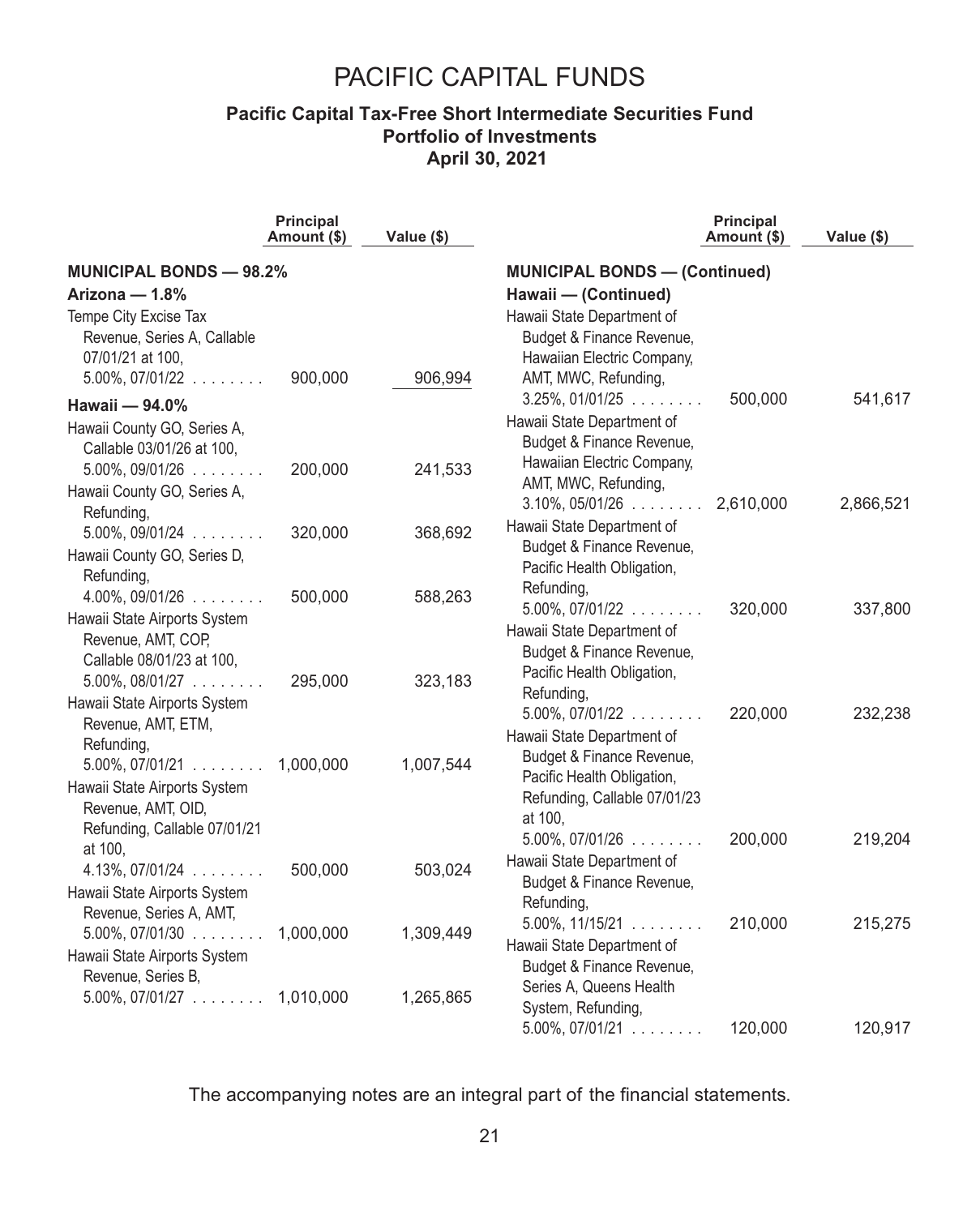### **Pacific Capital Tax-Free Short Intermediate Securities Fund Portfolio of Investments (Continued) April 30, 2021**

|                                                      | <b>Principal</b><br>Amount (\$) | Value (\$) |                                         | <b>Principal</b><br>Amount (\$) | Value (\$) |
|------------------------------------------------------|---------------------------------|------------|-----------------------------------------|---------------------------------|------------|
| <b>MUNICIPAL BONDS - (Continued)</b>                 |                                 |            | <b>MUNICIPAL BONDS - (Continued)</b>    |                                 |            |
| Hawaii - (Continued)                                 |                                 |            | Hawaii - (Continued)                    |                                 |            |
| Hawaii State Department of                           |                                 |            | Hawaii State GO, Series DZ,             |                                 |            |
| Budget & Finance Revenue,                            |                                 |            | Unrefunded portion,                     |                                 |            |
| Series A, Queens Health                              |                                 |            | Prerefunded, Callable                   |                                 |            |
| System, Refunding,                                   |                                 |            | 12/01/21 at 100.                        |                                 |            |
| $5.00\%$ , $07/01/22$                                | 255,000                         | 269,215    | $5.00\%$ , $12/01/31$                   | 360,000                         | 370,180    |
| Hawaii State Department of                           |                                 |            | Hawaii State GO, Series EA,             |                                 |            |
| Budget & Finance Revenue,                            |                                 |            | Refunding, Callable 12/01/21            |                                 |            |
| Series A, Queens Health                              |                                 |            | at 100,                                 |                                 |            |
| System, Refunding,                                   |                                 |            | $5.00\%$ , 12/01/23 1,420,000           |                                 | 1,459,489  |
| $5.00\%$ , $07/01/24$                                | 525,000                         | 600,379    | Hawaii State GO, Series EE,             |                                 |            |
| Hawaii State Department of                           |                                 |            | ETM,                                    |                                 |            |
| Budget & Finance Revenue,                            |                                 |            | $4.00\%$ , 11/01/22 1,335,000           |                                 | 1,412,586  |
| Series A, Queens Health                              |                                 |            | Hawaii State GO, Series EE,             |                                 |            |
| System, Refunding,                                   |                                 |            | Prerefunded, Callable                   |                                 |            |
| $5.00\%$ , $07/01/25$                                | 510,000                         | 603,406    | 11/01/22 at 100,                        |                                 |            |
| Hawaii State Department of                           |                                 |            | $5.00\%$ , 11/01/24 $\dots$             | 45,000                          | 48,286     |
| Budget & Finance Revenue,                            |                                 |            | Hawaii State GO, Series EE,             |                                 |            |
| Series A, Queens Health                              |                                 |            | Prerefunded, Callable                   |                                 |            |
| System, Refunding, Callable                          |                                 |            | 11/01/22 at 100.                        |                                 |            |
| 07/01/25 at 100,                                     | 550,000                         |            | $5.00\%$ , $11/01/24$                   | 25,000                          | 26,826     |
| $5.00\%$ , $07/01/27$                                |                                 | 648,245    | Hawaii State GO, Series EE,             |                                 |            |
| Hawaii State GO, Series DZ,<br>Prerefunded, Callable |                                 |            | Prerefunded, Callable                   |                                 |            |
| 12/01/21 at 100,                                     |                                 |            | 11/01/22 at 100,                        |                                 |            |
| $5.00\%$ , $12/01/22$                                | 290,000                         | 298,115    | $5.00\%$ , $11/01/27$                   | 785,000                         | 842,320    |
| Hawaii State GO, Series DZ,                          |                                 |            | Hawaii State GO, Series EF,             |                                 |            |
| Prerefunded, Callable                                |                                 |            | Refunding, Callable 11/01/22<br>at 100, |                                 |            |
| 12/01/21 at 100.                                     |                                 |            | $5.00\%$ , 11/01/23                     | 100,000                         | 107,258    |
| $5.00\%$ , 12/01/23 $\dots$                          | 190,000                         | 195,317    | Hawaii State GO, Series EF,             |                                 |            |
| Hawaii State GO, Series DZ,                          |                                 |            | Refunding, Callable 11/01/22            |                                 |            |
| Prerefunded, Callable                                |                                 |            | at 100.                                 |                                 |            |
| 12/01/21 at 100,                                     |                                 |            | $5.00\%$ , $11/01/24$                   | 1,130,000                       | 1,211,667  |
| $5.00\%$ , 12/01/30 $\ldots$ 1,110,000               |                                 | 1,141,060  |                                         |                                 |            |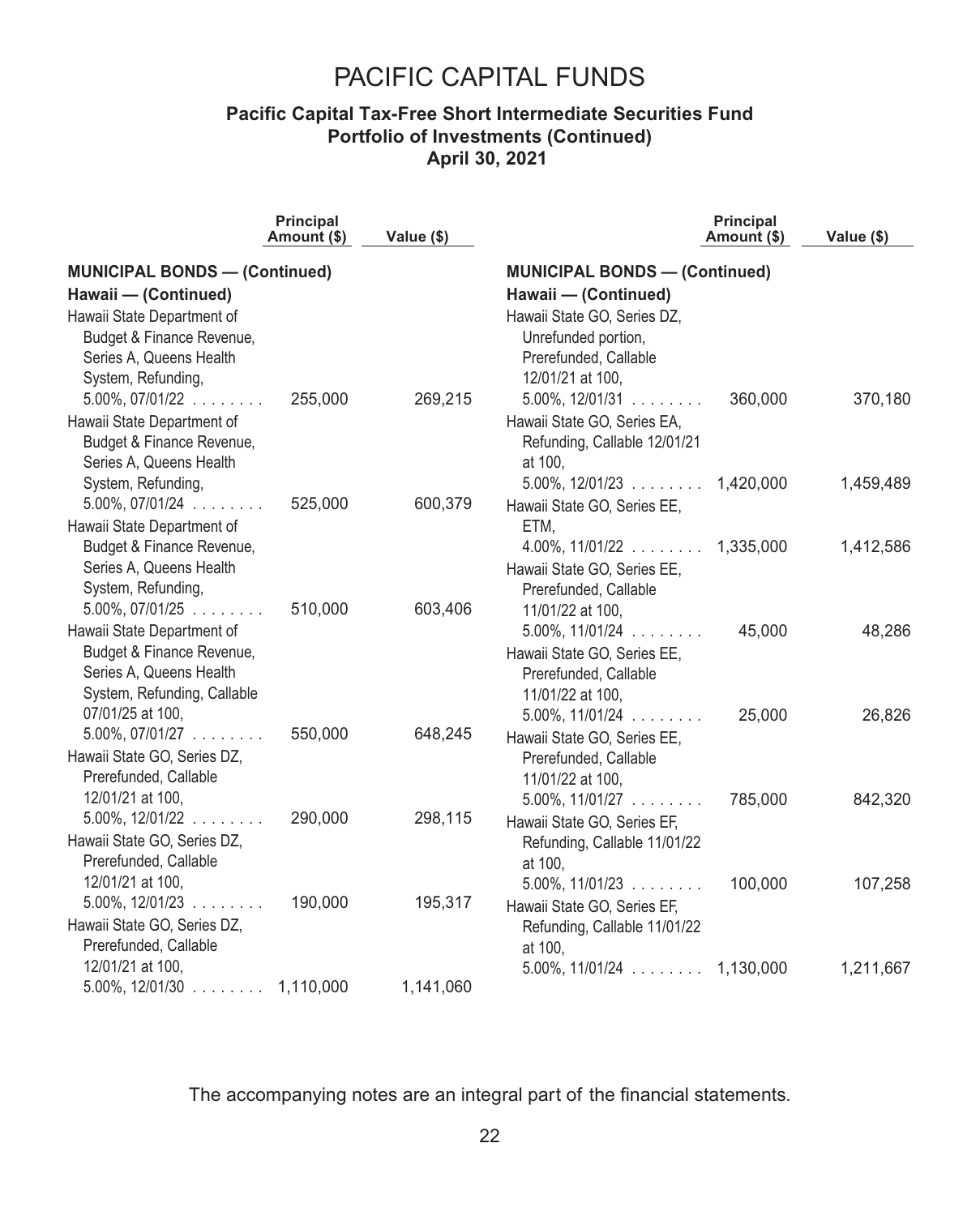### **Pacific Capital Tax-Free Short Intermediate Securities Fund Portfolio of Investments (Continued) April 30, 2021**

| <b>MUNICIPAL BONDS - (Continued)</b><br><b>MUNICIPAL BONDS - (Continued)</b><br>Hawaii - (Continued)<br>Hawaii - (Continued)<br>Hawaii State GO, Series EH,<br>Hawaii State Highway Fund<br>Revenue, Series A,<br>Prerefunded, Callable<br>08/01/23 at 100,<br>$4.00\%$ , 01/01/24<br>500,000<br>549,352<br>$5.00\%$ , $08/01/24$<br>270,000<br>299,165<br>Hawaii State Highway Fund<br>Hawaii State GO, Series EH,<br>Revenue, Series A, Callable<br>Prerefunded, Callable<br>07/01/24 at 100,<br>08/01/23 at 100,<br>$5.00\%$ , 01/01/25 $\dots$<br>555,000<br>636,008<br>$5.00\%$ , 08/01/30 $\ldots$<br>80,000<br>88,641<br>Hawaii State Highway Fund<br>Hawaii State GO, Series EH,<br>Revenue, Series A, Callable<br>Unrefunded portion, Callable<br>01/01/22 at 100,<br>08/01/23 at 100,<br>500,000<br>$4.00\%$ , 01/01/25 $\dots$<br>512,222<br>$5.00\%$ , $08/01/24$<br>895,000<br>991,103<br>Hawaii State Highway Fund<br>Hawaii State GO, Series EP,<br>Revenue, Series A, Callable<br>01/01/22 at 100,<br>Refunding,<br>300,000<br>$5.00\%$ , $08/01/22$ 1,140,000<br>1,209,002<br>$4.00\%$ , 01/01/26 $\dots$<br>307,202<br>Hawaii State GO, Series FG,<br>Honolulu City & County Board<br>of Water Supply System<br>445,000<br>475,548<br>$5.00\%$ , $10/01/22$<br>Revenue, Series A,<br>Hawaii State GO, Series FN,<br>500,000<br>574,345<br>$5.00\%$ , $07/01/24$<br>Refunding,<br>Honolulu City & County Board<br>$5.00\%$ , $10/01/22$<br>210,000<br>224,416<br>of Water Supply System<br>Hawaii State GO, Series FT,<br>Revenue, Series A,<br>1,000,000<br>1,047,356<br>$3.00\%$ , 01/01/23<br>Refunding,<br>Hawaii State GO, Series FW,<br>$5.00\%$ , $07/01/22$<br>818,857<br>775,000<br>$5.00\%$ , 01/01/23<br>530,000<br>572,650<br>Honolulu City & County Board<br>Hawaii State Harbor System<br>of Water Supply System<br>Revenue, Series A,<br>Revenue, Series A,<br>Refunding, AMT, |  | <b>Principal</b><br>Amount (\$) | Value (\$) |  | <b>Principal</b><br>Amount (\$) | Value (\$) |  |
|----------------------------------------------------------------------------------------------------------------------------------------------------------------------------------------------------------------------------------------------------------------------------------------------------------------------------------------------------------------------------------------------------------------------------------------------------------------------------------------------------------------------------------------------------------------------------------------------------------------------------------------------------------------------------------------------------------------------------------------------------------------------------------------------------------------------------------------------------------------------------------------------------------------------------------------------------------------------------------------------------------------------------------------------------------------------------------------------------------------------------------------------------------------------------------------------------------------------------------------------------------------------------------------------------------------------------------------------------------------------------------------------------------------------------------------------------------------------------------------------------------------------------------------------------------------------------------------------------------------------------------------------------------------------------------------------------------------------------------------------------------------------------------------------------------------------------------------------------------------------------------------------------------------|--|---------------------------------|------------|--|---------------------------------|------------|--|
|                                                                                                                                                                                                                                                                                                                                                                                                                                                                                                                                                                                                                                                                                                                                                                                                                                                                                                                                                                                                                                                                                                                                                                                                                                                                                                                                                                                                                                                                                                                                                                                                                                                                                                                                                                                                                                                                                                                |  |                                 |            |  |                                 |            |  |
|                                                                                                                                                                                                                                                                                                                                                                                                                                                                                                                                                                                                                                                                                                                                                                                                                                                                                                                                                                                                                                                                                                                                                                                                                                                                                                                                                                                                                                                                                                                                                                                                                                                                                                                                                                                                                                                                                                                |  |                                 |            |  |                                 |            |  |
|                                                                                                                                                                                                                                                                                                                                                                                                                                                                                                                                                                                                                                                                                                                                                                                                                                                                                                                                                                                                                                                                                                                                                                                                                                                                                                                                                                                                                                                                                                                                                                                                                                                                                                                                                                                                                                                                                                                |  |                                 |            |  |                                 |            |  |
|                                                                                                                                                                                                                                                                                                                                                                                                                                                                                                                                                                                                                                                                                                                                                                                                                                                                                                                                                                                                                                                                                                                                                                                                                                                                                                                                                                                                                                                                                                                                                                                                                                                                                                                                                                                                                                                                                                                |  |                                 |            |  |                                 |            |  |
|                                                                                                                                                                                                                                                                                                                                                                                                                                                                                                                                                                                                                                                                                                                                                                                                                                                                                                                                                                                                                                                                                                                                                                                                                                                                                                                                                                                                                                                                                                                                                                                                                                                                                                                                                                                                                                                                                                                |  |                                 |            |  |                                 |            |  |
|                                                                                                                                                                                                                                                                                                                                                                                                                                                                                                                                                                                                                                                                                                                                                                                                                                                                                                                                                                                                                                                                                                                                                                                                                                                                                                                                                                                                                                                                                                                                                                                                                                                                                                                                                                                                                                                                                                                |  |                                 |            |  |                                 |            |  |
|                                                                                                                                                                                                                                                                                                                                                                                                                                                                                                                                                                                                                                                                                                                                                                                                                                                                                                                                                                                                                                                                                                                                                                                                                                                                                                                                                                                                                                                                                                                                                                                                                                                                                                                                                                                                                                                                                                                |  |                                 |            |  |                                 |            |  |
|                                                                                                                                                                                                                                                                                                                                                                                                                                                                                                                                                                                                                                                                                                                                                                                                                                                                                                                                                                                                                                                                                                                                                                                                                                                                                                                                                                                                                                                                                                                                                                                                                                                                                                                                                                                                                                                                                                                |  |                                 |            |  |                                 |            |  |
|                                                                                                                                                                                                                                                                                                                                                                                                                                                                                                                                                                                                                                                                                                                                                                                                                                                                                                                                                                                                                                                                                                                                                                                                                                                                                                                                                                                                                                                                                                                                                                                                                                                                                                                                                                                                                                                                                                                |  |                                 |            |  |                                 |            |  |
|                                                                                                                                                                                                                                                                                                                                                                                                                                                                                                                                                                                                                                                                                                                                                                                                                                                                                                                                                                                                                                                                                                                                                                                                                                                                                                                                                                                                                                                                                                                                                                                                                                                                                                                                                                                                                                                                                                                |  |                                 |            |  |                                 |            |  |
|                                                                                                                                                                                                                                                                                                                                                                                                                                                                                                                                                                                                                                                                                                                                                                                                                                                                                                                                                                                                                                                                                                                                                                                                                                                                                                                                                                                                                                                                                                                                                                                                                                                                                                                                                                                                                                                                                                                |  |                                 |            |  |                                 |            |  |
|                                                                                                                                                                                                                                                                                                                                                                                                                                                                                                                                                                                                                                                                                                                                                                                                                                                                                                                                                                                                                                                                                                                                                                                                                                                                                                                                                                                                                                                                                                                                                                                                                                                                                                                                                                                                                                                                                                                |  |                                 |            |  |                                 |            |  |
|                                                                                                                                                                                                                                                                                                                                                                                                                                                                                                                                                                                                                                                                                                                                                                                                                                                                                                                                                                                                                                                                                                                                                                                                                                                                                                                                                                                                                                                                                                                                                                                                                                                                                                                                                                                                                                                                                                                |  |                                 |            |  |                                 |            |  |
|                                                                                                                                                                                                                                                                                                                                                                                                                                                                                                                                                                                                                                                                                                                                                                                                                                                                                                                                                                                                                                                                                                                                                                                                                                                                                                                                                                                                                                                                                                                                                                                                                                                                                                                                                                                                                                                                                                                |  |                                 |            |  |                                 |            |  |
|                                                                                                                                                                                                                                                                                                                                                                                                                                                                                                                                                                                                                                                                                                                                                                                                                                                                                                                                                                                                                                                                                                                                                                                                                                                                                                                                                                                                                                                                                                                                                                                                                                                                                                                                                                                                                                                                                                                |  |                                 |            |  |                                 |            |  |
|                                                                                                                                                                                                                                                                                                                                                                                                                                                                                                                                                                                                                                                                                                                                                                                                                                                                                                                                                                                                                                                                                                                                                                                                                                                                                                                                                                                                                                                                                                                                                                                                                                                                                                                                                                                                                                                                                                                |  |                                 |            |  |                                 |            |  |
|                                                                                                                                                                                                                                                                                                                                                                                                                                                                                                                                                                                                                                                                                                                                                                                                                                                                                                                                                                                                                                                                                                                                                                                                                                                                                                                                                                                                                                                                                                                                                                                                                                                                                                                                                                                                                                                                                                                |  |                                 |            |  |                                 |            |  |
|                                                                                                                                                                                                                                                                                                                                                                                                                                                                                                                                                                                                                                                                                                                                                                                                                                                                                                                                                                                                                                                                                                                                                                                                                                                                                                                                                                                                                                                                                                                                                                                                                                                                                                                                                                                                                                                                                                                |  |                                 |            |  |                                 |            |  |
|                                                                                                                                                                                                                                                                                                                                                                                                                                                                                                                                                                                                                                                                                                                                                                                                                                                                                                                                                                                                                                                                                                                                                                                                                                                                                                                                                                                                                                                                                                                                                                                                                                                                                                                                                                                                                                                                                                                |  |                                 |            |  |                                 |            |  |
|                                                                                                                                                                                                                                                                                                                                                                                                                                                                                                                                                                                                                                                                                                                                                                                                                                                                                                                                                                                                                                                                                                                                                                                                                                                                                                                                                                                                                                                                                                                                                                                                                                                                                                                                                                                                                                                                                                                |  |                                 |            |  |                                 |            |  |
|                                                                                                                                                                                                                                                                                                                                                                                                                                                                                                                                                                                                                                                                                                                                                                                                                                                                                                                                                                                                                                                                                                                                                                                                                                                                                                                                                                                                                                                                                                                                                                                                                                                                                                                                                                                                                                                                                                                |  |                                 |            |  |                                 |            |  |
|                                                                                                                                                                                                                                                                                                                                                                                                                                                                                                                                                                                                                                                                                                                                                                                                                                                                                                                                                                                                                                                                                                                                                                                                                                                                                                                                                                                                                                                                                                                                                                                                                                                                                                                                                                                                                                                                                                                |  |                                 |            |  |                                 |            |  |
|                                                                                                                                                                                                                                                                                                                                                                                                                                                                                                                                                                                                                                                                                                                                                                                                                                                                                                                                                                                                                                                                                                                                                                                                                                                                                                                                                                                                                                                                                                                                                                                                                                                                                                                                                                                                                                                                                                                |  |                                 |            |  |                                 |            |  |
|                                                                                                                                                                                                                                                                                                                                                                                                                                                                                                                                                                                                                                                                                                                                                                                                                                                                                                                                                                                                                                                                                                                                                                                                                                                                                                                                                                                                                                                                                                                                                                                                                                                                                                                                                                                                                                                                                                                |  |                                 |            |  |                                 |            |  |
|                                                                                                                                                                                                                                                                                                                                                                                                                                                                                                                                                                                                                                                                                                                                                                                                                                                                                                                                                                                                                                                                                                                                                                                                                                                                                                                                                                                                                                                                                                                                                                                                                                                                                                                                                                                                                                                                                                                |  |                                 |            |  |                                 |            |  |
|                                                                                                                                                                                                                                                                                                                                                                                                                                                                                                                                                                                                                                                                                                                                                                                                                                                                                                                                                                                                                                                                                                                                                                                                                                                                                                                                                                                                                                                                                                                                                                                                                                                                                                                                                                                                                                                                                                                |  |                                 |            |  |                                 |            |  |
|                                                                                                                                                                                                                                                                                                                                                                                                                                                                                                                                                                                                                                                                                                                                                                                                                                                                                                                                                                                                                                                                                                                                                                                                                                                                                                                                                                                                                                                                                                                                                                                                                                                                                                                                                                                                                                                                                                                |  |                                 |            |  |                                 |            |  |
|                                                                                                                                                                                                                                                                                                                                                                                                                                                                                                                                                                                                                                                                                                                                                                                                                                                                                                                                                                                                                                                                                                                                                                                                                                                                                                                                                                                                                                                                                                                                                                                                                                                                                                                                                                                                                                                                                                                |  |                                 |            |  |                                 |            |  |
|                                                                                                                                                                                                                                                                                                                                                                                                                                                                                                                                                                                                                                                                                                                                                                                                                                                                                                                                                                                                                                                                                                                                                                                                                                                                                                                                                                                                                                                                                                                                                                                                                                                                                                                                                                                                                                                                                                                |  |                                 |            |  |                                 |            |  |
| Refunding,<br>500,000<br>603,000<br>$5.00\%$ , $07/01/26$                                                                                                                                                                                                                                                                                                                                                                                                                                                                                                                                                                                                                                                                                                                                                                                                                                                                                                                                                                                                                                                                                                                                                                                                                                                                                                                                                                                                                                                                                                                                                                                                                                                                                                                                                                                                                                                      |  |                                 |            |  |                                 |            |  |
| 567,857<br>$5.00\%$ , $07/01/23$<br>515,000<br>Hawaii State Harbor System                                                                                                                                                                                                                                                                                                                                                                                                                                                                                                                                                                                                                                                                                                                                                                                                                                                                                                                                                                                                                                                                                                                                                                                                                                                                                                                                                                                                                                                                                                                                                                                                                                                                                                                                                                                                                                      |  |                                 |            |  |                                 |            |  |
| Honolulu City & County Board<br>Revenue, Series A,                                                                                                                                                                                                                                                                                                                                                                                                                                                                                                                                                                                                                                                                                                                                                                                                                                                                                                                                                                                                                                                                                                                                                                                                                                                                                                                                                                                                                                                                                                                                                                                                                                                                                                                                                                                                                                                             |  |                                 |            |  |                                 |            |  |
| of Water Supply System<br>Refunding, AMT, Callable                                                                                                                                                                                                                                                                                                                                                                                                                                                                                                                                                                                                                                                                                                                                                                                                                                                                                                                                                                                                                                                                                                                                                                                                                                                                                                                                                                                                                                                                                                                                                                                                                                                                                                                                                                                                                                                             |  |                                 |            |  |                                 |            |  |
| Revenue, Series A,<br>07/01/30 at 100,                                                                                                                                                                                                                                                                                                                                                                                                                                                                                                                                                                                                                                                                                                                                                                                                                                                                                                                                                                                                                                                                                                                                                                                                                                                                                                                                                                                                                                                                                                                                                                                                                                                                                                                                                                                                                                                                         |  |                                 |            |  |                                 |            |  |
| Refunding, Callable 07/01/24<br>$4.00\%$ , 07/01/31<br>1,000,000<br>1,203,271<br>at 100,                                                                                                                                                                                                                                                                                                                                                                                                                                                                                                                                                                                                                                                                                                                                                                                                                                                                                                                                                                                                                                                                                                                                                                                                                                                                                                                                                                                                                                                                                                                                                                                                                                                                                                                                                                                                                       |  |                                 |            |  |                                 |            |  |
| $5.00\%$ , 07/01/26 $\ldots$<br>150,000<br>171,486                                                                                                                                                                                                                                                                                                                                                                                                                                                                                                                                                                                                                                                                                                                                                                                                                                                                                                                                                                                                                                                                                                                                                                                                                                                                                                                                                                                                                                                                                                                                                                                                                                                                                                                                                                                                                                                             |  |                                 |            |  |                                 |            |  |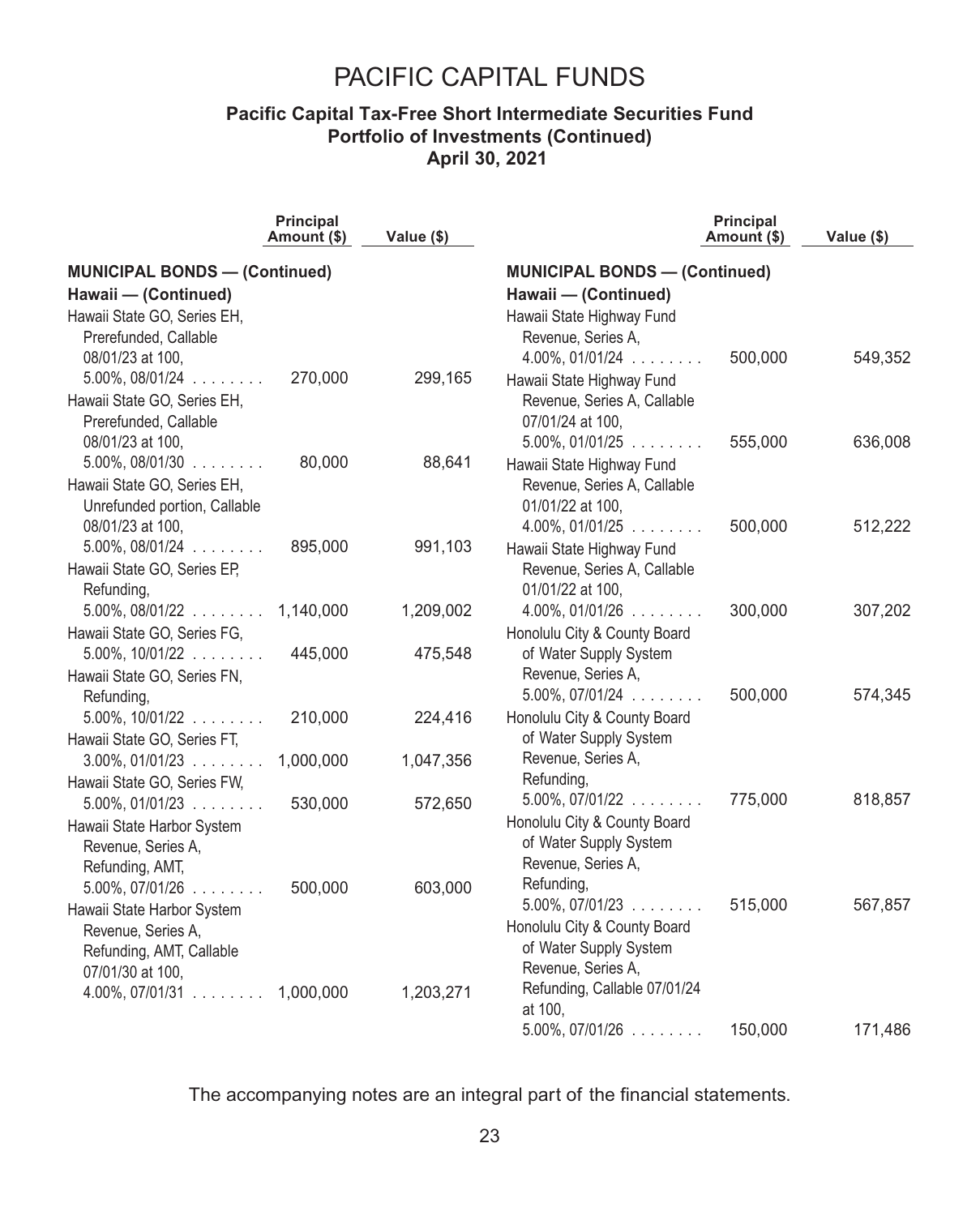### **Pacific Capital Tax-Free Short Intermediate Securities Fund Portfolio of Investments (Continued) April 30, 2021**

|                                      | <b>Principal</b><br>Amount (\$) | Value (\$) |                                      | <b>Principal</b><br>Amount (\$) | Value (\$) |
|--------------------------------------|---------------------------------|------------|--------------------------------------|---------------------------------|------------|
| <b>MUNICIPAL BONDS - (Continued)</b> |                                 |            | <b>MUNICIPAL BONDS - (Continued)</b> |                                 |            |
| Hawaii - (Continued)                 |                                 |            | Hawaii - (Continued)                 |                                 |            |
| Honolulu City & County Board         |                                 |            | Honolulu City & County GO,           |                                 |            |
| of Water Supply System               |                                 |            | Series B, Refunding,                 |                                 |            |
| Revenue, Series A,                   |                                 |            | Callable 10/01/25 at 100,            |                                 |            |
| Refunding, Callable 07/01/24         |                                 |            | $5.00\%$ , $10/01/30$                | 300,000                         | 356,510    |
| at 100,                              |                                 |            | Honolulu City & County GO,           |                                 |            |
| $5.00\%$ , $07/01/27$                | 245,000                         | 281,754    | Series C,                            |                                 |            |
| Honolulu City & County GO,           |                                 |            | $4.00\%$ , $08/01/22$                | 800,000                         | 838,808    |
| Honolulu Rail Transit Project,       |                                 |            | Honolulu City & County GO,           |                                 |            |
| Series A,                            |                                 |            | Series C,                            |                                 |            |
| $5.00\%$ , 09/01/24                  | 615,000                         | 711,237    | $4.00\%$ , 07/01/23                  | 500,000                         | 541,578    |
| Honolulu City & County GO,           |                                 |            | Honolulu City & County GO,           |                                 |            |
| Honolulu Rail Transit Project,       |                                 |            | Series C.                            |                                 |            |
| Series B, Refunding,                 |                                 |            | $4.00\%$ , 08/01/23 1,250,000        |                                 | 1,357,750  |
| $5.00\%$ , $09/01/22$                | 500,000                         | 532,501    | Honolulu City & County GO,           |                                 |            |
| Honolulu City & County GO,           |                                 |            | Series C.                            |                                 |            |
| Honolulu Rail Transit Project,       |                                 |            | $4.00\%$ , $07/01/24$                | 690,000                         | 771,374    |
| Series B, Refunding,                 |                                 |            | Honolulu City & County GO,           |                                 |            |
| $5.00\%$ , 03/01/25                  | 1,000,000                       | 1,177,319  | Series C.                            |                                 |            |
| Honolulu City & County GO,           |                                 |            | $4.00\%$ , 07/01/26 $\dots$          | 115,000                         | 135,449    |
| Series A, OID, Prerefunded,          |                                 |            | Honolulu City & County GO,           |                                 |            |
| Callable 08/01/21 at 100,            |                                 |            | Series D, Refunding,                 |                                 |            |
| $4.00\%$ , $08/01/29$                | 20,000                          | 20,189     | $5.00\%$ , 09/01/23                  | 560,000                         | 622,961    |
| Honolulu City & County GO,           |                                 |            | Honolulu City & County               |                                 |            |
| Series B.                            |                                 |            | Wastewater System                    |                                 |            |
| $5.00\%$ , $09/01/22$ 1,010,000      |                                 | 1,075,653  | Revenue, 1st Bond                    |                                 |            |
| Honolulu City & County GO,           |                                 |            | Resolution, Senior Series A,         |                                 |            |
| Series B.                            |                                 |            | Prerefunded, Callable                |                                 |            |
| $5.00\%$ , $09/01/23$                | 125,000                         | 139,054    | 07/01/22 at 100,                     |                                 |            |
| Honolulu City & County GO,           |                                 |            | $5.00\%$ , $07/01/23$                | 500,000                         | 528,355    |
| Series B, Refunding,                 |                                 |            | Honolulu City & County               |                                 |            |
| Callable 10/01/25 at 100,            |                                 |            | Wastewater System                    |                                 |            |
| $5.00\%$ , 10/01/26 $\dots$          | 765,000                         | 915,734    | Revenue, 1st Bond                    |                                 |            |
|                                      |                                 |            | Resolution, Series A,                |                                 |            |
|                                      |                                 |            | $5.00\%$ , 07/01/22                  | 500,000                         | 528,415    |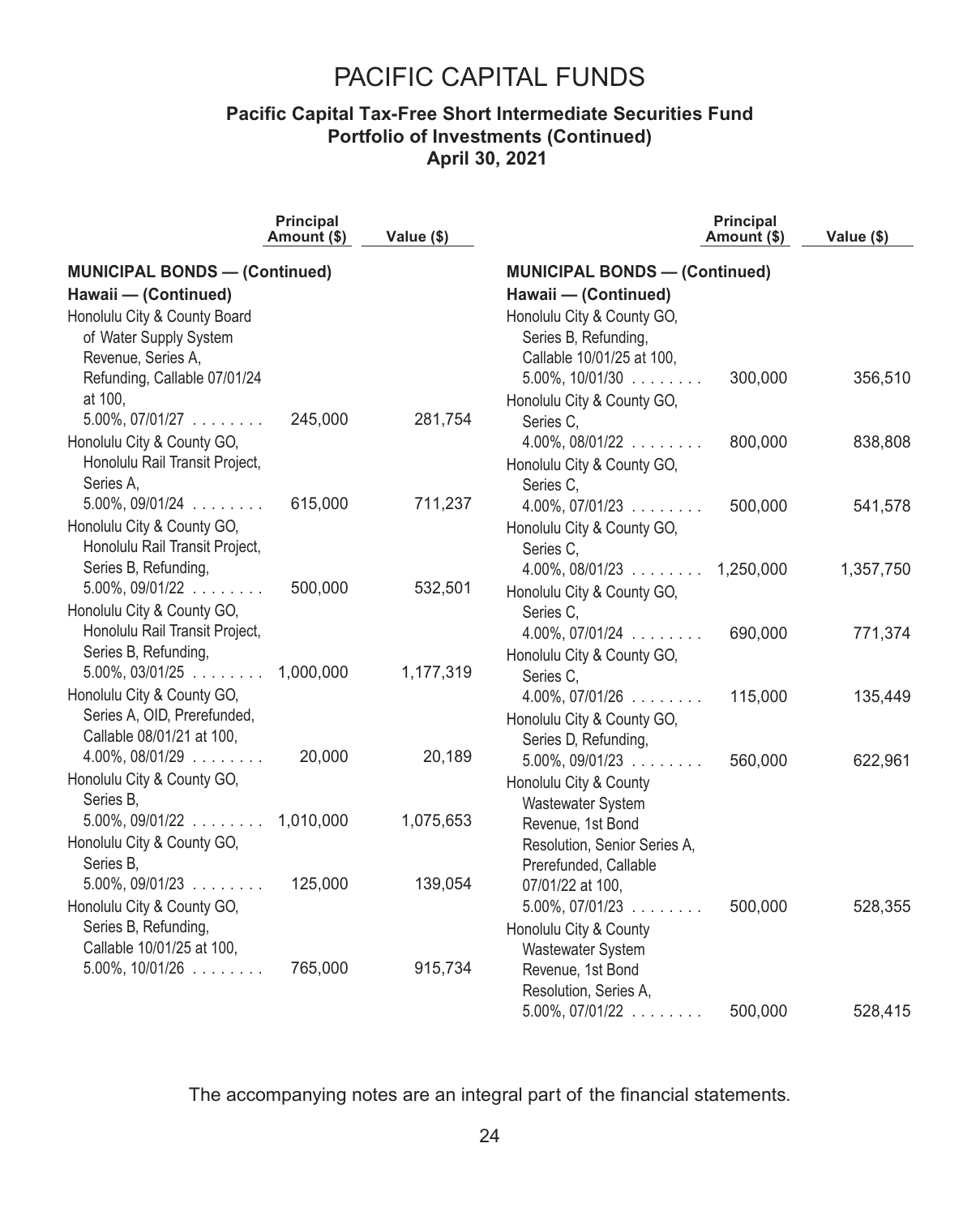### **Pacific Capital Tax-Free Short Intermediate Securities Fund Portfolio of Investments (Continued) April 30, 2021**

|                                        | <b>Principal</b><br>Amount (\$) | Value (\$) |                                         | <b>Principal</b><br>Amount (\$) | Value (\$) |  |  |
|----------------------------------------|---------------------------------|------------|-----------------------------------------|---------------------------------|------------|--|--|
| <b>MUNICIPAL BONDS - (Continued)</b>   |                                 |            | <b>MUNICIPAL BONDS - (Continued)</b>    |                                 |            |  |  |
| Hawaii - (Continued)                   |                                 |            | Hawaii - (Continued)                    |                                 |            |  |  |
| Honolulu City & County                 |                                 |            | University of Hawaii Revenue,           |                                 |            |  |  |
| Wastewater System                      |                                 |            | Series F, Refunding,                    |                                 |            |  |  |
| Revenue, 1st Bond                      |                                 |            | $5.00\%$ , $10/01/21$                   | 500,000                         | 509,936    |  |  |
| Resolution, Series A,                  |                                 |            |                                         |                                 | 47,003,263 |  |  |
| $5.00\%$ , 07/01/23 $\ldots$ 1,000,000 |                                 | 1,104,468  |                                         |                                 |            |  |  |
| Honolulu City & County                 |                                 |            | Texas $-2.2%$                           |                                 |            |  |  |
| <b>Wastewater System</b>               |                                 |            | Houston Independent School              |                                 |            |  |  |
| Revenue, Junior Series A,              |                                 |            | District GO, Refunding,                 |                                 |            |  |  |
| Refunding,                             |                                 |            | Callable 02/15/24 at 100,               |                                 |            |  |  |
| $5.00\%$ , $07/01/24$                  | 675,000                         | 774,214    | 4.00%, 02/15/25,                        |                                 |            |  |  |
| Honolulu City & County                 |                                 |            | $(PSF-GTD)$                             | 600,000                         | 661,224    |  |  |
| Wastewater System                      |                                 |            | Pflugerville Independent                |                                 |            |  |  |
| Revenue, Senior Series A,              |                                 |            | School District GO,                     |                                 |            |  |  |
| Prerefunded, Callable                  |                                 |            | Refunding, Callable 02/15/24<br>at 100, |                                 |            |  |  |
| 07/01/21 at 100,                       |                                 |            | 5.00%, 02/15/26,                        |                                 |            |  |  |
| $5.25\%$ , 07/01/36 $\ldots$           | 35,000                          | 35,286     | $(PSF-GTD)$                             | 400,000                         | 451,882    |  |  |
| Kauai County GO, Series A,             |                                 |            |                                         |                                 |            |  |  |
| Refunding,                             |                                 |            |                                         |                                 | 1,113,106  |  |  |
| $5.00\%$ , $08/01/24$                  | 510,000                         | 587,282    | Washington $-$ 0.2%                     |                                 |            |  |  |
| Maui County GO, Refunding,             |                                 |            | Redmond City GO, Refunding,             |                                 |            |  |  |
| $5.00\%$ , 09/01/21                    | 35,000                          | 35,559     | $2.00\%$ , 12/01/21                     | 100,000                         | 101,104    |  |  |
| Maui County GO, Refunding,             |                                 |            | <b>TOTAL MUNICIPAL</b>                  |                                 |            |  |  |
| $5.00\%$ , 09/01/23                    | 1,010,000                       | 1,122,554  | <b>BONDS</b>                            |                                 |            |  |  |
| Maui County GO, Refunding,             |                                 |            | (Cost \$47,808,444).                    |                                 | 49,124,467 |  |  |
| $5.00\%$ , 03/01/26 $\ldots$           | 250,000                         | 304,044    |                                         |                                 |            |  |  |
| University of Hawaii Revenue,          |                                 |            |                                         |                                 |            |  |  |
| Series B, Refunding,                   |                                 |            |                                         |                                 |            |  |  |
| $4.00\%$ , 10/01/23                    | 525,000                         | 572,767    |                                         |                                 |            |  |  |
| University of Hawaii Revenue,          |                                 |            |                                         |                                 |            |  |  |
| Series B, Refunding,                   |                                 |            |                                         |                                 |            |  |  |
| $4.00\%$ , $10/01/24$                  | 530,000                         | 596,069    |                                         |                                 |            |  |  |
| University of Hawaii Revenue,          |                                 |            |                                         |                                 |            |  |  |
| Series B, Refunding,                   |                                 |            |                                         |                                 |            |  |  |
| $5.00\%$ , $10/01/25$                  | 500,000                         | 599,488    |                                         |                                 |            |  |  |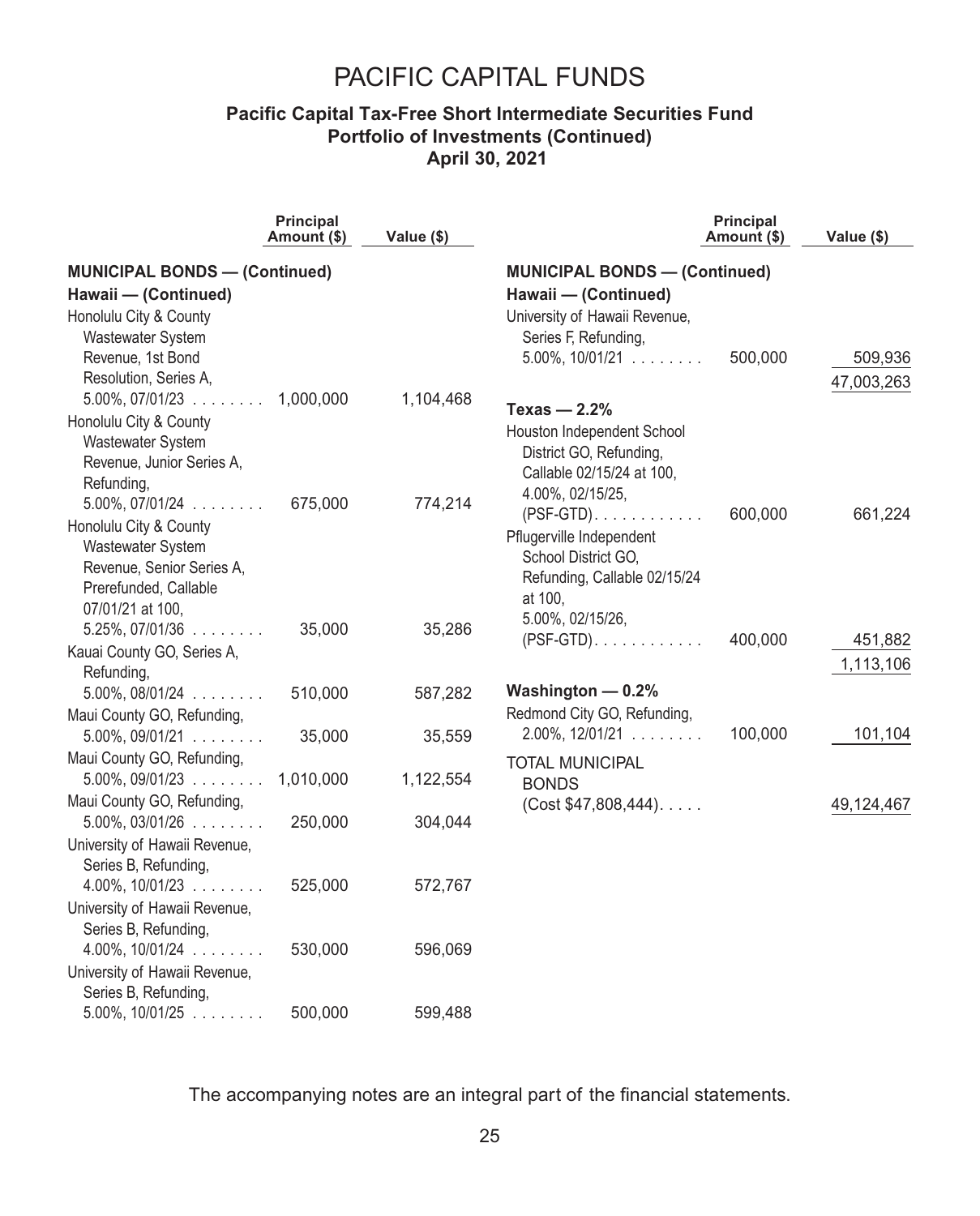### **Pacific Capital Tax-Free Short Intermediate Securities Fund Portfolio of Investments (Concluded) April 30, 2021**

|                                                                                | Shares       | Value (\$)              |
|--------------------------------------------------------------------------------|--------------|-------------------------|
| <b>REGISTERED INVESTMENT COMPANY - 2.0%</b><br>Dreyfus Government Cash         |              |                         |
| Management Fund,<br>Institutional Shares,<br>$0.03\%^{(a)}$                    | 1,014,614 \$ | 1,014,614               |
| TOTAL REGISTERED<br><b>INVESTMENT</b><br>COMPANY<br>$(Cost $1,014,614) \ldots$ |              | 1,014,614               |
| TOTAL INVESTMENTS - 100.2%<br>$(Cost $48,823,058)$<br>LIABILITIES IN EXCESS    |              | 50.139.081              |
| OF OTHER ASSETS -<br>$(0.2)\%$<br>NET ASSETS - 100.0%                          |              | (115,753)<br>50,023,328 |

(a) Rate periodically changes. Rate disclosed is the 7-day yield at April 30, 2021.

Portfolio holdings are subject to change at any time.

AMT Alternative Minimum Tax

- COP Certificate of Participation<br>FTM Escrowed To Maturity
- Escrowed To Maturity
- GO General Obligation
- MWC Make Whole Callable
- OID Original Issue Discount
- PSF-GTD Permanent School Fund Guaranteed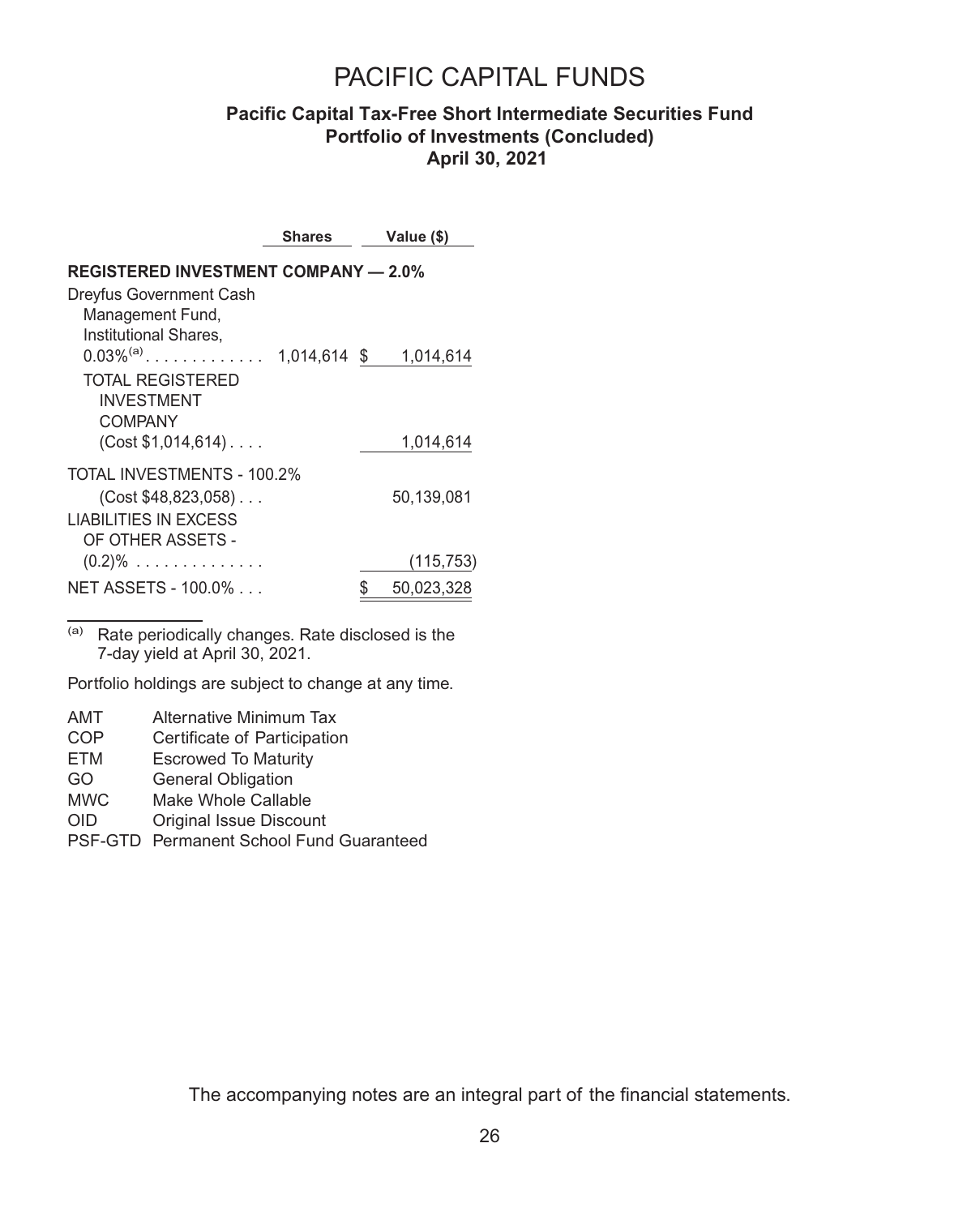### **Statements of Assets and Liabilities April 30, 2021**

|                                                          | <b>Pacific Capital</b><br><b>Tax-Free</b><br><b>Securities</b><br><b>Fund</b> | <b>Pacific Capital</b><br>Tax-Free<br><b>Short</b><br>Intermediate<br><b>Securities</b><br><b>Fund</b> |  |  |
|----------------------------------------------------------|-------------------------------------------------------------------------------|--------------------------------------------------------------------------------------------------------|--|--|
| <b>Assets</b>                                            |                                                                               |                                                                                                        |  |  |
|                                                          | \$274,796,089                                                                 | \$50,139,081                                                                                           |  |  |
|                                                          | 2,806,433                                                                     | 645,972                                                                                                |  |  |
|                                                          | 319,270                                                                       | 1,500                                                                                                  |  |  |
|                                                          | 3,917                                                                         | 1,065                                                                                                  |  |  |
|                                                          | 277,925,709                                                                   | 50,787,618                                                                                             |  |  |
| <b>Liabilities</b>                                       |                                                                               |                                                                                                        |  |  |
|                                                          | 1,639,142                                                                     | 585,116                                                                                                |  |  |
| Payable for distributions to shareholders                | 522,012                                                                       | 50,129                                                                                                 |  |  |
|                                                          | 47,504                                                                        | 70,413                                                                                                 |  |  |
|                                                          | 29,479                                                                        | 29,294                                                                                                 |  |  |
|                                                          | 21,979                                                                        | 14,177                                                                                                 |  |  |
|                                                          | 8,463                                                                         | 4,548                                                                                                  |  |  |
|                                                          | 5.563                                                                         | 7,822                                                                                                  |  |  |
|                                                          | 2,414                                                                         | 2,412                                                                                                  |  |  |
|                                                          | 619                                                                           | 223                                                                                                    |  |  |
|                                                          | 164                                                                           | 73                                                                                                     |  |  |
|                                                          | 562                                                                           | 83                                                                                                     |  |  |
|                                                          | 2,277,901                                                                     | 764,290                                                                                                |  |  |
|                                                          | \$275,647,808                                                                 | \$50,023,328                                                                                           |  |  |
| Net Assets consisted of:                                 |                                                                               |                                                                                                        |  |  |
|                                                          | \$<br>259,795                                                                 | 48,679<br>\$                                                                                           |  |  |
|                                                          | 258,688,796                                                                   | 48,684,161                                                                                             |  |  |
|                                                          | 16,699,217                                                                    | 1,290,488                                                                                              |  |  |
|                                                          | \$275,647,808                                                                 | \$50,023,328                                                                                           |  |  |
| Class Y:                                                 | \$275,647,808                                                                 | \$50,023,328                                                                                           |  |  |
|                                                          | 25,979,537                                                                    | 4,867,914                                                                                              |  |  |
|                                                          |                                                                               |                                                                                                        |  |  |
| Net asset value, offering and redemption price per share | \$<br>10.61                                                                   | \$<br>10.28                                                                                            |  |  |
|                                                          | \$256,945,152                                                                 | \$48,823,058                                                                                           |  |  |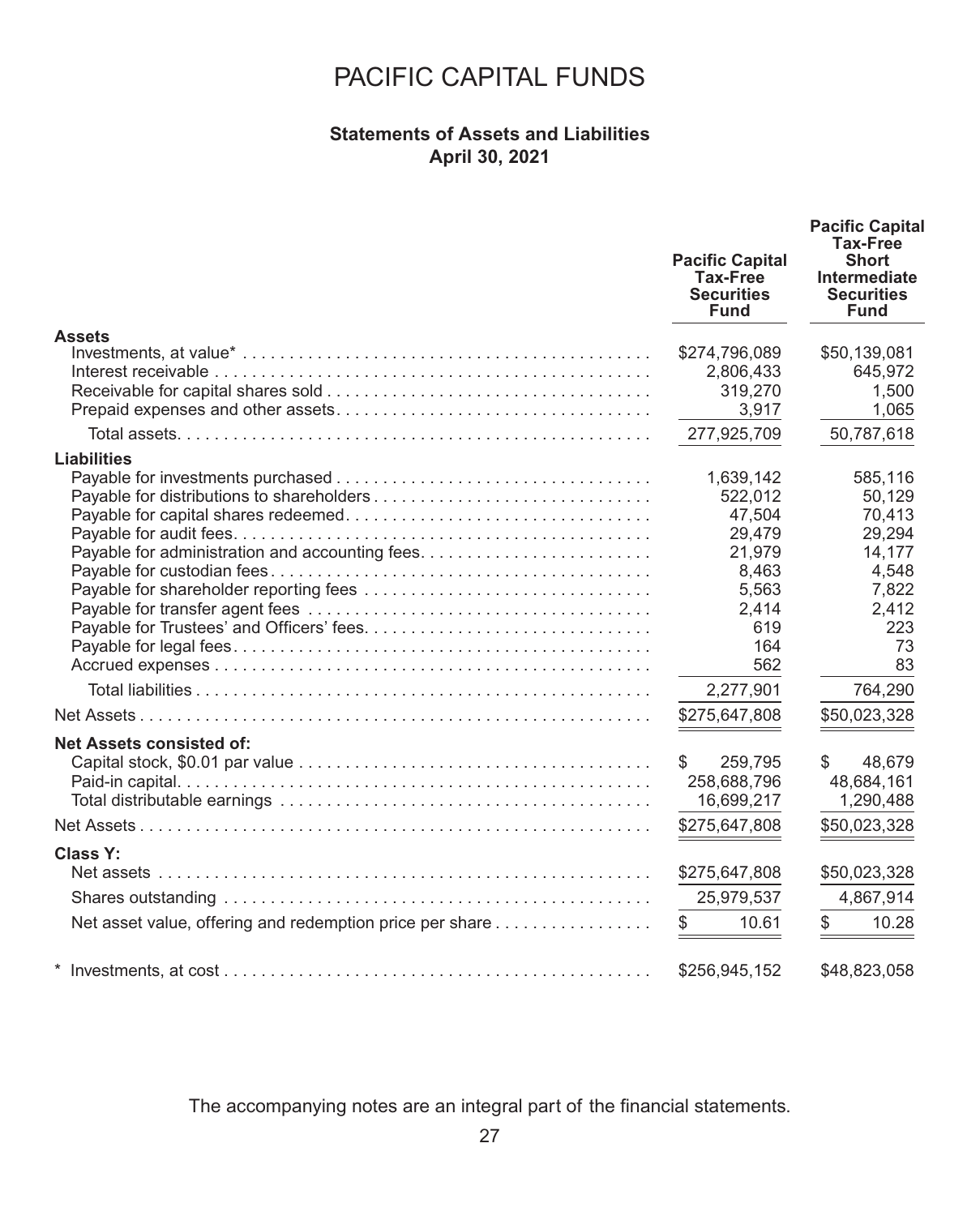### **Statements of Operations For the Year Ended April 30, 2021**

|                                                        | <b>Pacific Capital</b><br><b>Tax-Free</b><br><b>Securities</b><br><b>Fund</b> | <b>Pacific Capital</b><br>Tax-Free<br><b>Short</b><br>Intermediate<br><b>Securities</b><br><b>Fund</b> |
|--------------------------------------------------------|-------------------------------------------------------------------------------|--------------------------------------------------------------------------------------------------------|
| <b>Investment income</b>                               |                                                                               |                                                                                                        |
|                                                        | \$6,872,944<br>1,094                                                          | 858,014<br>S<br>562                                                                                    |
|                                                        | 6,874,038                                                                     | 858,576                                                                                                |
| <b>Expenses</b>                                        |                                                                               |                                                                                                        |
|                                                        | 541,375                                                                       | 100,717                                                                                                |
|                                                        | 79,996                                                                        | 40.763                                                                                                 |
|                                                        | 58,173                                                                        | 16,240                                                                                                 |
|                                                        | 45,051                                                                        | 8.305                                                                                                  |
|                                                        | 29,361                                                                        | 29,354                                                                                                 |
|                                                        | 22,694                                                                        | 5,518                                                                                                  |
|                                                        | 22,107                                                                        | 21,757                                                                                                 |
|                                                        | 8.736                                                                         | 6,956                                                                                                  |
|                                                        | 144                                                                           | 167                                                                                                    |
|                                                        | 25,580                                                                        | 9,383                                                                                                  |
|                                                        | 833,217                                                                       | 239,160                                                                                                |
|                                                        | (541, 375)                                                                    | (100, 717)                                                                                             |
|                                                        | 291,842                                                                       | 138,443                                                                                                |
|                                                        | 6,582,196                                                                     | 720,133                                                                                                |
| Net realized and unrealized gain from investments      |                                                                               |                                                                                                        |
|                                                        | 139,548                                                                       | 75,845                                                                                                 |
| Net change in unrealized appreciation from investments | 7,895,165                                                                     | 717,489                                                                                                |
|                                                        | 8,034,713                                                                     | 793,334                                                                                                |
| Net increase in net assets resulting from operations   | \$14,616,909                                                                  | \$1,513,467                                                                                            |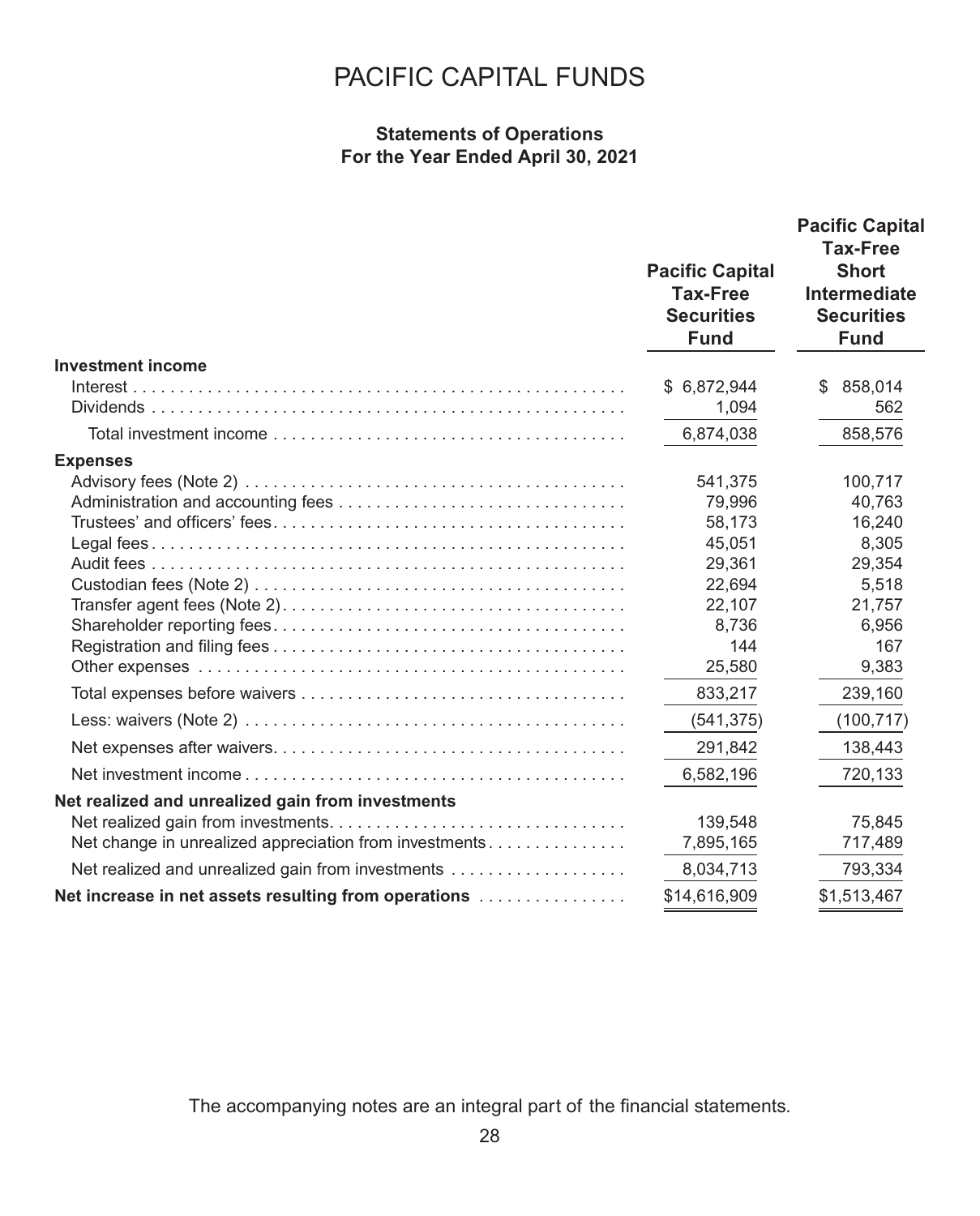### **Pacific Capital Tax-Free Securities Fund Statements of Changes in Net Assets**

|                                                              | Year<br>Ended<br>April 30, 2021 | Year<br>Ended<br>April 30, 2020 |
|--------------------------------------------------------------|---------------------------------|---------------------------------|
| Increase in net assets from operations:                      | 6,582,196<br>S                  | \$<br>7,074,097                 |
| Net change in unrealized appreciation from investments       | 139,548<br>7,895,165            | 414,256<br>1,402,833            |
| Net increase in net assets resulting from operations         | 14,616,909                      | 8,891,186                       |
| Less dividends and distributions to shareholders from:       | (6, 582, 195)                   | (7,074,128)                     |
| Decrease in net assets from dividends                        | (6, 582, 195)                   | (7,074,128)                     |
| Increase/(Decrease) in net assets derived from capital share |                                 |                                 |
|                                                              | 1,619,737                       | (17, 438, 683)                  |
|                                                              | 9,654,451                       | (15,621,625)                    |
| <b>Net assets</b>                                            | 265,993,357                     | 281,614,982                     |
|                                                              | \$275,647,808                   | \$265,993,357                   |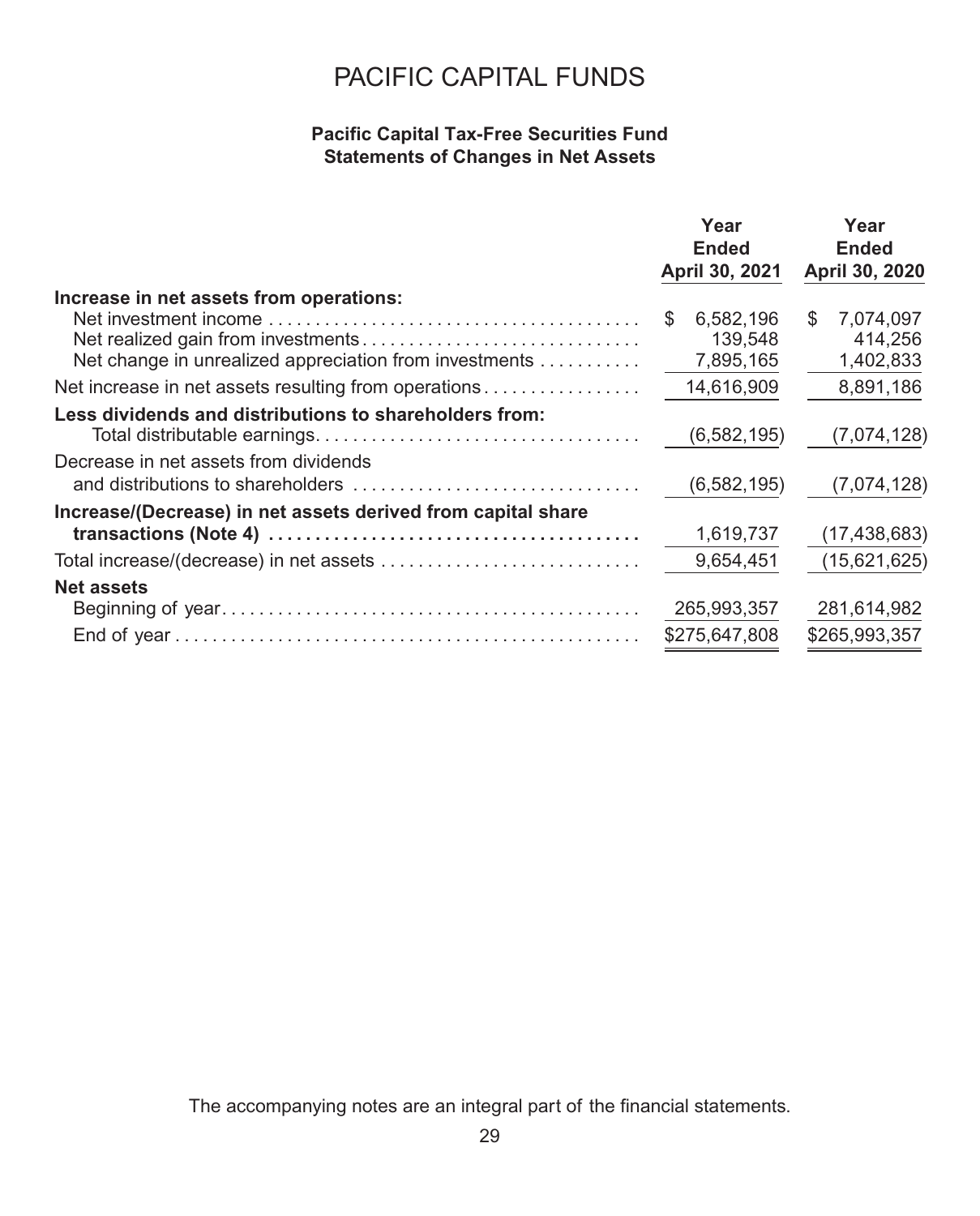### **Pacific Capital Tax-Free Short Intermediate Securities Fund Statements of Changes in Net Assets**

|                                                                                                   | Year<br><b>Ended</b><br>April 30, 2021 | Year<br><b>Ended</b><br>April 30, 2020 |
|---------------------------------------------------------------------------------------------------|----------------------------------------|----------------------------------------|
| Increase in net assets from operations:<br>Net change in unrealized appreciation from investments | 720,133<br>\$<br>75,845<br>717,489     | \$<br>936.320<br>76,666<br>89,116      |
| Net increase in net assets resulting from operations                                              | 1,513,467                              | 1,102,102                              |
| Less dividends and distributions to shareholders from:                                            | (720,132)                              | (936, 322)                             |
| Decrease in net assets from dividends                                                             | (720,132)                              | (936, 322)                             |
| Decrease in net assets derived from capital share                                                 |                                        |                                        |
|                                                                                                   | (4,369,229)                            | (46, 031)                              |
|                                                                                                   | (3,575,894)                            | 119,749                                |
| <b>Net assets</b>                                                                                 | 53,599,222<br>\$50,023,328             | 53,479,473<br>\$53,599,222             |
|                                                                                                   |                                        |                                        |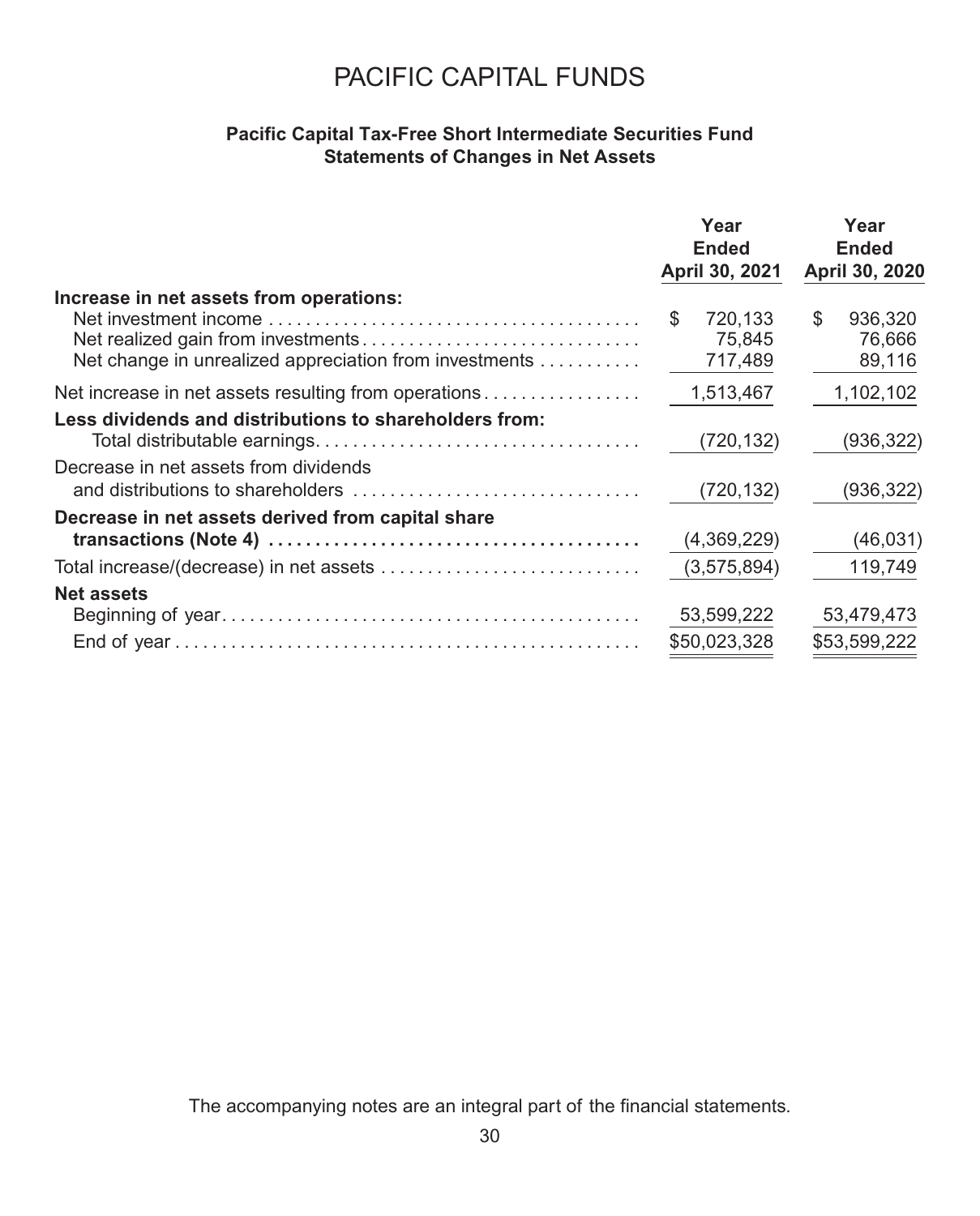### **Pacific Capital Tax-Free Securities Fund Financial Highlights**

Contained below is per share operating performance data for Class Y shares outstanding, total investment return, ratios to average net assets and other supplemental data for the respective periods. The total returns in the table represent the rate that an investor<br>would have earned or lost on an investment in the Fund (assuming reinvestment of all div has been derived from information provided in the financial statements and should be read in conjunction with the financial statements and the notes thereto.

| <b>Class Y shares</b>                                                  | For the<br>Year<br>Ended<br>April 30,<br>2021 |          | For the<br>Year<br>Ended<br>April 30,<br>2020 | For the<br>Year<br><b>Ended</b><br>April 30,<br>2019 | For the<br>Year<br><b>Ended</b><br>April 30,<br>2018 | For the<br>Year<br>Ended<br>April 30,<br>2017 |
|------------------------------------------------------------------------|-----------------------------------------------|----------|-----------------------------------------------|------------------------------------------------------|------------------------------------------------------|-----------------------------------------------|
| <b>Per Share Operating Performance</b>                                 |                                               |          |                                               |                                                      |                                                      |                                               |
| Net asset value, beginning of year \$                                  | 10.30 \$                                      |          | $10.24$ \$                                    | $9.97$ \$                                            | $10.15$ \$                                           | 10.41                                         |
| Net investment income                                                  | 0.26                                          |          | 0.26                                          | 0.25                                                 | 0.25                                                 | 0.25                                          |
| Net realized and unrealized gain/(loss) from investments               | 0.31                                          |          | 0.06                                          | 0.27                                                 | (0.18)                                               | (0.26)                                        |
| Net increase/(decrease) in net assets resulting from operations        | 0.57                                          |          | 0.32                                          | 0.52                                                 | 0.07                                                 | (0.01)                                        |
| Dividends and distributions to shareholders from:                      |                                               |          |                                               |                                                      |                                                      |                                               |
|                                                                        | (0.26)                                        |          | (0.26)                                        | (0.25)                                               | (0.25)                                               | (0.25)                                        |
|                                                                        | $10.61$ \$                                    |          | 10.30 \$                                      | $10.24$ \$                                           | $9.97$ \$                                            | 10.15                                         |
|                                                                        |                                               | 5.54%    | 3.14%                                         | 5.30%                                                | 0.63%                                                | $(0.10)\%$                                    |
| <b>Ratios/Supplemental Data</b>                                        |                                               |          |                                               |                                                      |                                                      |                                               |
|                                                                        |                                               |          |                                               |                                                      |                                                      |                                               |
| Ratio of expenses to average net assets                                |                                               | $0.11\%$ | $0.09\%$                                      | $0.11\%$                                             | $0.10\%$                                             | 0.10%                                         |
| Ratio of expenses to average net assets without waivers <sup>(2)</sup> |                                               | 0.31%    | 0.29%                                         | 0.31%                                                | $0.30\%$                                             | 0.30%                                         |
| Ratio of net investment income to average net assets                   |                                               | 2.43%    | 2.51%                                         | 2.50%                                                | 2.41%                                                | 2.42%                                         |
|                                                                        |                                               | 9%       | 10%                                           | 11%                                                  | 22%                                                  | 15%                                           |

<sup>&</sup>lt;sup>(1)</sup> Total investment return is calculated assuming a purchase of shares on the first day and a sale of shares on the last day of each period reported and includes reinvestment of dividends and distributions, if any.

 $(2)$  During the period, certain fees were waived. If such fee waivers had not occurred, the ratios would have been as indicated (See Note 2).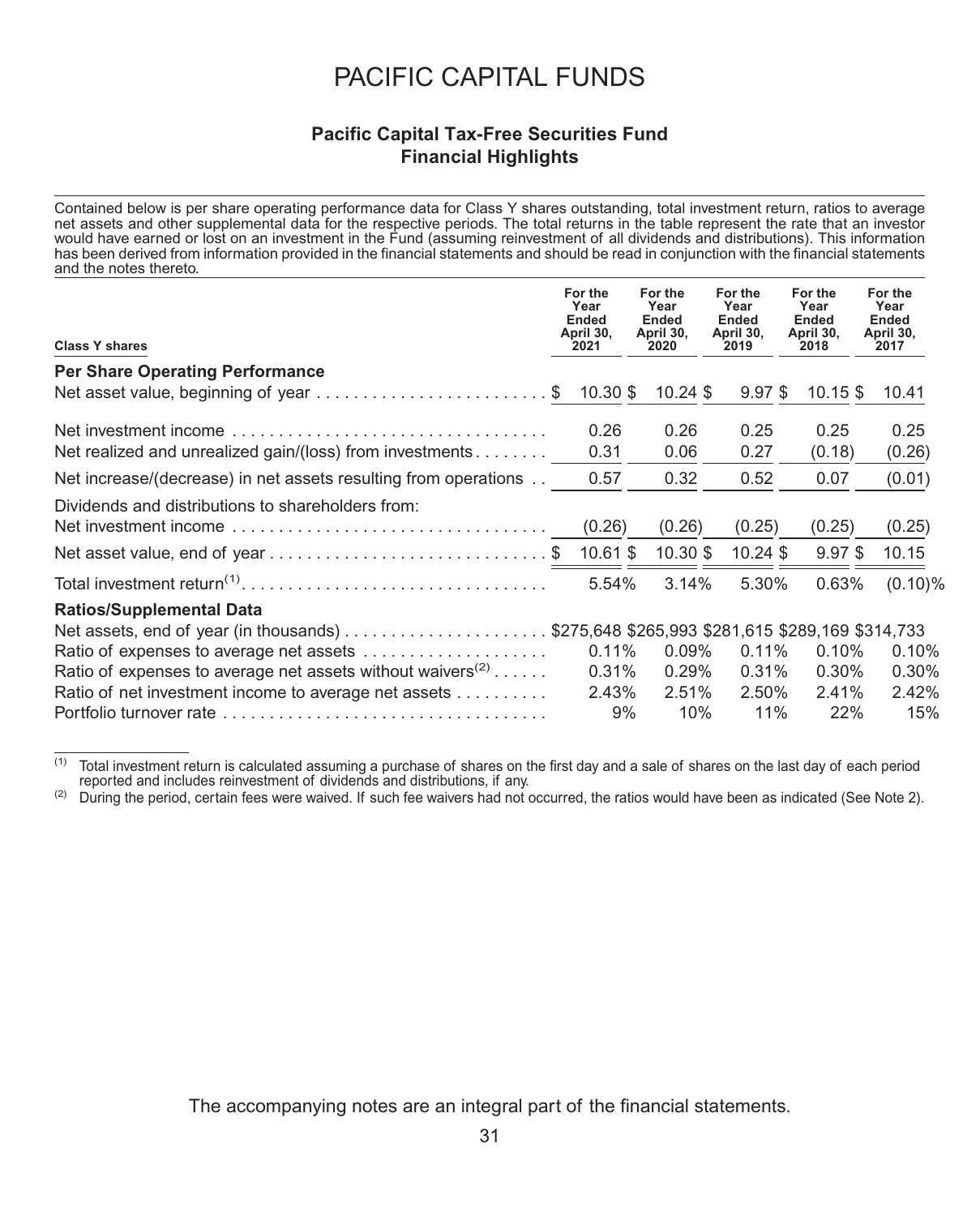#### **Pacific Capital Tax-Free Short Intermediate Securities Fund Financial Highlights**

Contained below is per share operating performance data for Class Y shares outstanding, total investment return, ratios to average net assets and other supplemental data for the respective periods. The total returns in the table represent the rate that an investor<br>would have earned or lost on an investment in the Fund (assuming reinvestment of all div has been derived from information provided in the financial statements and should be read in conjunction with the financial statements and the notes thereto.

| <b>Class Y shares</b>                                                                                                                                            | For the<br>Year<br>Ended<br>April 30,<br>2021 |          | For the<br>Year<br>Ended<br>April 30,<br>2020 | For the<br>Year<br>Ended<br>April 30,<br>2019 | For the<br>Year<br><b>Ended</b><br>April 30,<br>2018 | For the<br>Year<br>Ended<br>April 30,<br>2017 |        |
|------------------------------------------------------------------------------------------------------------------------------------------------------------------|-----------------------------------------------|----------|-----------------------------------------------|-----------------------------------------------|------------------------------------------------------|-----------------------------------------------|--------|
| <b>Per Share Operating Performance</b>                                                                                                                           |                                               |          |                                               |                                               |                                                      |                                               |        |
| Net asset value, beginning of year \$ 10.12 \$ 10.09 \$                                                                                                          |                                               |          |                                               |                                               | 9.95 \$10.14 \$10.27                                 |                                               |        |
|                                                                                                                                                                  | 0.15                                          |          | 0.17                                          | 0.16                                          | 0.14                                                 |                                               | 0.13   |
| Net realized and unrealized gain/(loss) from investments                                                                                                         | 0.16                                          |          | 0.03                                          | 0.14                                          | (0.19)                                               |                                               | (0.10) |
| Net increase/(decrease) in net assets resulting from operations                                                                                                  | 0.31                                          |          | 0.20                                          | 0.30                                          | (0.05)                                               |                                               | 0.03   |
| Dividends and distributions to shareholders from:<br>Net investment income $\ldots \ldots \ldots \ldots \ldots \ldots \ldots \ldots \ldots \ldots$ (0.15) (0.17) |                                               |          |                                               | (0.16)<br>$\hspace{0.1mm}-\hspace{0.1mm}$     | (0.14)                                               | $(0.00)^{(1)}$ (0.03)                         | (0.13) |
|                                                                                                                                                                  |                                               |          |                                               | $(0.17)$ $(0.16)$                             | (0.14)                                               |                                               | (0.16) |
|                                                                                                                                                                  |                                               |          |                                               |                                               |                                                      |                                               |        |
|                                                                                                                                                                  |                                               |          |                                               |                                               |                                                      |                                               |        |
| <b>Ratios/Supplemental Data</b>                                                                                                                                  |                                               |          |                                               |                                               |                                                      |                                               |        |
|                                                                                                                                                                  |                                               | $0.28\%$ | $0.24\%$                                      | 0.34%                                         | 0.25%                                                |                                               | 0.25%  |
| Ratio of expenses to average net assets without waivers <sup>(3)</sup>                                                                                           |                                               | 0.48%    | $0.44\%$                                      | $0.54\%$                                      | 0.45%                                                |                                               | 0.45%  |
| Ratio of net investment income to average net assets                                                                                                             |                                               | 1.43%    | 1.66%                                         | 1.57%                                         | 1.36%                                                |                                               | 1.24%  |
|                                                                                                                                                                  |                                               | 22%      | $30\%$                                        | 34%                                           |                                                      | 27%                                           | 19%    |

(1) Amount is less than \$0.005 per share.<br>(2) Total investment return is calculated as

Total investment return is calculated assuming a purchase of shares on the first day and a sale of shares on the last day of each period reported and includes reinvestment of dividends and distributions, if any.

<sup>(3)</sup> During the period, certain fees were waived. If such fee waivers had not occurred, the ratios would have been as indicated (See Note 2).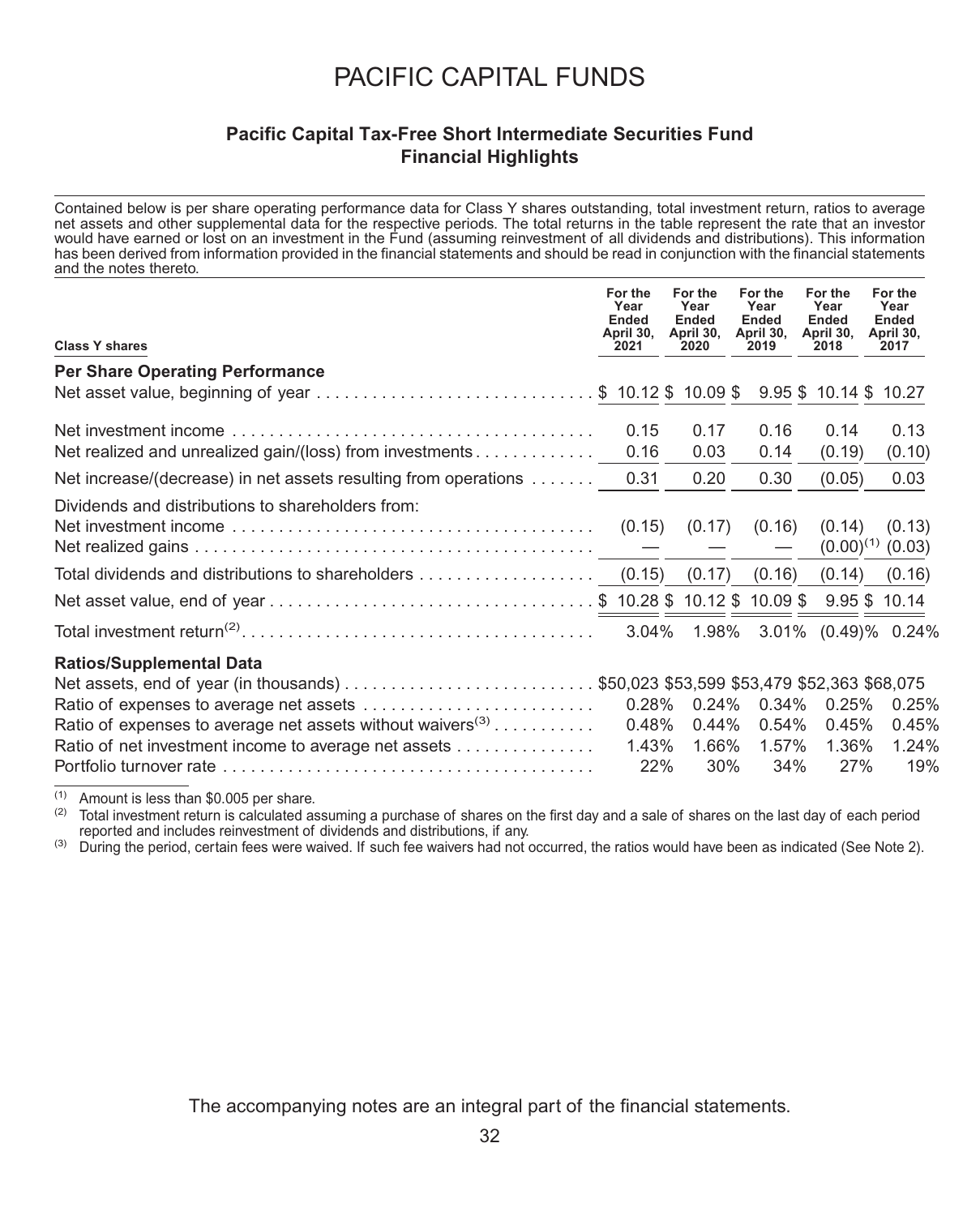#### **Notes to Financial Statements April 30, 2021**

#### **1. Organization and Significant Accounting Policies**

The Pacific Capital Tax-Free Securities Fund and the Pacific Capital Tax-Free Short Intermediate Securities Fund (each a "Fund" and together the "Funds") are non-diversified, open-end management investment companies registered under the Investment Company Act of 1940, as amended (the "1940 Act"). The Funds are each a separate series of FundVantage Trust (the "Trust") which was organized as a Delaware statutory trust on August 28, 2006. The Trust is a "series trust" authorized to issue an unlimited number of separate series or classes of shares of beneficial interest. Each series is treated as a separate entity for certain matters under the 1940 Act, and for other purposes, and a shareholder of one series is not deemed to be a shareholder of any other series. The Funds are each authorized to issue and offer Class Y shares.

The Funds are investment companies and follow accounting and reporting guidance in the Financial Accounting Standards Board *Accounting Standards Codification* Topic 946.

**Portfolio Valuation** — Each Fund's net asset value ("NAV") is calculated once daily at the close of regular trading hours on the New York Stock Exchange ("NYSE") (typically 4:00 p.m. Eastern time) on each day the NYSE is open. Fixed income securities having a remaining maturity of greater than 60 days are valued using an independent pricing service. Fixed income securities having a remaining maturity of 60 days or less are generally valued at amortized cost, provided such amount approximates fair value. Debt securities are valued on the basis of broker quotations or valuations provided by a pricing service, which utilizes information with respect to recent sales, market transactions in comparable securities, quotations from dealers, and various relationships between securities in determining value. Valuations developed through pricing techniques may materially vary from the actual amounts realized upon sale of the securities. Investments in other open-end investment companies are valued based on the NAV of such investment companies (which may use fair value pricing as discussed in their prospectuses). If market quotations are unavailable or deemed unreliable, securities will be valued in accordance with procedures adopted by the Trust's Board of Trustees ("Board of Trustees"). Relying on prices supplied by pricing services or dealers or using fair valuation may result in values that are higher or lower than the values used by other investment companies and investors to price the same investments. In the event that market quotes are not readily available, and the security or asset cannot be valued pursuant to one of the valuation methods, the value of the security or asset will be determined in good faith by the Adviser. The Trust has established a Valuation Committee which performs certain functions including the oversight of the Adviser's fair valuation determinations.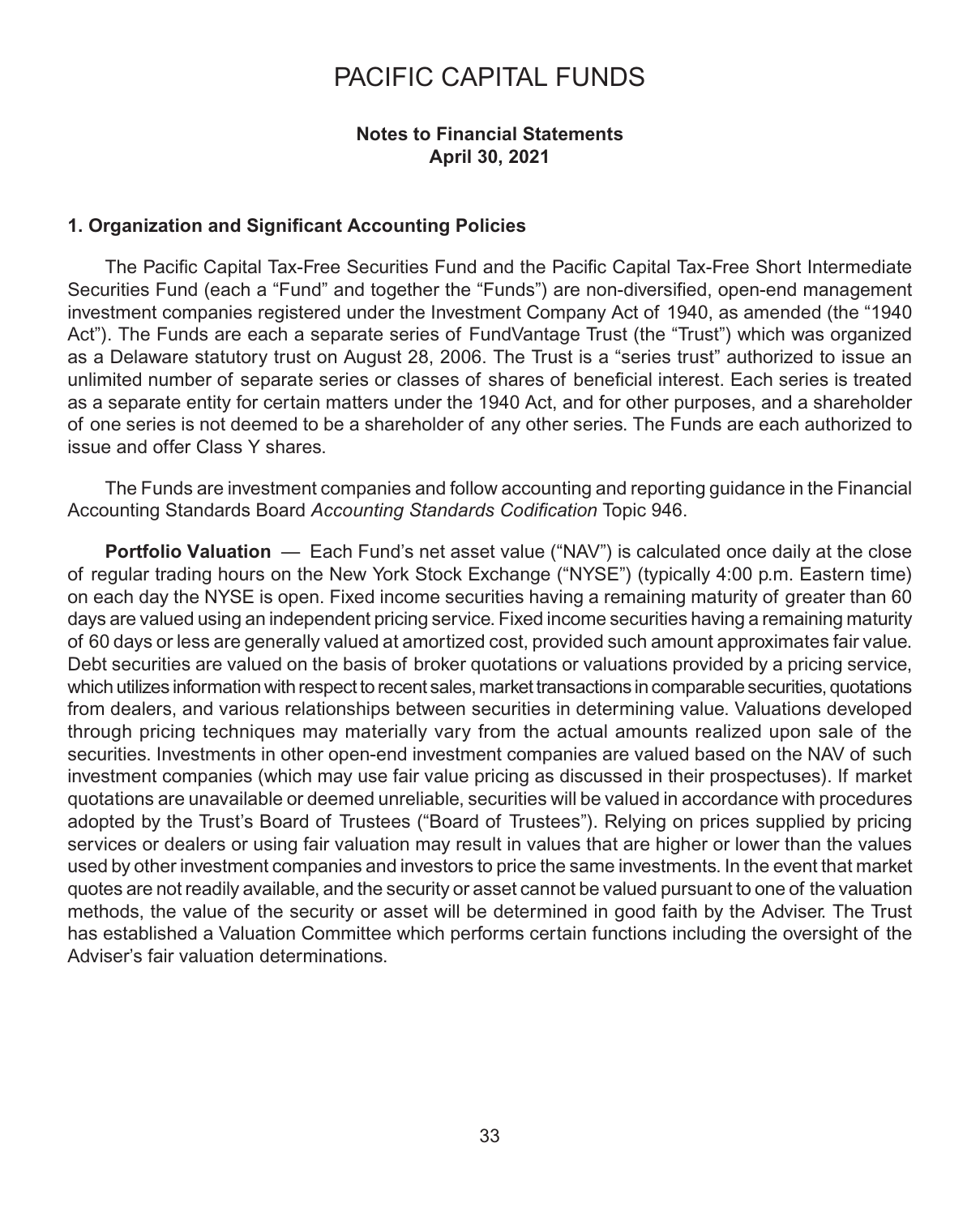### **Notes to Financial Statements (Continued) April 30, 2021**

**Fair Value Measurements** — The inputs and valuation techniques used to measure fair value of the Funds' investments are summarized into three levels as described in the hierarchy below:

- Level 1 quoted prices in active markets for identical securities;
- Level 2 other significant observable inputs (including quoted prices for similar securities, interest rates, prepayment speeds, credit risk, etc.); and
- Level 3 significant unobservable inputs (including a Fund's own assumptions in determining the fair value of investments).

The fair value of a Fund's bonds are generally based on quotes received from brokers or independent pricing services. Bonds with quotes that are based on actual trades with a sufficient level of activity on or near the measurement date are classified as Level 2 assets.

The inputs or methodology used for valuing securities are not necessarily an indication of the risk associated with investing in those securities. Transfers in and out are recognized at the value at the end of the period.

The following is a summary of the inputs used, as of April 30, 2021, in valuing the Funds' investments carried at fair value:

| <b>Funds</b>                                                                           | <b>Total Value at</b><br>04/30/21 |      | Level 1<br>Quoted<br><b>Price</b> | Level 2<br><b>Other</b><br>Significant<br>Observable<br><b>Inputs</b> | Level 3<br><b>Significant</b><br>Unobservable<br><b>Inputs</b> |
|----------------------------------------------------------------------------------------|-----------------------------------|------|-----------------------------------|-----------------------------------------------------------------------|----------------------------------------------------------------|
| <b>Pacific Capital Tax-Free</b>                                                        |                                   |      |                                   |                                                                       |                                                                |
| <b>Securities Fund</b>                                                                 |                                   |      |                                   |                                                                       |                                                                |
| Municipal Bonds                                                                        | \$272,650,711                     | - \$ |                                   | \$272,650,711                                                         | \$                                                             |
| Registered Investment                                                                  |                                   |      |                                   |                                                                       |                                                                |
| Company                                                                                | 2,145,378                         |      | 2,145,378                         |                                                                       |                                                                |
|                                                                                        | \$274,796,089                     |      | 2,145,378                         | \$272,650,711                                                         | S                                                              |
| <b>Pacific Capital Tax-Free</b><br><b>Short Intermediate</b><br><b>Securities Fund</b> |                                   |      |                                   |                                                                       |                                                                |
| Municipal Bonds<br>Registered Investment                                               | 49,124,467<br>SS.                 | - \$ |                                   | 49,124,467<br>\$                                                      | - \$                                                           |
| Company                                                                                | 1,014,614                         |      | 1,014,614                         |                                                                       |                                                                |
|                                                                                        | 50,139,081<br>\$.                 |      | 1,014,614                         | 49,124,467<br>\$.                                                     | \$                                                             |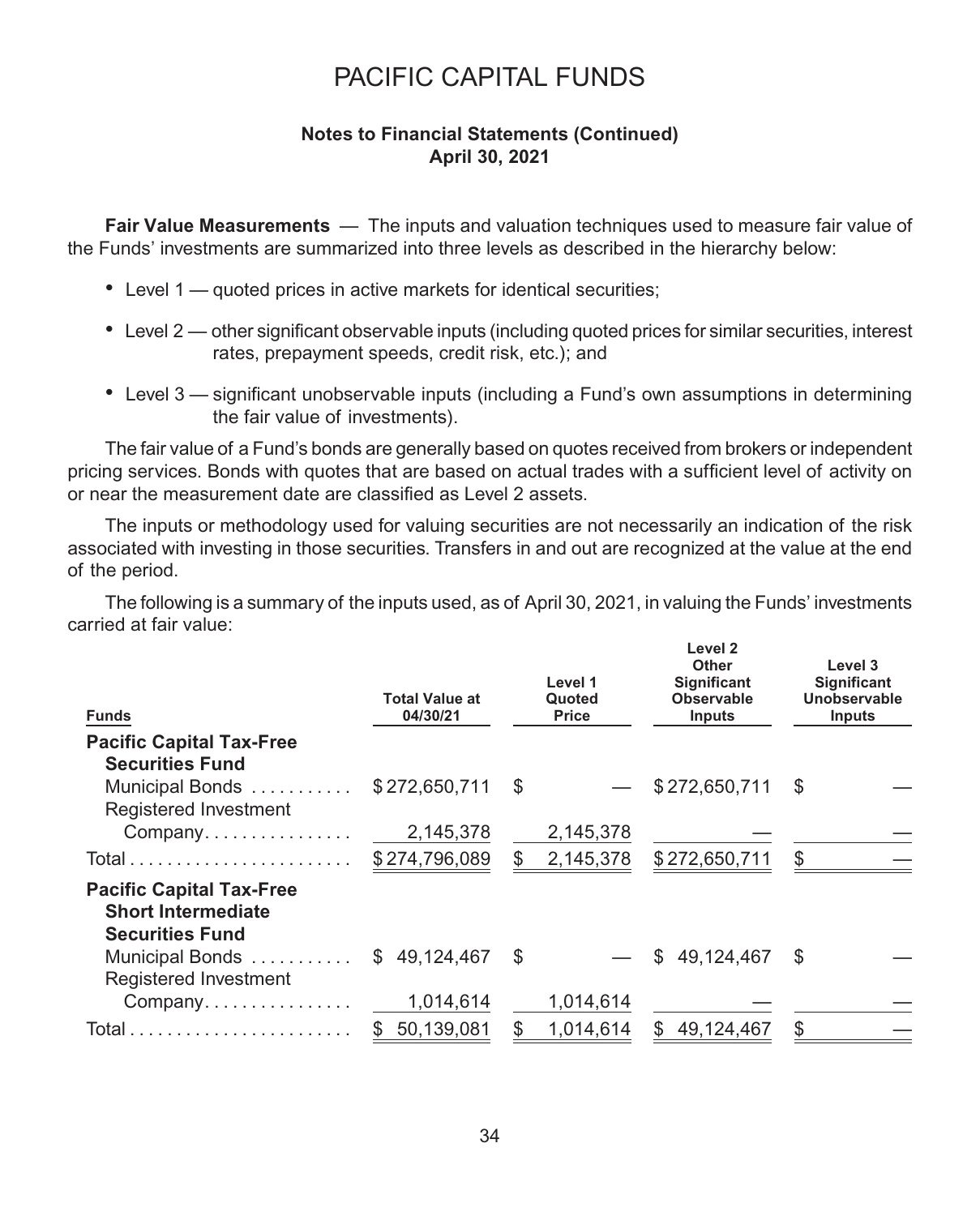#### **Notes to Financial Statements (Continued) April 30, 2021**

At the end of each quarter, management evaluates the classification of Levels 1, 2 and 3 assets and liabilities. Various factors are considered, such as changes in liquidity from the prior reporting period; whether or not a broker is willing to execute at the quoted price; the depth and consistency of prices from third party pricing services; and the existence of contemporaneous, observable trades in the market. Additionally, management evaluates the classification of Level 1 and Level 2 assets and liabilities on a quarterly basis for changes in listings or delistings on national exchanges.

Due to the inherent uncertainty of determining the fair value of investments that do not have a readily available market value, the fair value of a Fund's investments may fluctuate from period to period. Additionally, the fair value of investments may differ significantly from the values that would have been used had a ready market existed for such investments and may differ materially from the values a Fund may ultimately realize. Further, such investments may be subject to legal and other restrictions on resale or otherwise less liquid than publicly traded securities.

For fair valuations using significant unobservable inputs, U.S. generally accepted accounting principles ("U.S. GAAP") require the Funds to present a reconciliation of the beginning to ending balances for reported market values that present changes attributable to total realized and unrealized gains or losses, purchase and sales, and transfers in and out of Level 3 during the period. A reconciliation of Level 3 investments is presented only when the Funds have an amount of Level 3 investments at the end of the reporting period that was meaningful in relation to its net assets. The amounts and reasons for all transfers in and out of each Level within the three-tier hierarchy are disclosed when the Funds have an amount of total transfers during the reporting period that was meaningful in relation to its net assets as of the end of the reporting period.

For the year ended April 30, 2021, there were no transfers in or out of Level 3.

**Use of Estimates** — The preparation of financial statements in conformity with U.S. GAAP requires management to make estimates and assumptions that affect the amounts reported in the financial statements and accompanying notes at the date of the financial statements and the reported amounts of revenues and expenses during the period. Actual results could differ from those estimates and those differences could be material.

**Investment Transactions, Investment Income and Expenses** — Investment transactions are recorded on trade date for financial statement preparation purposes. Realized gains and losses on investments sold are recorded on the identified cost basis. Interest income is recorded on the accrual basis. Accretion of discounts and amortization of premiums are recorded on a daily basis using the effective yield method except for short term securities, which records discounts and premiums on a straight-line basis. Dividends are recorded on the ex-dividend date. General expenses of the Trust are generally allocated to each fund under methodologies approved by the Board of Trustees. Expenses directly attributable to a particular fund in the Trust are charged directly to that fund.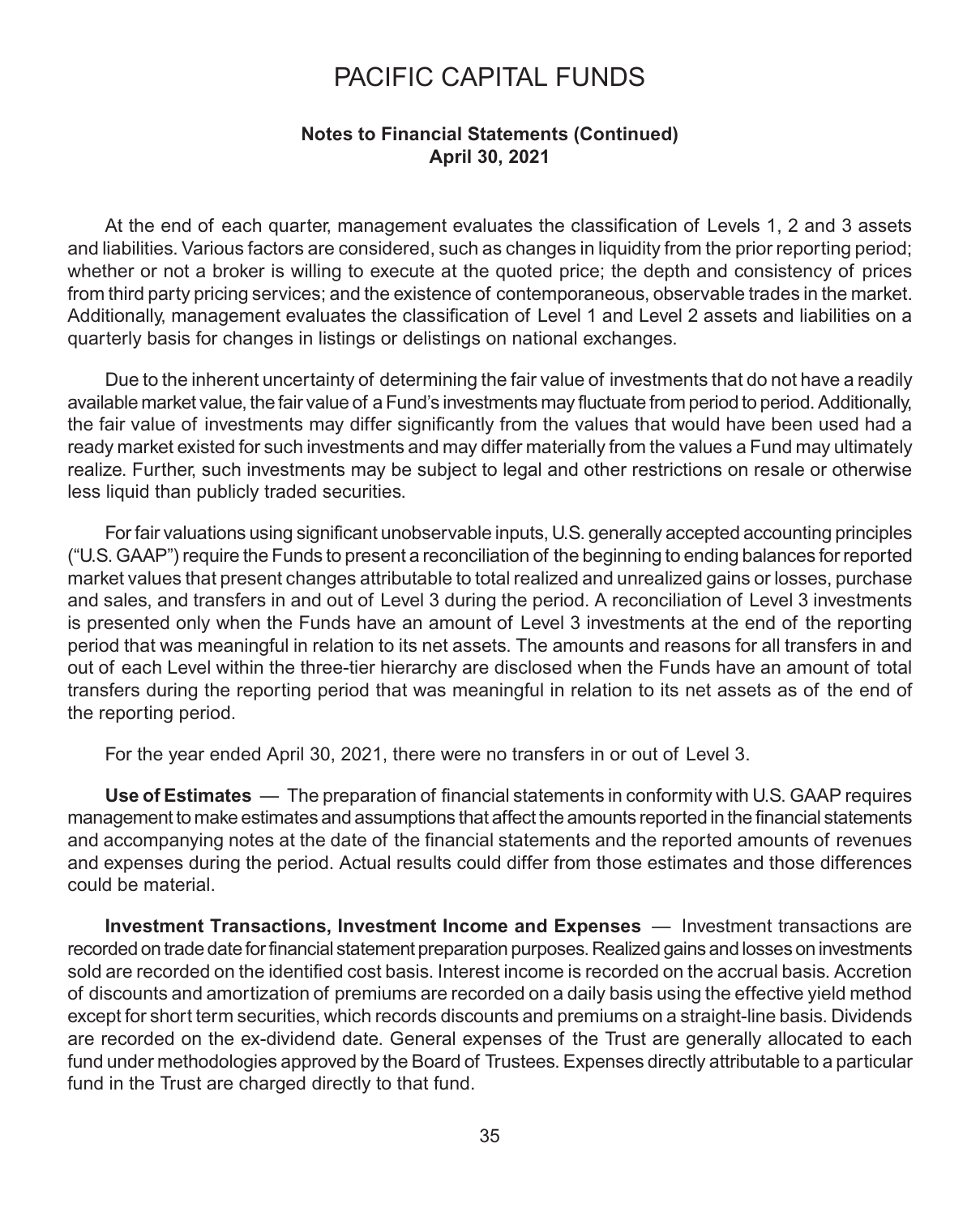### **Notes to Financial Statements (Continued) April 30, 2021**

**Dividends and Distributions to Shareholders** — Dividends from net investment income for each Fund are declared daily and paid monthly to shareholders. Distributions, if any, of net short-term capital gain and net capital gain (the excess of net long-term capital gain over the short-term capital loss) realized by a Fund, after deducting any available capital loss carryovers are declared and paid to its shareholders annually. Income dividends and capital gain distributions are determined in accordance with U.S. federal income tax regulations, which may differ from U.S. GAAP.

**U.S. Tax Status** — No provision is made for U.S. income taxes as it is each Fund's intention to continue to qualify for and elect the tax treatment applicable to regulated investment companies under Subchapter M of the Internal Revenue Code of 1986, as amended ("Internal Revenue Code"), and make the requisite distributions to such Fund's shareholders, which will be sufficient to relieve it from U.S. income and excise taxes.

**Other** — In the normal course of business, a Fund may enter into contracts that provide general indemnifications. A Fund's maximum exposure under these arrangements is dependent on claims that may be made against it in the future, and, therefore, cannot be estimated; however, based on experience, the risk of material loss for such claims is considered remote.

Market disruptions associated with the COVID-19 pandemic have had a global impact, and uncertainty exists as to its long-term implications. The COVID-19 pandemic could adversely affect the value and liquidity of the Funds' investments, impair the Funds' ability to satisfy redemption requests, and negatively impact the Funds' performance. In addition, the outbreak of COVID-19, and measures taken to mitigate its effects, could result in disruptions to the services provided to the Funds by their service providers. Fund management is continuing to monitor this development and evaluate its impact on the Funds.

#### **2. Transactions with Related Parties and Other Service Providers**

Investment advisory services are provided to the Funds by the Asset Management Group of Bank of Hawaii (the "Adviser"). Under terms of an advisory agreement, the Pacific Capital Tax-Free Securities Fund and the Pacific Capital Tax-Free Short Intermediate Securities Fund are charged an annual fee of 0.20% which is computed daily and paid monthly based upon average daily net assets. The Adviser has contractually agreed to waive its advisory fee (the "Waiver"). The Waiver will remain in effect until August 31, 2021. The Waiver may not be terminated at any time prior to that date without the consent of the Board of Trustees of FundVantage Trust (the "Trust"). While the Adviser is currently waiving its entire investment advisory fee, investors who invest in a Fund through a bank trust account may be subject to account level fees applicable to such amount charged by affiliates of the Adviser, including Bank of Hawaii's Trust Services Group.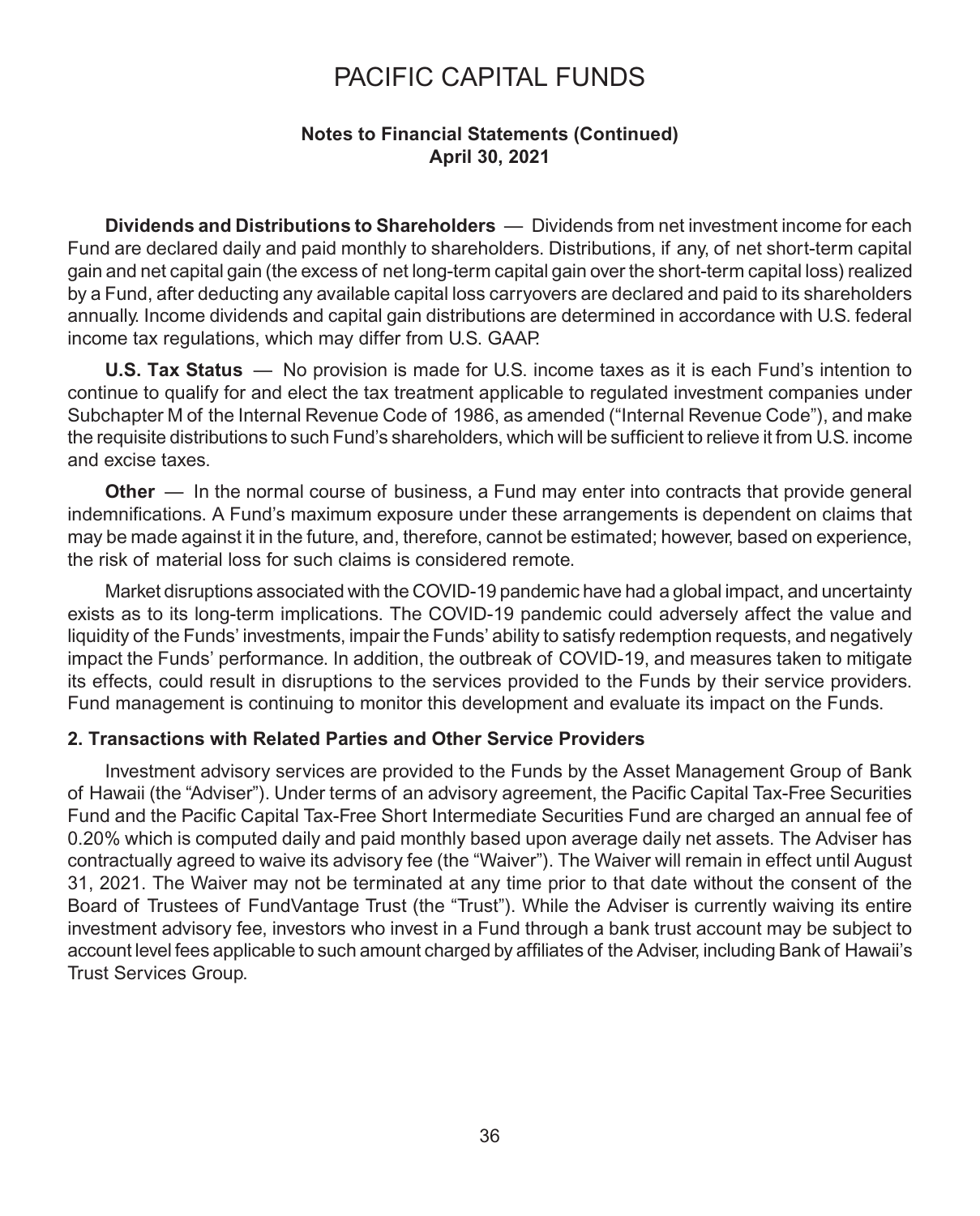### **Notes to Financial Statements (Continued) April 30, 2021**

Fee rates for the year ended April 30, 2021, were as follows:

|                                                             |                                              | <b>Net Annual</b><br><b>Fees Paid After</b> |
|-------------------------------------------------------------|----------------------------------------------|---------------------------------------------|
|                                                             | <b>Maximum Annual</b><br><b>Advisory Fee</b> | Contractual<br><b>Waivers</b>               |
|                                                             | 0.20%                                        | 0.00%                                       |
| Pacific Capital Tax-Free Short Intermediate Securities Fund | 0.20%                                        | $0.00\%$                                    |

#### **Other Service Providers**

The Bank of New York Mellon ("BNY Mellon") serves as administrator and custodian for the Funds. For providing administrative and accounting services, BNY Mellon is entitled to receive a monthly fee equal to an annual percentage rate of the Funds' average daily net assets and is subject to certain minimum monthly fees. For providing certain custodial services, BNY Mellon is entitled to receive a monthly fee, subject to certain minimum, and out of pocket expenses.

BNY Mellon Investment Servicing (US) Inc. (the "Transfer Agent") provides transfer agent services to the Funds. The Transfer Agent is entitled to receive a monthly fee, subject to certain minimum, and out of pocket expenses.

The Trust, on behalf of the Funds, has entered into agreements with financial intermediaries to provide recordkeeping, processing, shareholder communications and other services to customers of the intermediaries investing in the Funds and have agreed to compensate the intermediaries for providing those services. The fees incurred by the Funds for these services are included in Transfer agent fees in the Statements of Operations.

Foreside Funds Distributors LLC (the "Underwriter") provides principal underwriting services to the Funds pursuant to an underwriting agreement between the Trust and the Underwriter.

#### **Trustees and Officers**

The Trust is governed by its Board of Trustees. The Trustees receive compensation in the form of an annual retainer and per meeting fees for their services to the Trust. An employee of BNY Mellon serves as the Secretary of the Trust and is not compensated by the Funds or the Trust.

JW Fund Management LLC ("JWFM") provides a Principal Executive Officer and Principal Financial Officer, respectively, to the Trust. Effective October 1, 2020, Alaric Compliance Services LLC ("Alaric") provides the Trust with a Chief Compliance Officer and an Anti-Money Laundering Officer. Prior to October 1, 2020, Duff & Phelps, LLC ("D&P") provided the Trust with a Chief Compliance Officer and an Anti-Money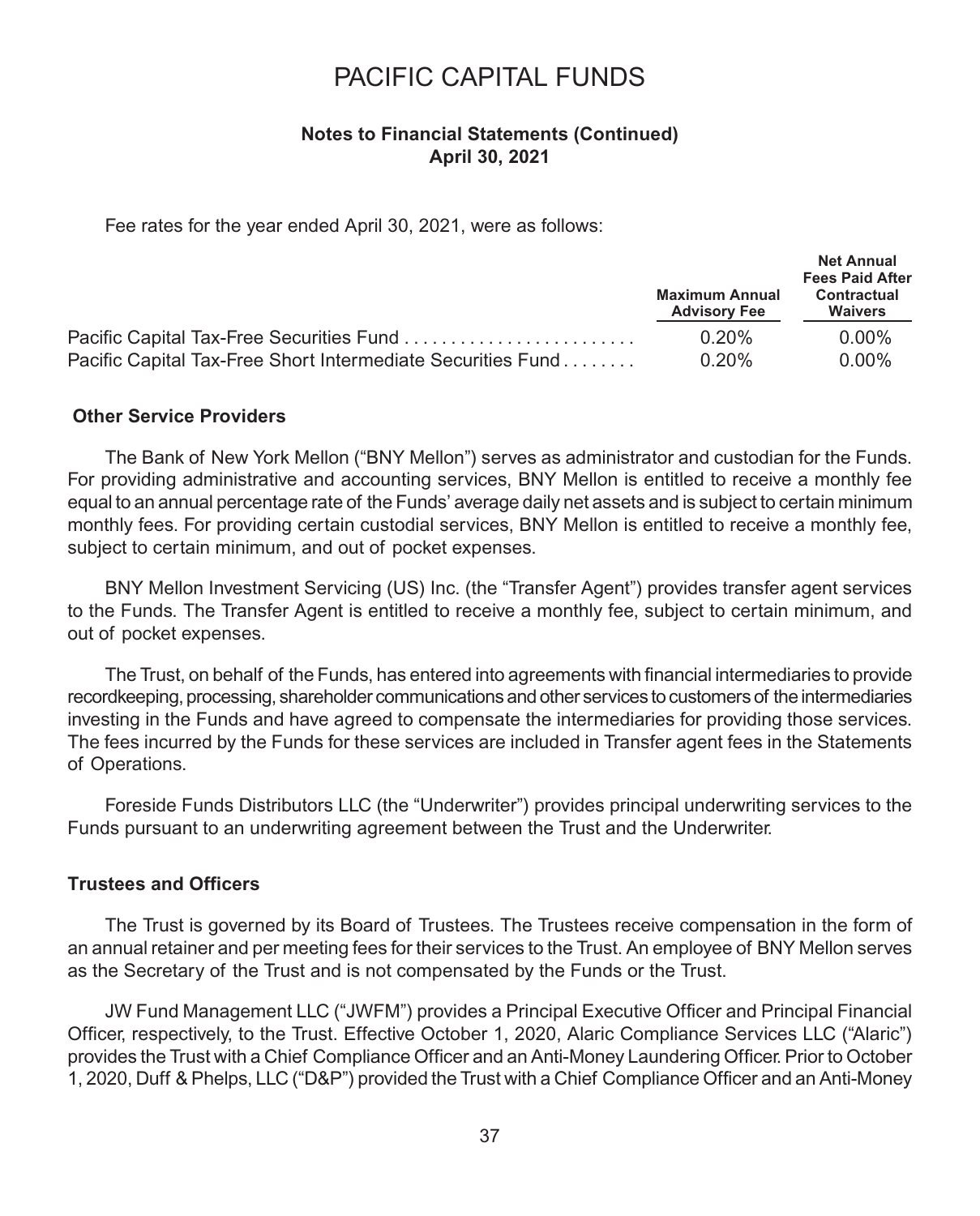#### **Notes to Financial Statements (Continued) April 30, 2021**

Laundering Officer. JWFM and Alaric are compensated for their services provided to the Trust. Through October 1, 2020, D&P was compensated for their services provided to the Trust.

#### **3. Investment in Securities**

For the year ended April 30, 2021, aggregate purchases and sales of investment securities (excluding short-term investments) of the Funds were as follows:

| Purchases | <b>Sales</b> |
|-----------|--------------|
|           |              |
|           |              |

The Funds are permitted to purchase or sell securities from or to certain other affiliated funds under specified conditions outlined in the procedures adopted by the Board of Trustees of the Funds. The procedures have been designed to provide assurances that any purchase or sale of securities by the Funds from or to another fund that is or could be considered an affiliate by virtue of having a common investment adviser (or affiliated investment adviser), common Trustees and/or common officers complies with Rule 17a-7 under the 1940 Act. Further, as defined under the procedures, each transaction is effective at the current market price.

For the year ended April 30, 2021, the Pacific Capital Tax-Free Short-Intermediate Fund engaged in security purchases of \$643,905 with affiliated funds under Rule 17a-7.

#### **4. Capital Share Transactions**

For the years ended April 30, 2021 and 2020, transactions in capital shares (authorized shares unlimited) were as follows:

|                                                           | For the Year Ended<br>April 30, 2021 |               | For the Year Ended<br>April 30, 2020 |               |   |                |
|-----------------------------------------------------------|--------------------------------------|---------------|--------------------------------------|---------------|---|----------------|
|                                                           | <b>Shares</b><br><b>Amount</b>       |               | <b>Shares</b>                        | Amount        |   |                |
| <b>Pacific Capital Tax-Free</b><br><b>Securities Fund</b> |                                      |               |                                      |               |   |                |
| Class Y                                                   |                                      |               |                                      |               |   |                |
| Sales                                                     | 2,995,532                            | <sup>\$</sup> | 31,849,577                           | 2,439,852     | S | 25,444,848     |
| Reinvestments                                             | 3.787                                |               | 40.247                               | 3.961         |   | 41,389         |
| Redemptions                                               | (2,855,931)                          |               | (30,270,087)                         | (4, 115, 980) |   | (42, 924, 920) |
| Net increase/(decrease).                                  | 143,388                              |               | 1,619,737                            | (1,672,167)   |   | (17, 438, 683) |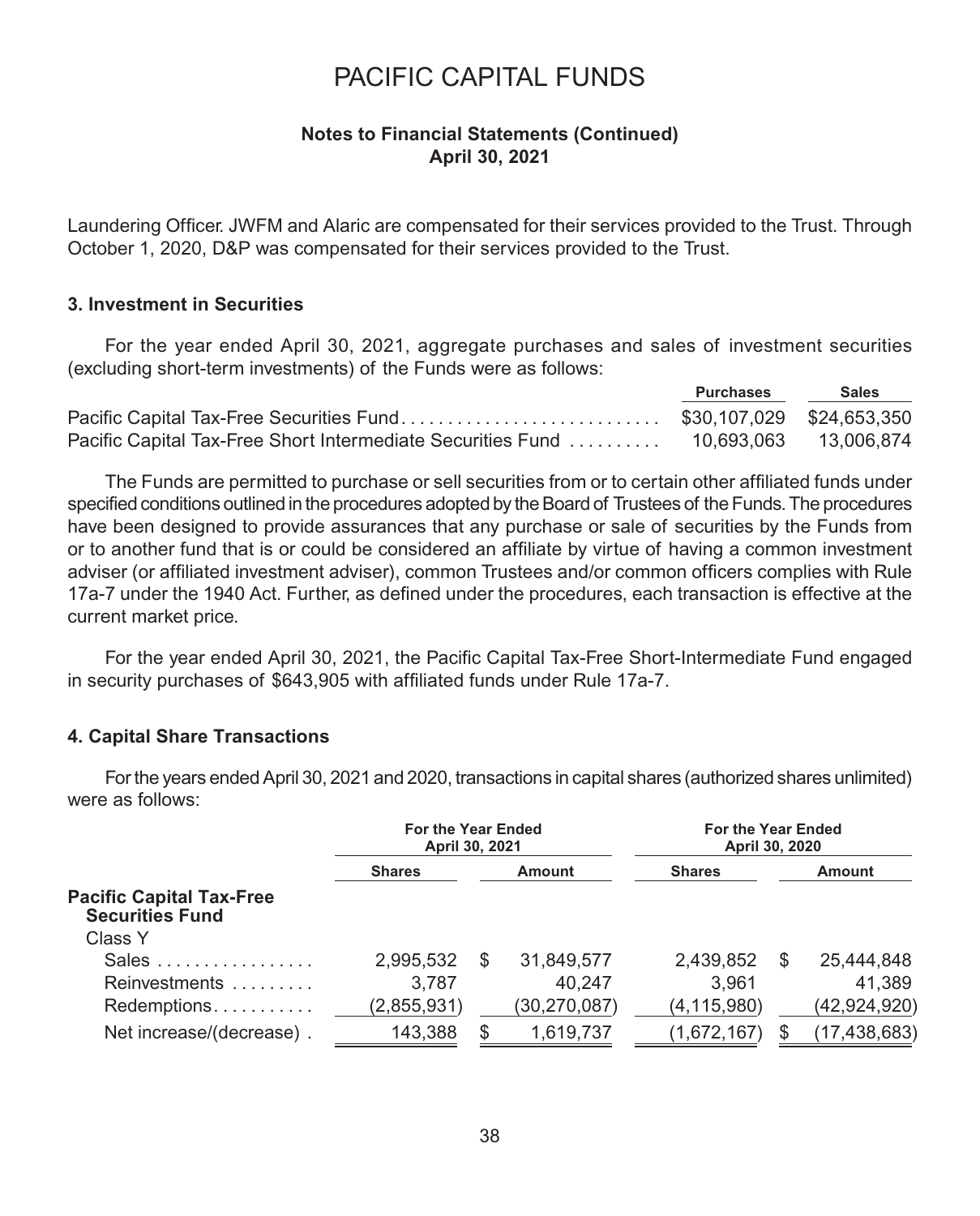### **Notes to Financial Statements (Continued) April 30, 2021**

|                                                                                        | For the Year Ended<br>April 30, 2021 |     | For the Year Ended<br>April 30, 2020 |               |  |             |
|----------------------------------------------------------------------------------------|--------------------------------------|-----|--------------------------------------|---------------|--|-------------|
|                                                                                        | <b>Shares</b>                        |     | Amount                               | <b>Shares</b> |  | Amount      |
| <b>Pacific Capital Tax-Free</b><br><b>Short Intermediate</b><br><b>Securities Fund</b> |                                      |     |                                      |               |  |             |
| Class Y                                                                                |                                      |     |                                      |               |  |             |
| Sales                                                                                  | 569.020                              | \$. | 5,854,474                            | 946.792       |  | 9,619,312   |
| Reinvestments                                                                          | 433                                  |     | 4.453                                | 496           |  | 5.043       |
| Redemptions                                                                            | (995,774)                            |     | (10,228,156)                         | (953,287)     |  | (9,670,386) |
| Net decrease                                                                           | (426,321)                            |     | (4,369,229)                          | (5,999)       |  | (46, 031)   |

#### **5. Federal Tax Information**

The Funds have followed the authoritative guidance on accounting for and disclosure of uncertainty in tax positions, which requires the Funds to determine whether a tax position is more likely than not to be sustained upon examination, including resolution of any related appeals or litigation processes, based on the technical merits of the position. The Funds have determined that there was no effect on the financial statements from following this authoritative guidance. In the normal course of business, the Funds are subject to examination by federal, state, and local jurisdictions, where applicable, for tax years for which applicable statutes of limitations have not expired.

Distributions are determined in accordance with federal income tax regulations, which may differ in amount or character from net investment income and realized gains for financial reporting purposes. Accordingly, the character of distributions and composition of net assets for tax purposes may differ from those reflected in the accompanying financial statements. To the extent these differences are permanent, such amounts are reclassified within the components of net assets based on the tax treatment; temporary differences do not require reclassifications. For the year ended April 30, 2021, there were no reclassifications.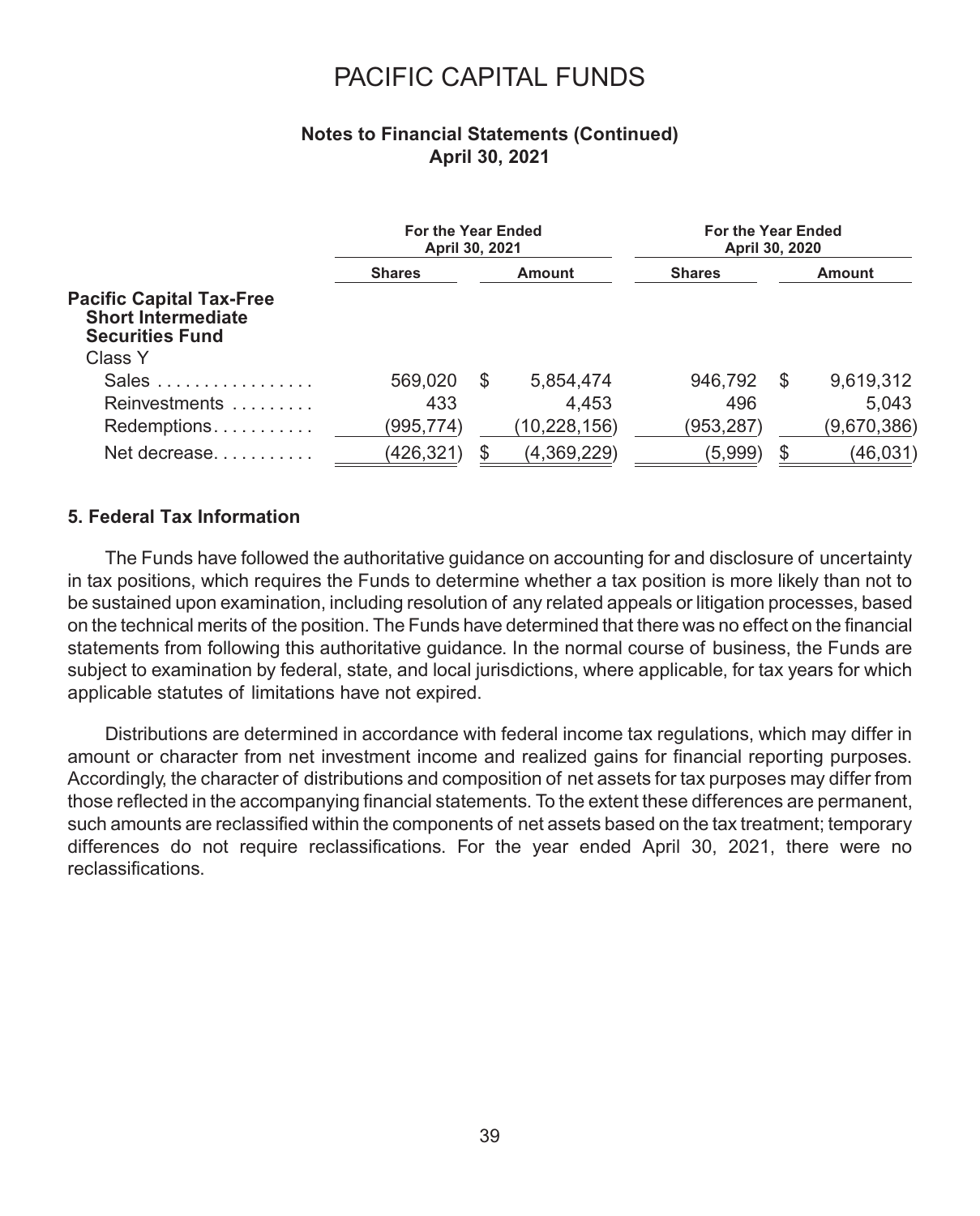#### **Notes to Financial Statements (Continued) April 30, 2021**

The tax character of distributions paid during the year ended April 30, 2021, were as follows:

|                                    | <b>Net</b><br>Investment<br><b>Income</b> | Total<br>Taxable<br><b>Distributions</b> | Tax<br>Exempt<br><b>Distributions</b> | Total<br><b>Distributions</b><br>Paid* |
|------------------------------------|-------------------------------------------|------------------------------------------|---------------------------------------|----------------------------------------|
| Pacific Capital Tax-Free           |                                           |                                          |                                       |                                        |
| Securities Fund                    | \$8,691                                   | \$8,691                                  |                                       | \$6,618,175 \$6,626,866                |
| Pacific Capital Tax-Free           |                                           |                                          |                                       |                                        |
| Short Intermediate Securities Fund | 4.035                                     | 4.035                                    | 729.885                               | 733.920                                |

Distributions will not tie to Statements of Changes in Net Assets because distributions are recognized when actually paid for tax purposes.

The tax character of distributions paid during the year ended April 30, 2020, were as follows:

|                                                                | <b>Net</b><br>Investment<br>Income | Total<br>Taxable<br><b>Distributions</b> | Tax<br><b>Exempt</b><br><b>Distributions</b> | Total<br><b>Distributions</b><br>Paid* |
|----------------------------------------------------------------|------------------------------------|------------------------------------------|----------------------------------------------|----------------------------------------|
| Pacific Capital Tax-Free<br>Securities Fund                    | \$53.481                           | \$53.481                                 | \$7,025,619 \$7,079,100                      |                                        |
| Pacific Capital Tax-Free<br>Short Intermediate Securities Fund | 39.003                             | 39.003                                   | 903.310                                      | 942.313                                |

\* Distributions will not tie to Statement of Changes in Net Assets because distributions are recognized when actually paid for tax purposes.

Distributions from net investment income and short-term capital gains are treated as ordinary income for federal income tax purposes.

As of April 30, 2021, the components of accumulated earnings/(deficit) on a tax basis were as follows:

|                                                                   | Undistributed<br>Tax-Exempt<br><b>Income</b> | <b>Distributions</b><br>Payable | <b>Capital Loss</b><br>Carryforwards | <b>Unrealized</b><br>Appreciation | Total<br><b>Distributable</b><br><b>Earnings</b> |
|-------------------------------------------------------------------|----------------------------------------------|---------------------------------|--------------------------------------|-----------------------------------|--------------------------------------------------|
| Pacific Capital Tax-Free<br>Securities Fund                       | \$522,012                                    | \$ (522, 012)                   | \$(1,151,720)                        | \$17,850,937                      | \$16,699,217                                     |
| Pacific Capital Tax-Free<br>Short Intermediate<br>Securities Fund | 39.131                                       | (50,129)                        | (14, 536)                            | 1,316,022                         | 1.290.488                                        |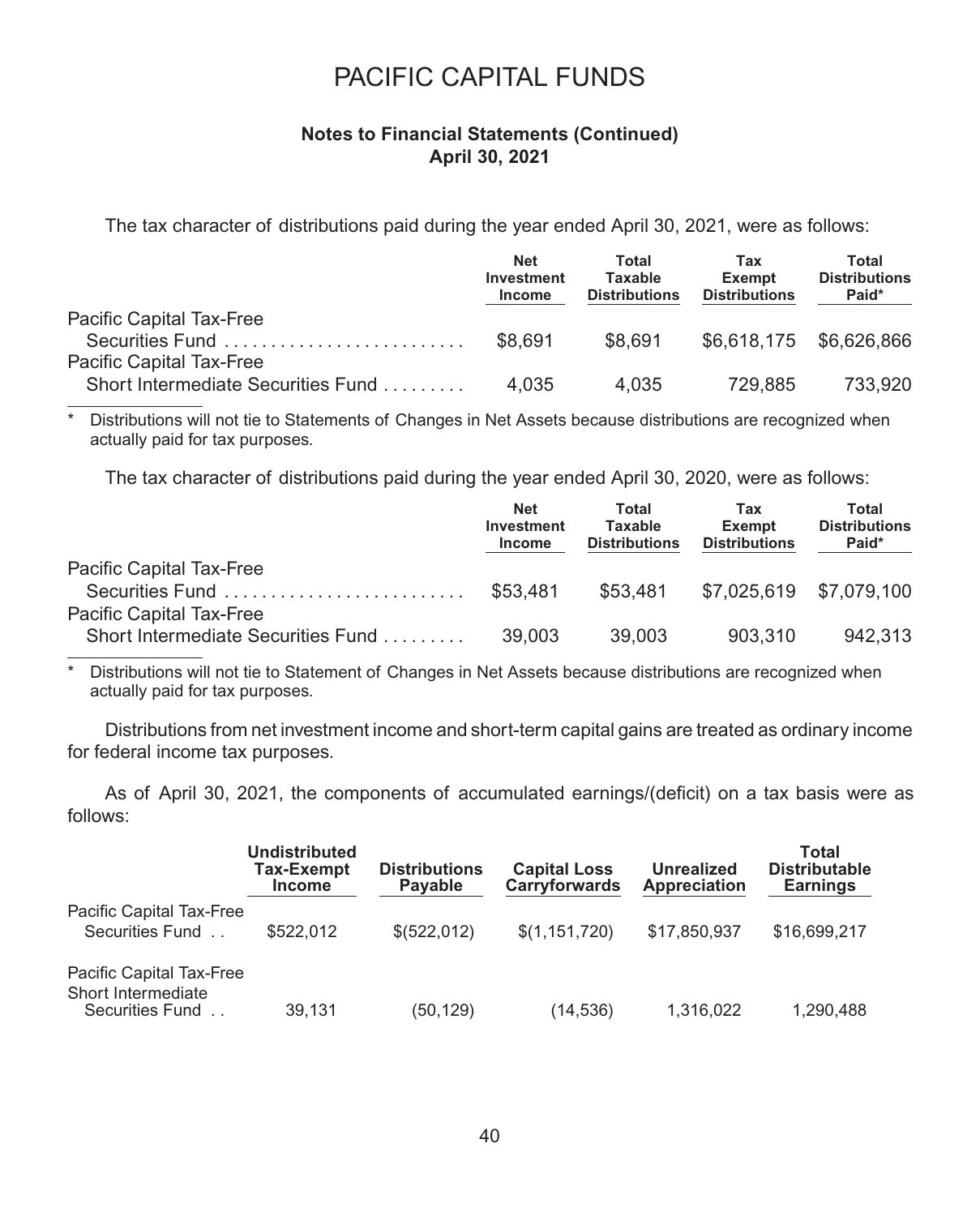### **Notes to Financial Statements (Continued) April 30, 2021**

The differences between the book and tax basis components of distributable earnings relate primarily to the timing and recognition of income and gains for federal income tax purposes. Short-term capital gain is reported as ordinary income for federal income tax purposes.

The cost for federal income tax purposes, gross unrealized appreciation, gross unrealized depreciation and net unrealized appreciation as of April 30, 2021 is as follows:

|                                                                        | <b>Tax Cost of</b><br><b>Securities</b> | Unrealized<br><b>Appreciation Depreciation</b> | Unrealized | <b>Net Unrealized</b><br>Appreciation |
|------------------------------------------------------------------------|-----------------------------------------|------------------------------------------------|------------|---------------------------------------|
| Pacific Capital Tax-Free<br>Securities Fund \$256.945.152 \$17.928.353 |                                         |                                                | \$(77.416) | \$17.850.937                          |
| Pacific Capital Tax-Free<br>Short Intermediate Securities Fund         | 48.823.059                              | 1.319.442                                      | (3.420)    | 1.316.022                             |

Pursuant to federal income tax rules applicable to regulated investment companies, the Funds may elect to treat certain capital losses between November 1 and April 30 and late year ordinary losses ((i) ordinary losses between January 1 and April 30, and (ii) specified ordinary and currency losses between November 1 and April 30) as occurring on the first day of the following tax year. For the year ended April 30, 2021, any amount of losses elected within the tax return will not be recognized federal income tax purposes until May 1, 2021. For the year ended April 30, 2021, the Funds had no late year ordinary loss deferrals or capital loss deferrals.

Accumulated capital losses represent net capital loss carryforwards as of April 30, 2021 that may be available to offset future realized capital gains and thereby reduce future capital gains distributions. As of April 30, 2021, the Funds' capital loss carryforward, which were comprised of both short-term losses and long-term losses, and had an unlimited period of capital loss carryover were as follows:

| <b>Capital Loss Carryforward</b> |                                 |
|----------------------------------|---------------------------------|
| Short-Term Long-Term             |                                 |
|                                  |                                 |
|                                  | <b>Service Contract Service</b> |

During the year ended April 30, 2021, the Pacific Capital Tax-Free Securities Fund and the Pacific Capital Tax-Free Short Intermediate Securities Fund utilized \$139,548 and \$75,845 of prior year capital loss carryforwards, respectively.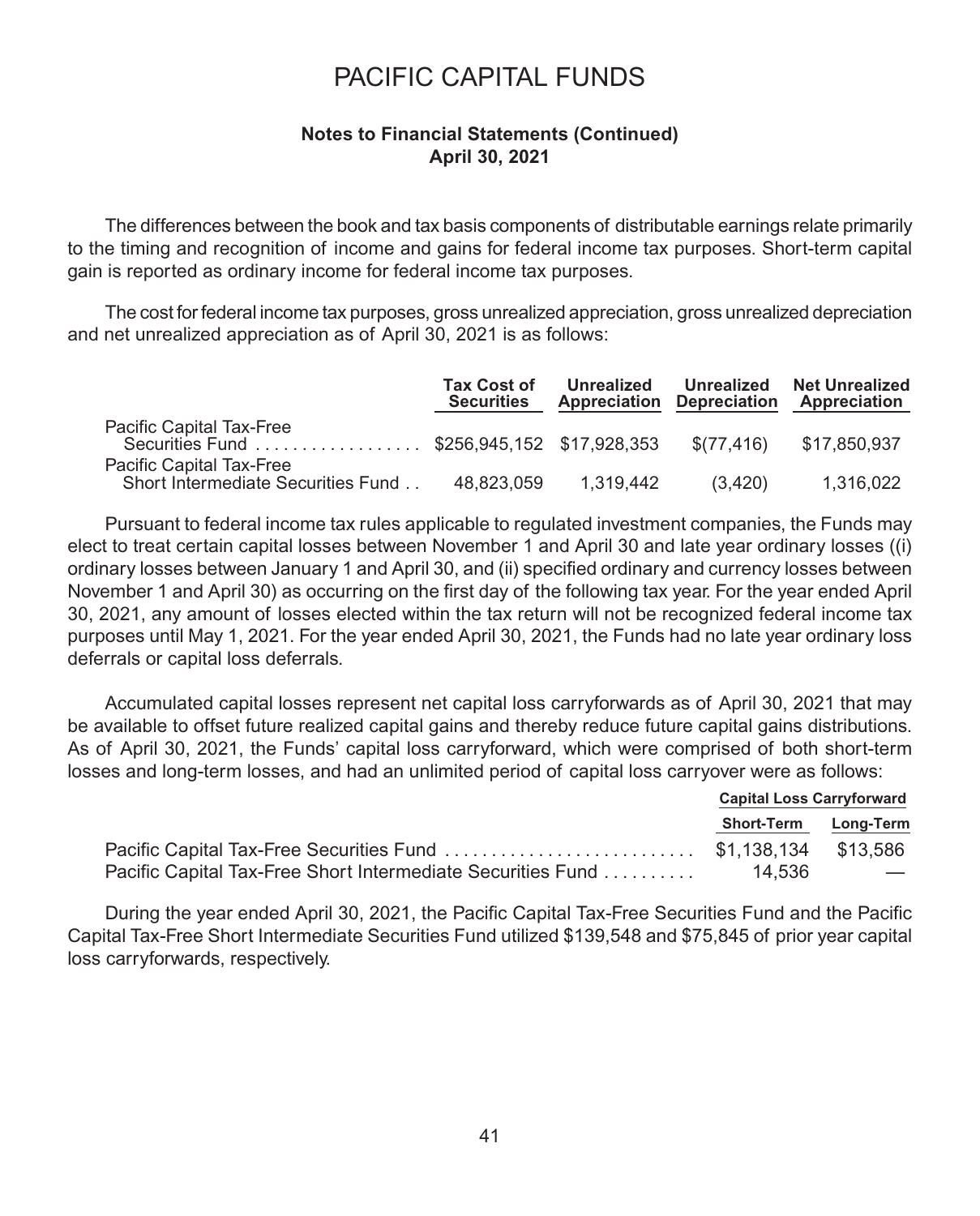#### **Notes to Financial Statements (Concluded) April 30, 2021**

#### **6. Concentration of Credit Risk**

The Pacific Capital Tax-Free Securities Fund and the Pacific Capital Tax-Free Short Intermediate Securities Fund primarily invest in debt obligations issued by the state of Hawaii and its political subdivisions, agencies, and public authorities to obtain funds for various public purposes. The Funds are more susceptible to factors adversely affecting issues of Hawaii municipal securities than is a municipal bond fund that is not concentrated in these issuers to the same extent.

#### **7. Debt Investment Risk**

Debt investments are affected primarily by the financial condition of the companies or other entities that have issued them and by changes in interest rates. There is a risk that an issuer of a Fund's debt investments may not be able to meet its financial obligations (e.g., may not be able to make principal and/or interest payments when they are due or otherwise default on other financial terms) and/or go bankrupt. Securities such as high-yield/high-risk bonds, e.g., bonds with low credit ratings by Moody's (Ba or lower) or Standard & Poor's (BB and lower) or if unrated are of comparable quality as determined by the manager, are especially subject to credit risk during periods of economic uncertainty or during economic downturns and are more likely to default on their interest and/or principal payments than higher rated securities. Debt investments may be affected by changes in interest rates. Debt investments with longer durations tend to be more sensitive to changes in interest rates, making them more volatile than debt investments with shorter durations or floating or adjustable interest rates. The value of debt investments may fall when interest rates rise.

#### **8. Subsequent Events**

Management has evaluated the impact of all subsequent events on each Fund through the date the financial statements were issued, and has determined that there are no subsequent events requiring recognition or disclosure in the financial statements.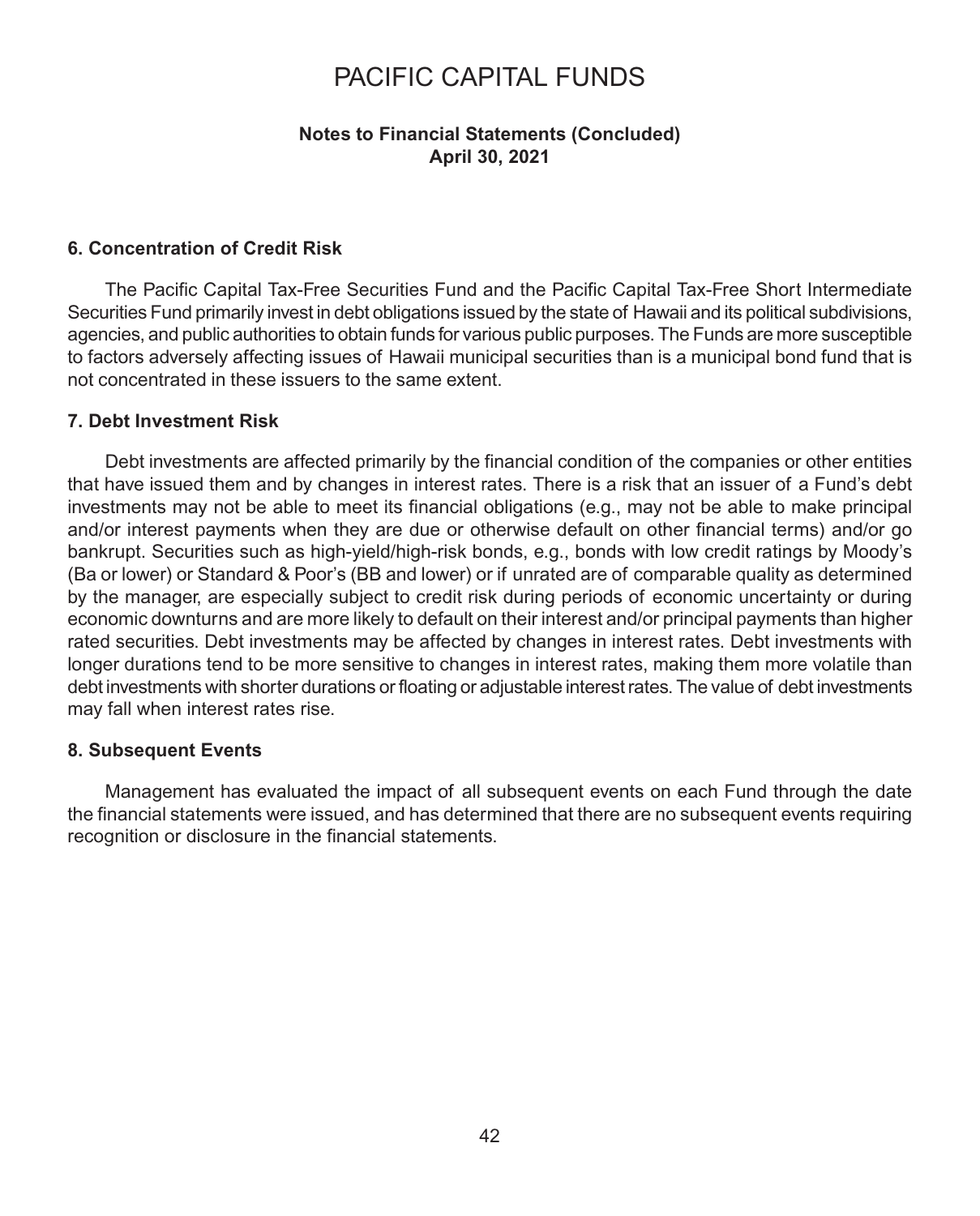#### **Report of Independent Registered Public Accounting Firm**

To the Board of Trustees of FundVantage Trust and Shareholders of each of Pacific Capital Tax-Free Securities Fund and Pacific Capital Tax-Free Short Intermediate Securities Fund

#### *Opinions on the Financial Statements*

We have audited the accompanying statements of assets and liabilities, including the portfolios of investments, of Pacific Capital Tax-Free Securities Fund and Pacific Capital Tax-Free Short Intermediate Securities Fund (two of the funds constituting FundVantage Trust, hereafter collectively referred to as the "Funds") as of April 30, 2021, the related statements of operations for the year ended April 30, 2021, the statements of changes in net assets for each of the two years in the period ended April 30, 2021, including the related notes, and the financial highlights for each the five years in the period ended April 30, 2021 (collectively referred to as the "financial statements"). In our opinion, the financial statements present fairly, in all material respects, the financial position of each of the Funds as of April 30, 2021, the results of each of their operations for the year then ended, and the changes in each of their net assets for each of the two years in the period ended April 30, 2021, and each of the financial highlights for each of the five years in the period ended April 30, 2021, in conformity with accounting principles generally accepted in the United States of America.

#### *Basis for Opinions*

These financial statements are the responsibility of the Funds' management. Our responsibility is to express an opinion on the Funds' financial statements based on our audits. We are a public accounting firm registered with the Public Company Accounting Oversight Board (United States) (PCAOB) and are required to be independent with respect to the Funds in accordance with the U.S. federal securities laws and the applicable rules and regulations of the Securities and Exchange Commission and the PCAOB.

We conducted our audits of these financial statements in accordance with the standards of the PCAOB. Those standards require that we plan and perform the audit to obtain reasonable assurance about whether the financial statements are free of material misstatement, whether due to error or fraud.

Our audits included performing procedures to assess the risks of material misstatement of the financial statements, whether due to error or fraud, and performing procedures that respond to those risks. Such procedures included examining, on a test basis, evidence regarding the amounts and disclosures in the financial statements. Our audits also included evaluating the accounting principles used and significant estimates made by management, as well as evaluating the overall presentation of the financial statements. Our procedures included confirmation of securities owned as of April 30, 2021 by correspondence with the custodian, transfer agent, and broker; when replies were not received from the broker, we performed other auditing procedures. We believe that our audits provide a reasonable basis for our opinions.

/s/PricewaterhouseCoopers LLP Philadelphia, Pennsylvania June 24, 2021

We have served as the auditor of one or more Asset Management Group of the Bank of Hawaii investment companies since 2010.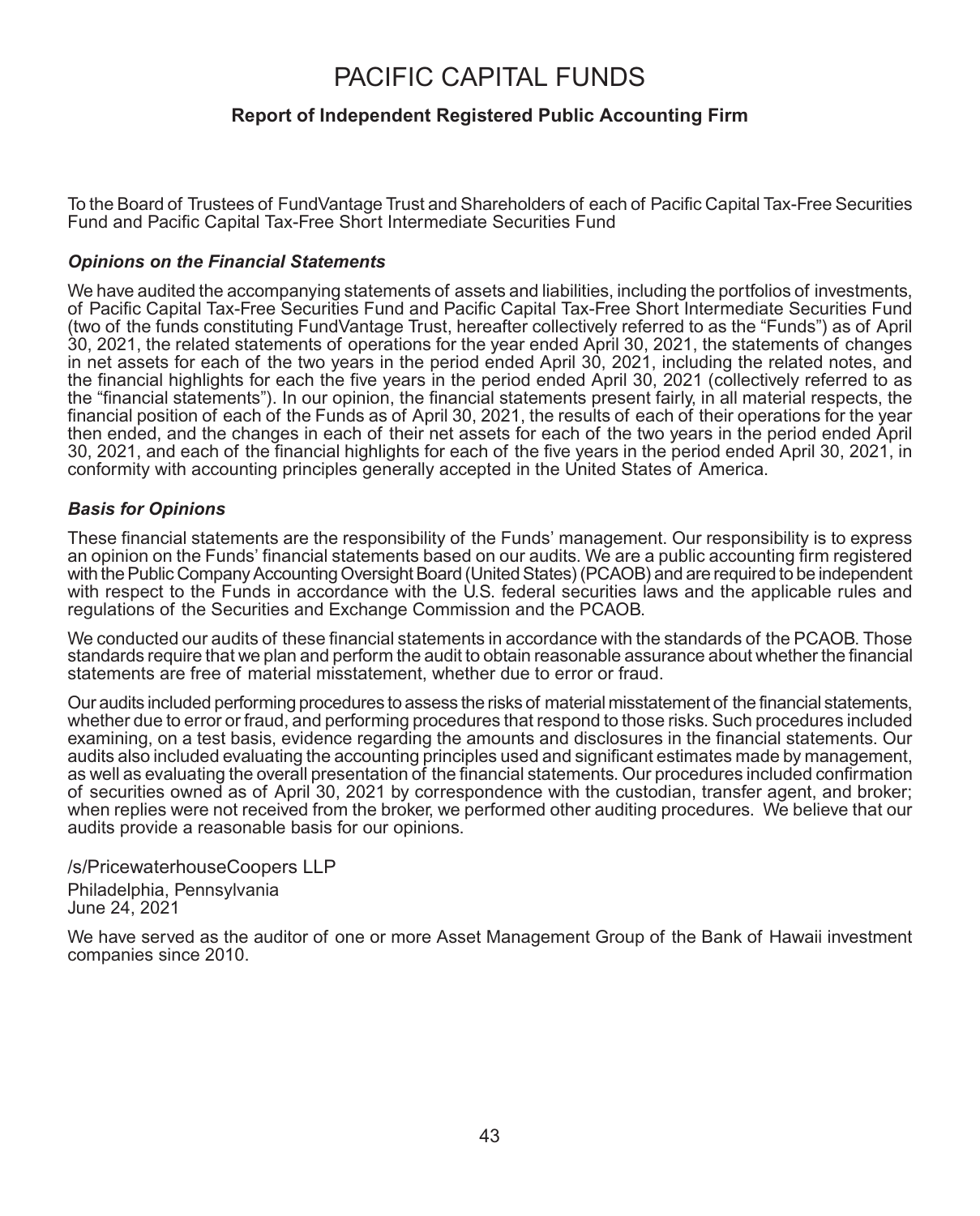### **Shareholder Tax Information (Unaudited)**

The Funds are required by Subchapter M of the Internal Revenue Code, to advise their shareholders of the U.S. federal tax status of distributions received by the Funds' shareholders in respect of such fiscal year.

The tax character of distributions paid during the year ended April 30, 2021 were as follows:

|                                    | <b>Net</b><br>Investment<br><b>Income</b> | Total<br>Taxable<br><b>Distributions</b> | Tax<br><b>Exempt</b><br><b>Distributions</b> | Total<br><b>Distributions</b><br>Paid* |
|------------------------------------|-------------------------------------------|------------------------------------------|----------------------------------------------|----------------------------------------|
| Pacific Capital Tax-Free           |                                           |                                          |                                              |                                        |
| Securities Fund                    | \$8,691                                   | \$8.691                                  | \$6,618,175 \$6,626,866                      |                                        |
| Pacific Capital Tax-Free           |                                           |                                          |                                              |                                        |
| Short Intermediate Securities Fund | 4.035                                     | 4.035                                    | 729.885                                      | 733.920                                |

Distributions will not tie to Statements of Changes in Net Assets because distributions are recognized when actually paid for tax purposes.

Dividends from net investment income and short-term capital gains are treated as ordinary income dividends for federal income tax purposes.

The percentage of qualified interest income related dividends not subject to withholding tax for non-resident aliens and foreign corporations for the Pacific Capital Tax-Free Securities Fund and the Pacific Capital Tax-Free Short Intermediate Securities Fund is 100% and 100%, respectively.

All designations are based on financial information available as of the date of this annual report and, accordingly, are subject to change. For each item, it is the intention of each Fund to designate the maximum amount permitted under the Internal Revenue Code of 1986, as amended, and the regulations thereunder.

Because the Funds' fiscal year is not the calendar year, another notification will be sent with respect to calendar year 2021. The second notification, which will reflect the amount, if any, to be used by calendar year taxpayers on their U.S. federal income tax returns, will be made in conjunction with Form 1099-DIV and will be mailed in January 2022.

Foreign shareholders will generally be subject to U.S. withholding tax on the amount of their ordinary income dividends. They will generally not be entitled to a foreign tax credit or deduction for the withholding taxes paid by the Funds, if any.

In general, dividends received by tax-exempt recipients (e.g., IRAs and Keoghs) need not be reported as taxable income for U.S. federal income tax purposes. However, some retirement trusts (e.g., corporate, Keogh and 403(b)(7) plans) may need this information for their annual information reporting.

Shareholders are advised to consult their own tax advisers with respect to the tax consequences of their investment in the Funds.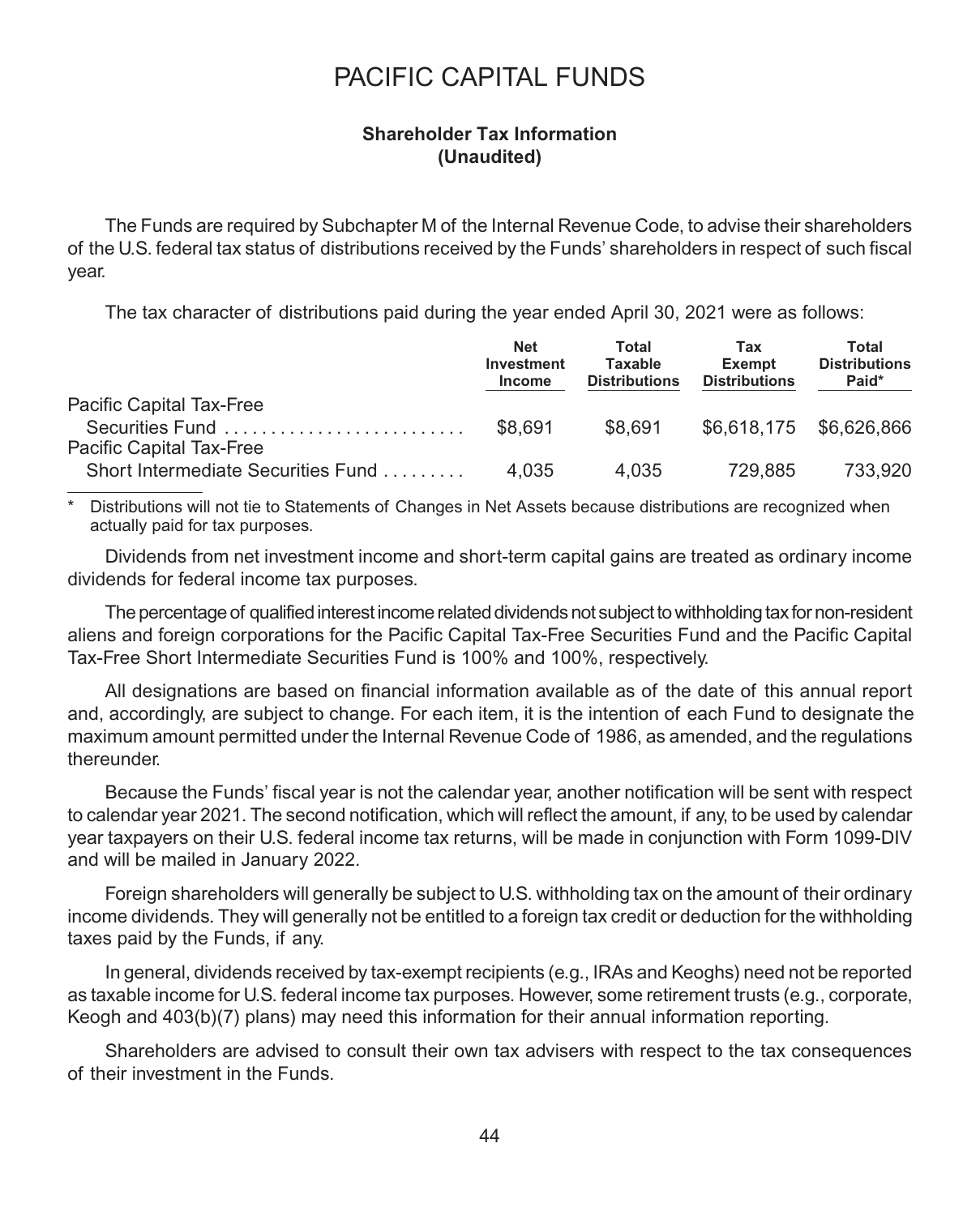### **Other Information (Unaudited)**

### **Proxy Voting**

Policies and procedures that the Funds use to determine how to vote proxies relating to portfolio securities as well as information regarding how the Funds voted proxies relating to portfolio securities for the most recent 12-month period ended June 30 are available without charge, upon request, by calling (888) 678-6034 and on the Securities and Exchange Commission's ("SEC") website at *http://www.sec.gov*.

#### **Quarterly Portfolio Schedules**

The Trust files its complete schedule of portfolio holdings with the SEC for the first and third fiscal quarters of each fiscal year (quarters ended July 31 and January 31) as an exhibit to their reports on Form N-PORT. The Trust's portfolio holdings on Form N-PORT are available on the SEC's website at *http://www.sec.gov.*

### **Board Consideration for Continuation of Investment Advisory Agreement**

At a meeting held by videoconference on March 11-12, 2021 (the "Meeting"), the Board of Trustees (the "Board" or the "Trustees") of FundVantage Trust (the "Trust"), including a majority of the Trustees who are not "interested persons" within the meaning of Section 2(a)(19) of the Investment Company Act of 1940, as amended (the "1940 Act") (the "Independent Trustees"), unanimously approved the continuation of the Investment Advisory Agreement between the Asset Management Group of Bank of Hawaii ("AMG of BOH" or the "Adviser") and the Trust (the "AMG of BOH Agreement") on behalf of the Pacific Capital Tax-Free Securities Fund ("Pacific Capital TF Fund") and Pacific Capital Tax-Free Short Intermediate Securities Fund ("Pacific Capital TFSI Fund") (together the "Pacific Capital Funds"). At the Meeting, the Board considered the continuation of the AMG of BOH Agreement with respect to each Fund for an additional one year period.

In determining whether to approve the Agreement, the Trustees, including the Independent Trustees, considered information provided by AMG of BOH in response to a request for information in accordance with Section 15(c) of the 1940 Act (the "AMG of BOH 15(c) Response") regarding (i) the services performed or to be performed by AMG of BOH for the Pacific Capital Funds, (ii) the composition and qualifications of AMG of BOH's portfolio management staff, (iii) any potential or actual material conflicts of interest which may arise in connection with the management of the Pacific Capital Funds, (iv) investment performance, (v) the financial condition of Bank of Hawaii, of which AMG of BOH is a division thereof, (vi) brokerage selection procedures (including soft dollar arrangements, if any), (vii) the procedures for allocating investment opportunities between the Pacific Capital Funds and other clients, (viii) results of any independent audit or regulatory examination, including any recommendations or deficiencies noted, (ix) any litigation, investigation or administrative proceeding which may have a material impact on AMG of BOH's ability to service the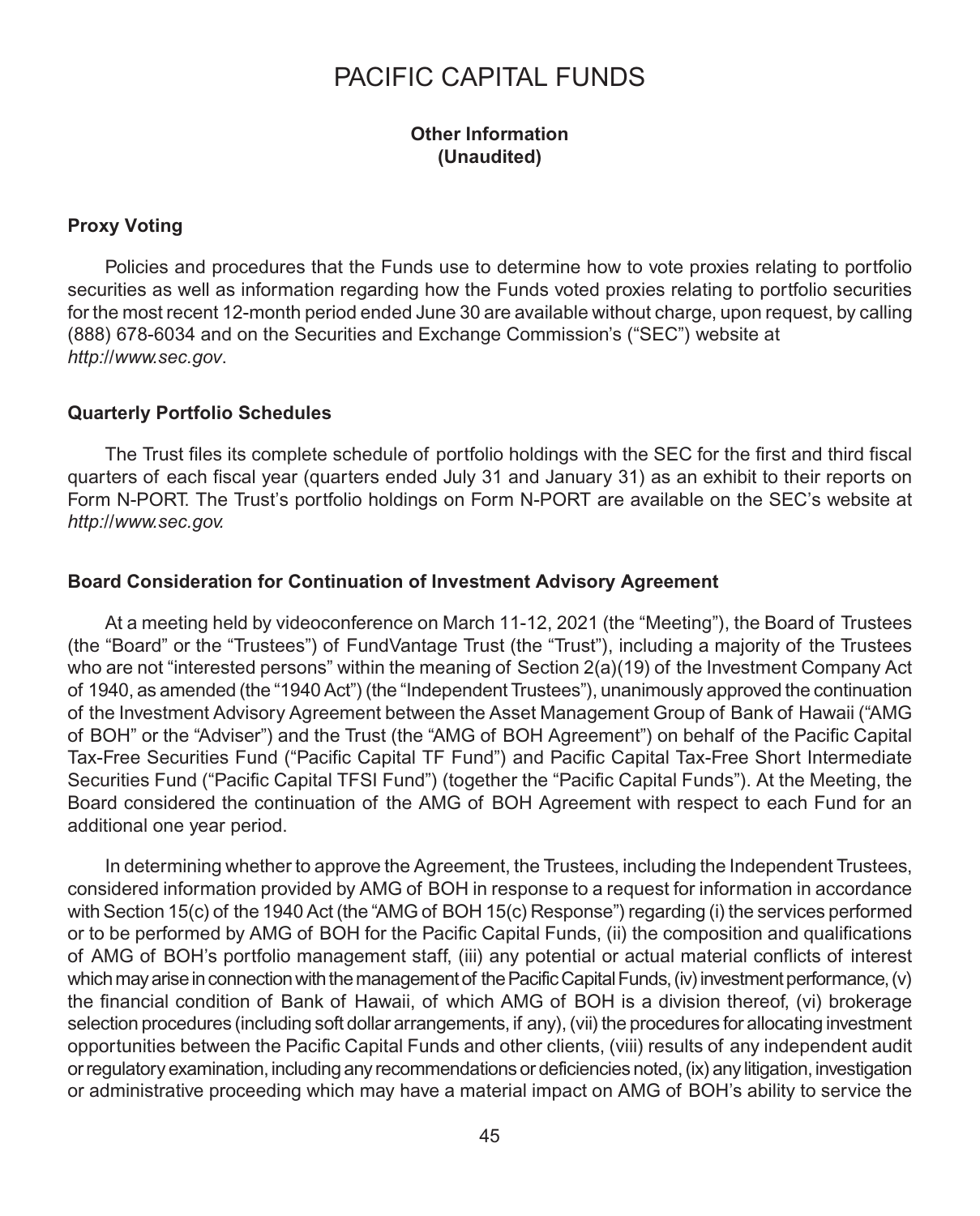### **Other Information (Unaudited)**

Pacific Capital Funds, and (x) compliance with the Pacific Capital Funds' investment objectives, policies and practices (including codes of ethics and proxy voting policies), federal securities laws and other regulatory requirements. In addition to the information in the AMG of BOH 15(c) Response, the Trustees received additional information at Board meetings throughout the year covering matters such as the performance of each Pacific Capital Fund compared against its Lipper Index and its benchmark; compliance with the Pacific Capital Funds' investment objectives, policies, strategy and limitations; the compliance of portfolio management personnel with applicable codes of ethics; and the adherence to pricing procedures as established by the Board.

The Board considered additional information provided by representatives from AMG of BOH invited to participate in the Meeting regarding AMG of BOH's history, performance, investment strategy, and compliance program. Representatives of AMG of BOH responded to questions from the Board. In addition to the foregoing information, the Trustees also considered other factors they believed to be relevant to considering the approval of the Agreement, including the specific matters discussed below. In their deliberations, the Trustees did not identify any particular information that was controlling, and different Trustees may have attributed different weights to the various factors. After deliberating, the Trustees determined that the overall arrangement between the Pacific Capital Funds and AMG of BOH, as provided by the terms of the Agreement, including the advisory fees under the Agreement, were fair and reasonable in light of the services provided, expenses incurred and such other matters as the Trustees considered relevant.

The Trustees considered the services provided by or to be provided by AMG of BOH to the Pacific Capital Funds. The Trustees considered AMG of BOH's personnel and the depth of AMG of BOH's personnel who provide investment management services to the Pacific Capital Funds and their experience. Based on the AMG of BOH 15(c) Response, the Trustees concluded that (i) the nature, extent and quality of the services provided (or to be provided) by AMG of BOH are appropriate and consistent with the terms of the Agreement, (ii) that the quality of those services has been, and continues to be, consistent with industry norms, (iii) the Pacific Capital Funds are likely to benefit from the provision of those services, (iv) AMG of BOH has sufficient personnel, with the appropriate skills and experience, to serve the Pacific Capital Funds effectively and has demonstrated its continuing ability to attract and retain qualified personnel, and (v) the satisfactory nature, extent, and quality of services currently provided to the Pacific Capital Funds is likely to continue under the Agreement.

The Board discussed AMG of BOH's business continuity plan, and its ability to continue to manage the Pacific Capital Funds effectively in light of the ongoing COVID-19 pandemic, continuing federal, state and local responses thereto and related volatility in the financial markets.

The Trustees considered the investment performance for the Pacific Capital Funds (as applicable) and AMG of BOH. The Trustees reviewed historical performance charts which showed the performance of the Pacific Capital Funds as compared to their respective benchmark indices and Lipper categories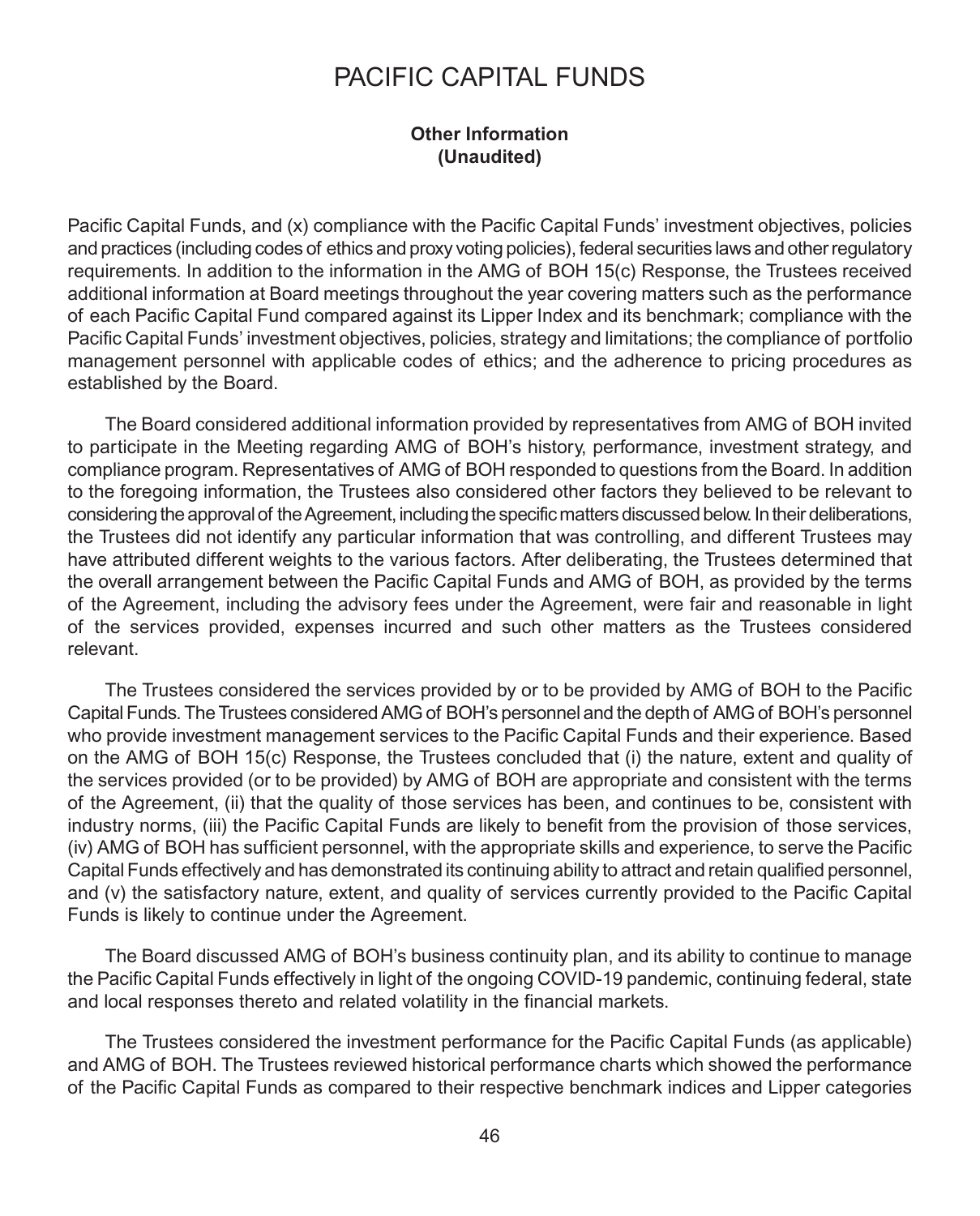### **Other Information (Unaudited)**

for the year-to-date, one-year, two-year, three-year, five-year, ten-year and since inception periods ended December 31, 2020, as applicable. The Trustees considered the short term and long term performance of the Pacific Capital Funds, as applicable. The Trustees noted that they considered performance reports provided at Board meetings throughout the year.

Pacific Capital Tax-Free Securities Fund. The Trustees noted that the Pacific Capital TF Fund outperformed the Lipper Other States Intermediate Municipal Debt Funds Index for the year-to-date, one-year, three-year, five-year and ten-year periods ended December 31, 2020.

*Pacific Capital Tax-Free Short Intermediate Securities Fund.* The Trustees also noted that the Pacific Capital TFSI Fund underperformed the Lipper Other States Short-Intermediate Municipal Debt Funds Index for the year-to-date, one-year, three-year, five-year and ten-year periods ended December 31, 2020.

The Trustees concluded that the performance of each of the Pacific Capital Funds was within an acceptable range of performance relative to other mutual funds with similar investment objectives, strategies and policies based on the information provided at the Meeting.

The Trustees noted that the representatives of AMG of BOH had provided information regarding its advisory fees and an analysis of these fees in relation to the services provided to the Pacific Capital Funds and any other ancillary benefit resulting from AMG of BOH's relationship with the Funds.

The Trustees also reviewed information regarding the fees AMG of BOH charges to certain other clients and evaluated explanations provided by AMG of BOH as to differences in fees charged to the Funds and other similarlymanaged accounts, where applicable. The Trustees also reviewed a peer comparison of advisory fees and total expenses for the Pacific Capital Funds versus those funds in the Fund's applicable Lipper category (the "Peer Group"). The Trustees concluded that the advisory fees and services provided by AMG of BOH are consistent with those of other advisers that manage mutual funds with investment objectives, strategies and policies similar to those of the Funds as measured by the information provided by AMG of BOH.

The Board considered, among other data, the specific factors and related conclusions set forth below with respect to the Pacific Capital Funds:

*Pacific Capital Tax-Free Securities Fund.* The contractual advisory fee and net total expense ratio for the Fund were lower than the median of the contractual advisory fee and net total expense ratio of funds with a similar share class in the Lipper peer group with \$500 million or less in assets. The Trustees also considered that the Adviser was currently voluntarily waiving its entire advisory fee with respect to the Fund.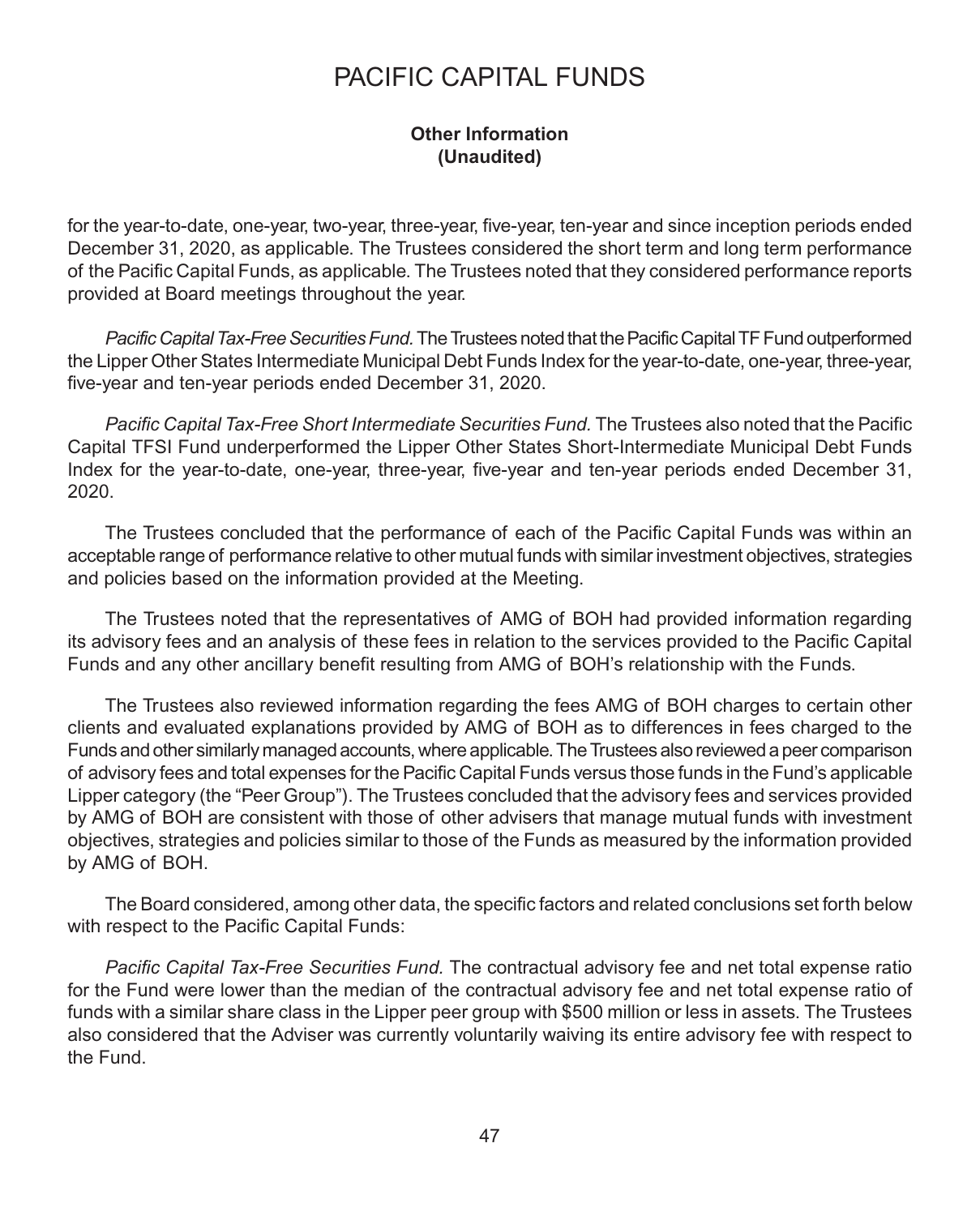### **Other Information (Unaudited)**

*Pacific Capital Tax-Free Short Intermediate Securities Fund.* The contractual advisory fee and net total expense ratio for the Fund were lower than the median of the contractual advisory fee and net total expense ratio of funds with a similar share class in the Lipper peer group with \$250 million or less in assets. The Trustees also considered that the Adviser was currently voluntarily waiving its entire advisory fee with respect to the Fund.

The Trustees considered the costs of the services provided by AMG of BOH, the compensation and benefits received by AMG of BOH in providing services to the Pacific Capital Funds, the profitability and certain additional information related to the financial condition of Bank of Hawaii, of which AMG of BOH is a division thereof. In addition, the Trustees considered any direct or indirect revenues received by affiliates of AMG of BOH.

The Trustees considered the extent to which economies of scale would be realized relative to fee levels as the Pacific Capital Funds grow, and whether the advisory fee levels reflect those economies of scale for the benefit of shareholders. Because the Board concluded that economies of scale had not yet been achieved because AMG of BOH was currently waiving its entire advisory fee with respect to each of the Pacific Capital Funds, there was no need to consider whether the advisory fee adequately provided for the sharing of such economies with the Funds.

At the Meeting, after consideration of all the factors and taking into consideration the information presented, the Board, including the Independent Trustees, unanimously approved the continuation of the AMG of BOH Agreement for an additional one-year period. In arriving at their decision, the Trustees did not identify any single matter as controlling, but made their determination in light of all the circumstances.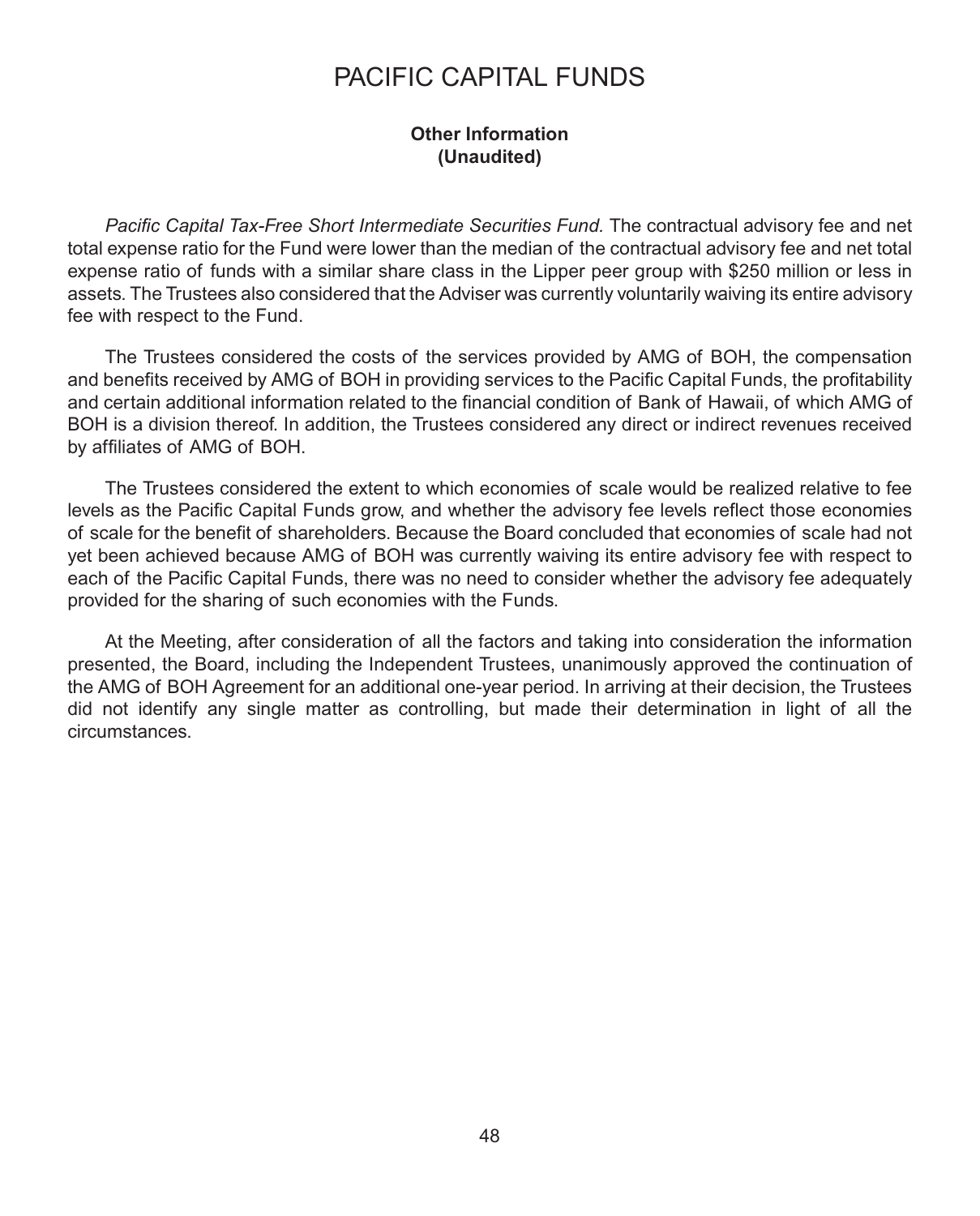### **Privacy Notice (Unaudited)**

The privacy of your personal financial information is extremely important to us. When you open an account with us, we collect a significant amount of information from you in order to properly invest and administer your account.We take very seriously the obligation to keep that information private and confidential, and we want you to know how we protect that important information.

We collect nonpublic personal information about you from applications or other forms you complete and from your transactions with us or our affiliates. We do not disclose information about you, or our former clients, to our affiliates or to service providers or other third parties, except as permitted by law. We share only the information required to properly administer your accounts, which enables us to send transaction confirmations, monthly or quarterly statements, financials and tax forms. Even within FundVantage Trust and its affiliated entities, a limited number of people who actually service accounts will have access to your personal financial information. Further, we do not share information about our current or former clients with any outside marketing groups or sales entities.

To ensure the highest degree of security and confidentiality, FundVantage Trust and its affiliates maintain various physical, electronic and procedural safeguards to protect your personal information. We also apply special measures for authentication of information you request or submit to us on our web site.

If you have questions or comments about our privacy practices, please call us at (888) 678-6034.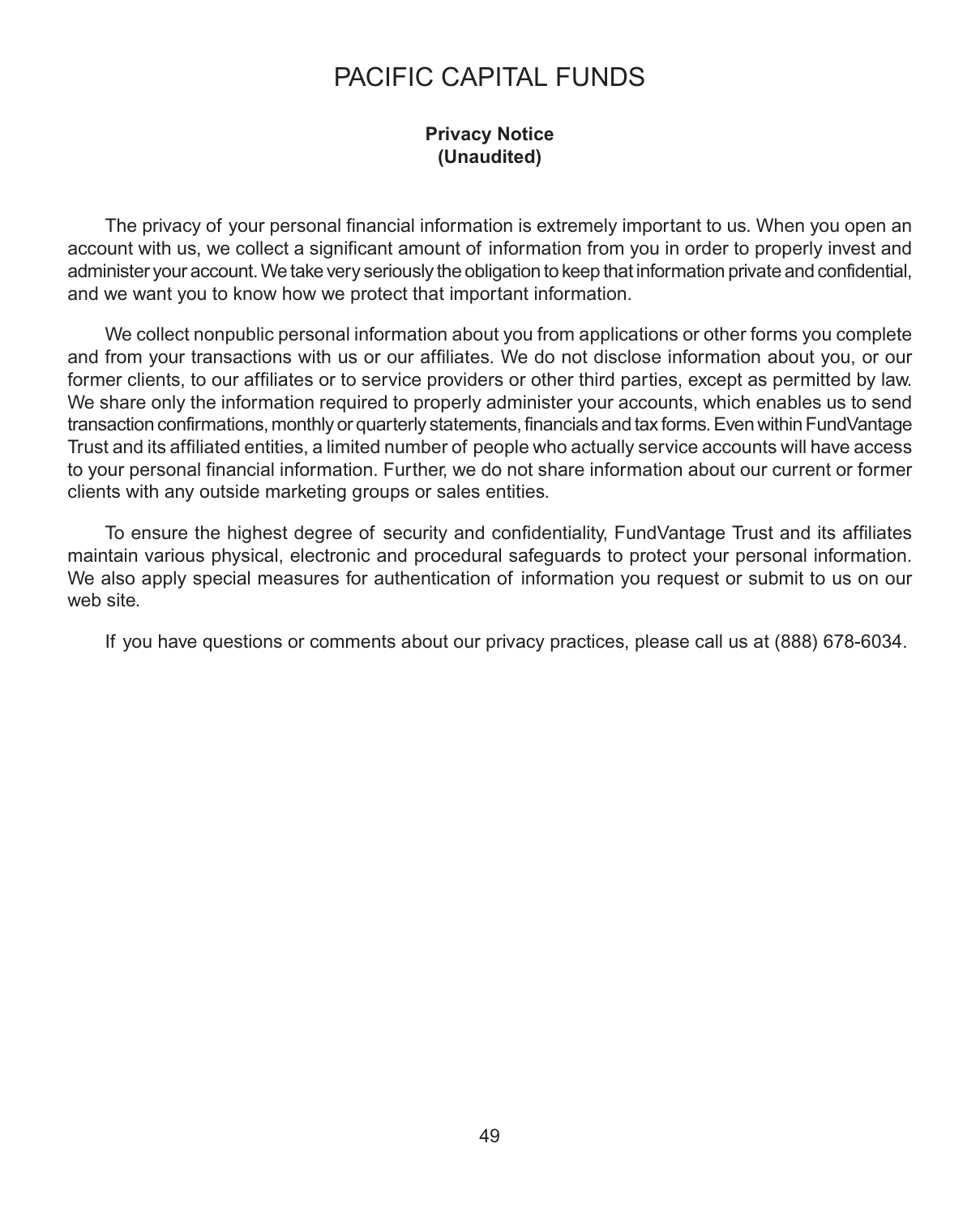### **Fund Management (Unaudited)**

FundVantage Trust (the "Trust") is governed by a Board of Trustees (the "Trustees"). The primary responsibility of the Trustees is to represent the interest of the Trust's shareholders and to provide oversight management of the Trust.

The following tables present certain information regarding the Trustees and officers of the Trust. None of the Trustees are an "interested person" of the Trust, the Adviser, another investment adviser of a series of the Trust, or Foreside Funds Distributors LLC, the principal underwriter of the Trust ("Underwriter"), within the meaning of the 1940 Act and each Trustee is referred to as an "Independent Trustee" and is listed under such heading below. Employees of certain service providers to the Trust serve as officers of the Trust; such persons are not compensated by the Funds. The address of each Trustee and officer as it relates to the Trust's business is 301 Bellevue Parkway, 2nd Floor, Wilmington, DE 19809.

The Statement of Additional Information for the Funds contains additional information about the Trustees and is available, without charge, upon request by calling (888) 678-6034.

| Name and<br>Date of Birth                         | Position(s) Held<br>with Trust | <b>Term of Office</b><br>and Length of<br><b>Time Served</b>                                                                           | <b>Principal Occupation(s)</b><br><b>During Past Five Years</b>                                                                                                                                                                                                                                                | Number of<br>Funds in<br><b>Trust Complex</b><br>Overseen by<br><b>Trustee</b> | Other<br><b>Directorships</b><br><b>Held by Trustee</b>                                                                                                                                                                                                                                                     |
|---------------------------------------------------|--------------------------------|----------------------------------------------------------------------------------------------------------------------------------------|----------------------------------------------------------------------------------------------------------------------------------------------------------------------------------------------------------------------------------------------------------------------------------------------------------------|--------------------------------------------------------------------------------|-------------------------------------------------------------------------------------------------------------------------------------------------------------------------------------------------------------------------------------------------------------------------------------------------------------|
|                                                   |                                | <b>INDEPENDENT TRUSTEES</b>                                                                                                            |                                                                                                                                                                                                                                                                                                                |                                                                                |                                                                                                                                                                                                                                                                                                             |
| <b>ROBERT J. CHRISTIAN</b><br>Date of Birth: 2/49 | <b>Trustee</b>                 | Shall serve until<br>death, resignation<br>or removal.<br>Trustee since<br>2007. Chairman<br>from 2007 until<br>September 30,<br>2019. | Retired since February 2006;<br>Executive Vice President of<br><b>Wilmington Trust Company</b><br>from February 1996 to<br>February 2006; President of<br>Rodney Square Management<br>Corporation ("RSMC")<br>(investment advisory firm)<br>from 1996 to 2005; Vice<br>President of RSMC from<br>2005 to 2006. | 33                                                                             | Optimum Fund<br>Trust<br>(registered<br>investment<br>company with<br>6 portfolios);<br><b>Third Avenue</b><br>Trust<br>(registered<br>investment<br>company with<br>4 portfolios);<br><b>Third Avenue</b><br><b>Variable Series</b><br>Trust<br>(registered<br>investment<br>company with<br>1 portfolio). |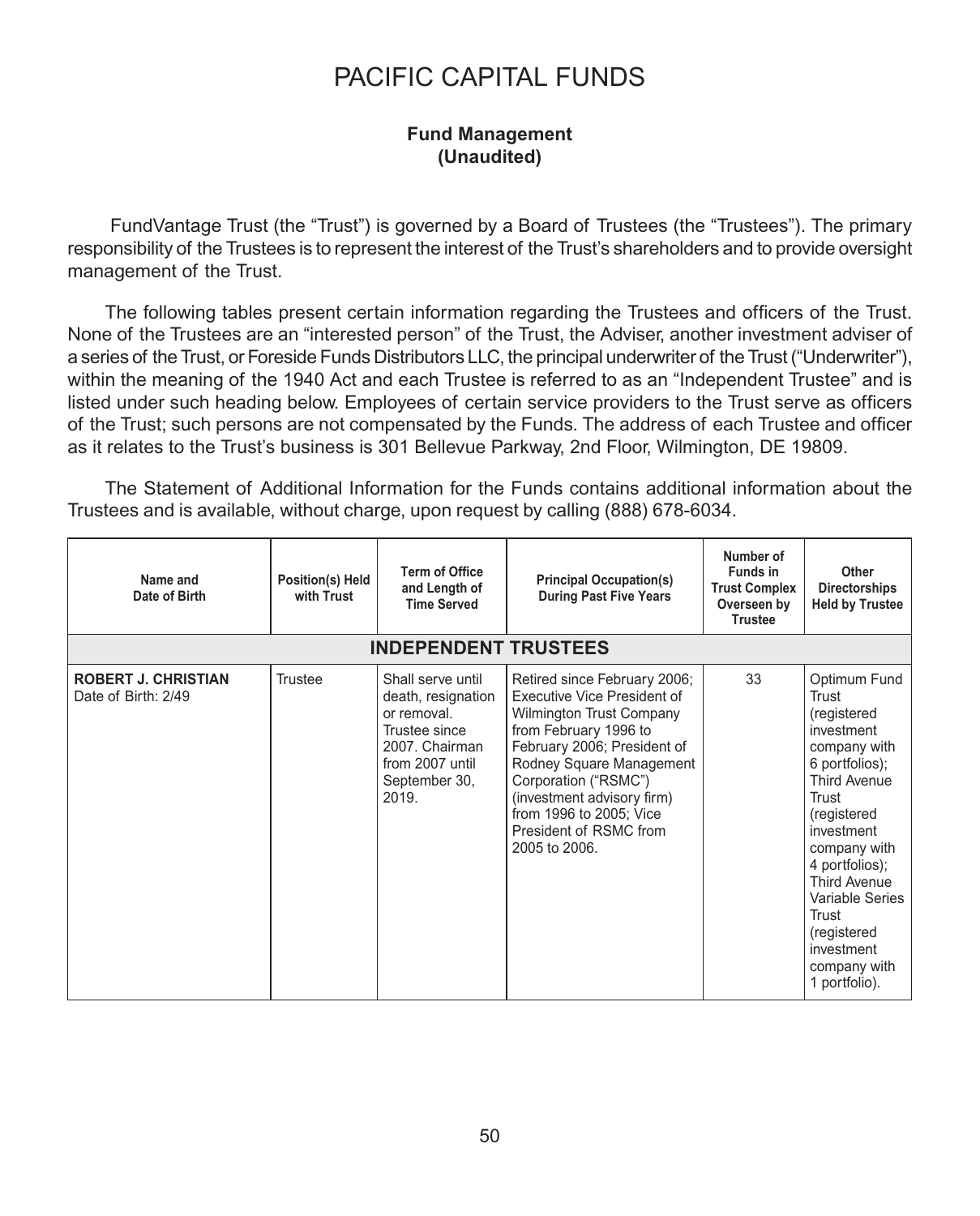### **Fund Management (Continued) (Unaudited)**

| Name and<br>Date of Birth                       | Position(s) Held<br>with Trust           | <b>Term of Office</b><br>and Length of<br><b>Time Served</b>                                                           | <b>Principal Occupation(s)</b><br><b>During Past Five Years</b>                                                                                                                                                                                                                                                                                | Number of<br><b>Funds in</b><br><b>Trust Complex</b><br>Overseen by<br><b>Trustee</b> | Other<br><b>Directorships</b><br><b>Held by Trustee</b>                                                                                                                                                                                                                                                                                |
|-------------------------------------------------|------------------------------------------|------------------------------------------------------------------------------------------------------------------------|------------------------------------------------------------------------------------------------------------------------------------------------------------------------------------------------------------------------------------------------------------------------------------------------------------------------------------------------|---------------------------------------------------------------------------------------|----------------------------------------------------------------------------------------------------------------------------------------------------------------------------------------------------------------------------------------------------------------------------------------------------------------------------------------|
| <b>IQBAL MANSUR</b><br>Date of Birth: 6/55      | Trustee                                  | Shall serve until<br>death, resignation<br>or removal.<br>Trustee since<br>2007.                                       | <b>Retired since September</b><br>2020; Professor of Finance,<br>Widener University from 1998<br>to August 2020.                                                                                                                                                                                                                               | 33                                                                                    | <b>Third Avenue</b><br>Trust<br>(registered<br>investment<br>company with<br>4 portfolios);<br><b>Third Avenue</b><br><b>Variable Series</b><br>Trust<br>(registered<br>investment<br>company with<br>1 portfolio).                                                                                                                    |
| NICHOLAS M. MARSINI, JR.<br>Date of Birth: 8/55 | Trustee and<br>Chairman of<br>the Board. | Shall serve until<br>death, resignation<br>or removal.<br>Trustee since<br>2016. Chairman<br>since October 1,<br>2019. | Retired since March 2016.<br><b>President of PNC Bank</b><br>Delaware from June 2011 to<br>March 2016; Executive Vice<br>President Finance of BNY<br>Mellon from July 2010 to<br>January 2011; Executive Vice<br><b>President and Chief Financial</b><br>Officer of PNC Global<br>Investment Servicing from<br>September 1997 to July<br>2010. | 33                                                                                    | <b>Brinker Capital</b><br><b>Destinations</b><br>Trust<br>(registered<br>investment<br>company with<br>10 portfolios);<br><b>Third Avenue</b><br>Trust<br>(registered<br>investment<br>company with<br>4 portfolios);<br><b>Third Avenue</b><br>Variable Series<br>Trust<br>(registered<br>investment<br>company with<br>1 portfolio). |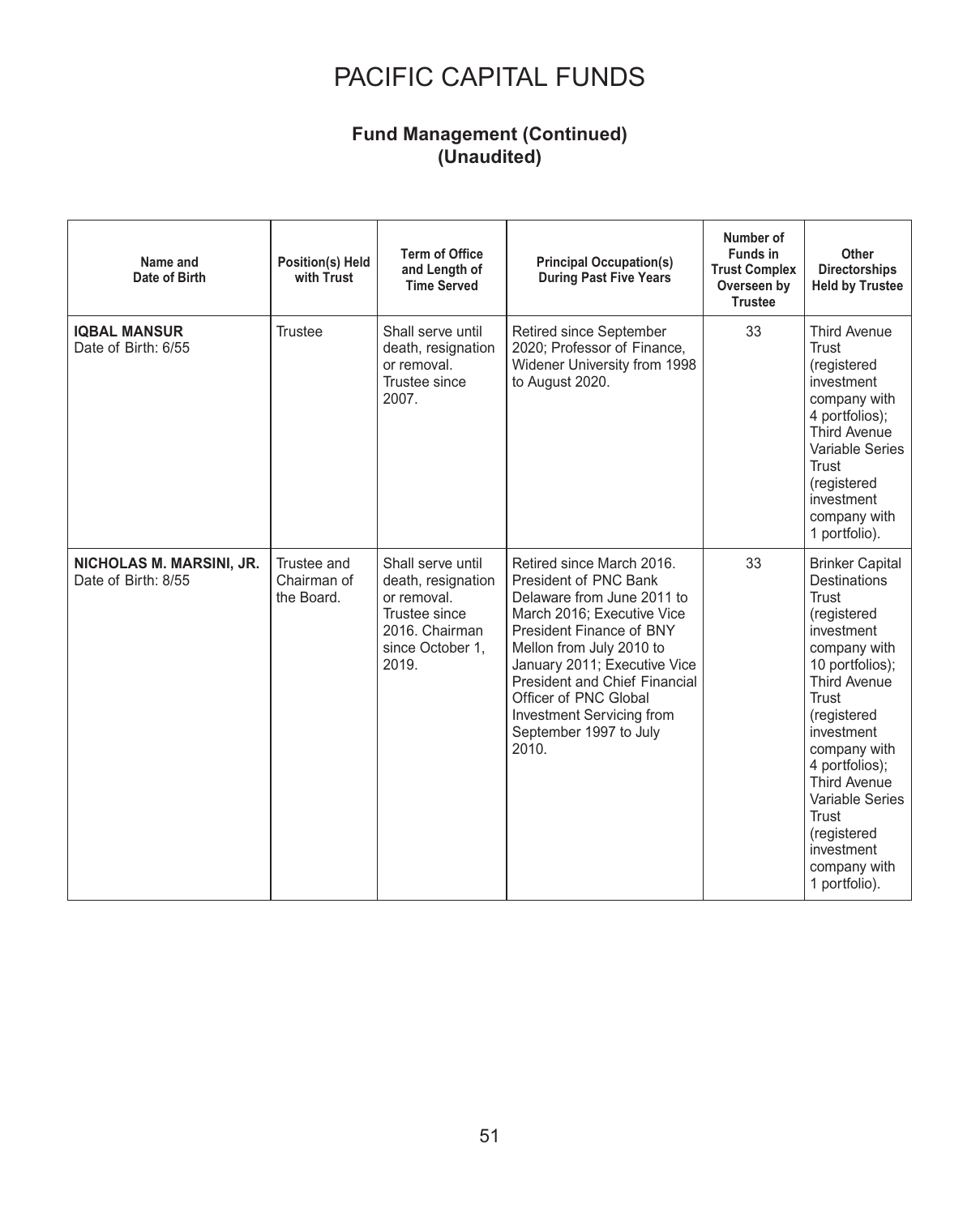### **Fund Management (Continued) (Unaudited)**

| Name and<br>Date of Birth                       | Position(s) Held<br>with Trust | <b>Term of Office</b><br>and Length of<br><b>Time Served</b>                     | <b>Principal Occupation(s)</b><br><b>During Past Five Years</b>                                                                                                                                                                                                                                                                                                                                                                                           | Number of<br><b>Funds in</b><br><b>Trust Complex</b><br>Overseen by<br><b>Trustee</b> | Other<br>Directorships<br><b>Held by Trustee</b>                                                                                                                                                                                                                                                                                          |
|-------------------------------------------------|--------------------------------|----------------------------------------------------------------------------------|-----------------------------------------------------------------------------------------------------------------------------------------------------------------------------------------------------------------------------------------------------------------------------------------------------------------------------------------------------------------------------------------------------------------------------------------------------------|---------------------------------------------------------------------------------------|-------------------------------------------------------------------------------------------------------------------------------------------------------------------------------------------------------------------------------------------------------------------------------------------------------------------------------------------|
| <b>NANCY B. WOLCOTT</b><br>Date of Birth: 11/54 | Trustee                        | Shall serve until<br>death, resignation<br>or removal.<br>Trustee since<br>2011. | Retired since May 2014; EVP.<br>Head of GFI Client Service<br>Delivery, BNY Mellon from<br>January 2012 to May 2014;<br>EVP. Head of US Funds<br>Services, BNY Mellon from<br>July 2010 to January 2012;<br>President of PNC Global<br>Investment Servicing from<br>2008 to July 2010; Chief<br>Operating Officer of PNC<br>Global Investment Servicing<br>from 2007 to 2008: Executive<br>Vice President of PFPC<br>Worldwide Inc. from 2006 to<br>2007. | 33                                                                                    | Lincoln<br>Variable<br>Insurance<br><b>Products Trust</b><br>(registered<br>investment<br>company with<br>97 portfolios);<br><b>Third Avenue</b><br>Trust<br>(registered<br>investment<br>company with<br>4 portfolios);<br><b>Third Avenue</b><br>Variable Series<br>Trust<br>(registered<br>investment<br>company with<br>1 portfolio). |
| <b>STEPHEN M. WYNNE</b><br>Date of Birth: 1/55  | <b>Trustee</b>                 | Shall serve until<br>death, resignation<br>or removal.<br>Trustee since<br>2009. | <b>Retired since December</b><br>2010; Chief Executive Officer<br>of US Funds Services, BNY<br>Mellon Asset Servicing from<br>July 2010 to December 2010;<br>Chief Executive Officer of<br><b>PNC Global Investment</b><br>Servicing from March 2008 to<br>July 2010; President, PNC<br>Global Investment Servicing<br>from 2003 to 2008.                                                                                                                 | 33                                                                                    | <b>Copeland Trust</b><br>(registered<br>investment<br>company with<br>2 portfolios);<br><b>Third Avenue</b><br>Trust<br>(registered<br>investment<br>company with<br>4 portfolios);<br><b>Third Avenue</b><br><b>Variable Series</b><br>Trust<br>(registered<br>investment<br>company with<br>1 portfolio).                               |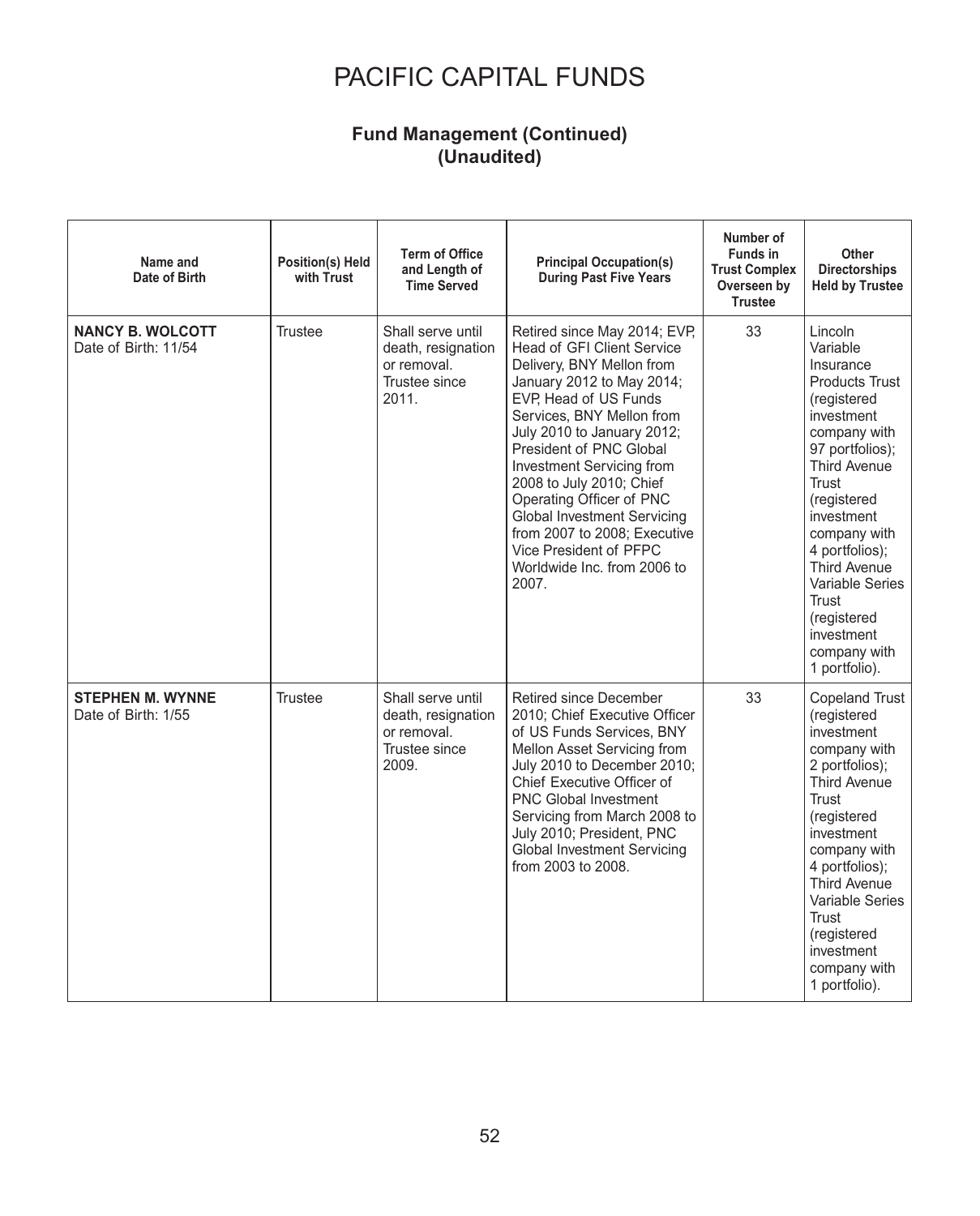### **Fund Management (Concluded) (Unaudited)**

| Name and<br>Date of Birth                                      | Position(s) Held<br>with Trust                                          | <b>Term of Office</b><br>and Length of<br><b>Time Served</b>               | <b>Principal Occupation(s)</b><br><b>During Past Five Years</b>                                                                                                                                        |  |  |  |  |  |
|----------------------------------------------------------------|-------------------------------------------------------------------------|----------------------------------------------------------------------------|--------------------------------------------------------------------------------------------------------------------------------------------------------------------------------------------------------|--|--|--|--|--|
| <b>EXECUTIVE OFFICERS</b>                                      |                                                                         |                                                                            |                                                                                                                                                                                                        |  |  |  |  |  |
| <b>JOEL L. WEISS</b><br>Date of Birth: 1/63                    | President and Chief<br><b>Executive Officer</b>                         | Shall serve until death,<br>resignation or removal. Officer<br>since 2007. | President of JW Fund Management LLC<br>since June 2016; Vice President and<br>Managing Director of BNY Mellon<br>Investment Servicing (US) Inc. and<br>predecessor firms from 1993 to June<br>2016.    |  |  |  |  |  |
| <b>T. RICHARD KEYES</b><br>Date of Birth: 1/57                 | Treasurer and Chief<br><b>Financial Officer</b>                         | Shall serve until death,<br>resignation or removal. Officer<br>since 2016. | President of TRK Fund Consulting LLC<br>since July 2016; Head of Tax - U.S.<br>Fund Services of BNY Mellon Investment<br>Servicing (US) Inc. and predecessor<br>firms from February 2006 to July 2016. |  |  |  |  |  |
| <b>GABRIELLA</b><br><b>MERCINCAVAGE</b><br>Date of Birth: 6/68 | <b>Assistant Treasurer</b>                                              | Shall serve until death,<br>resignation or removal. Officer<br>since 2019. | <b>Fund Administration Consultant since</b><br>January 2019; Fund Accounting and Tax<br>Compliance Accountant to financial<br>services companies from November<br>2003 to July 2018.                   |  |  |  |  |  |
| <b>VINCENZO A. SCARDUZIO</b><br>Date of Birth: 4/72            | Secretary                                                               | Shall serve until death,<br>resignation or removal. Officer<br>since 2012. | Director and Vice President Regulatory<br>Administration of The Bank of New York<br>Mellon and predecessor firms since<br>2001.                                                                        |  |  |  |  |  |
| <b>GUY F. TALARICO</b><br>Date of Birth: 8/55                  | <b>Chief Compliance</b><br>Officer and Anti-Money<br>Laundering Officer | Shall serve until death,<br>resignation or removal. Officer<br>since 2020. | Chief Executive Officer of Alaric<br>Compliance Services LLC since June<br>2004.                                                                                                                       |  |  |  |  |  |